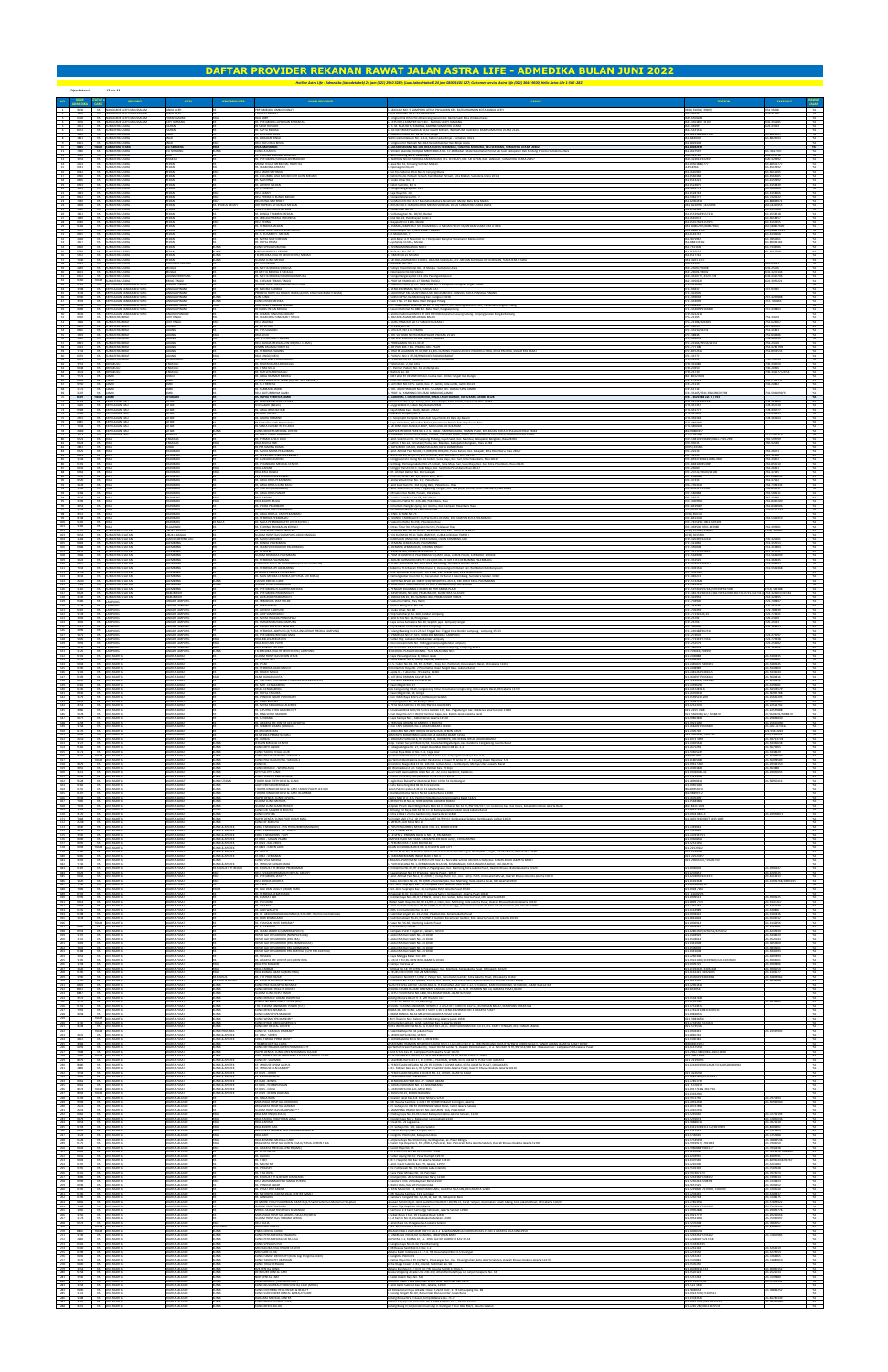| 289 2229 YA DKUAKARTA<br>290 4414 YA DKUAKARTA<br>291 2954 YA DKUAKARTA<br>292 2341 YA DKUAKARTA                                                                                                                                      |                                                                                                   |                                                          | IAKARTA SELATAN<br><b>JAKARTA SELATAN</b><br>AKARTA SELATAI                           | KLINK<br>KLINK                                                                             | IUAYA WOMEN AND CHILDREN CUNIC<br>KLINIK UTAMA AIC - MEDICAL IMAGING DIAGNOSTIC CENTER<br>UNIK UTAMA AJI WARAS KARANG TENGAH                              | il. Kemang Raya No. 83 H Bangka – Mampang Prapatan Jakarta Selatan 12730<br>Kuningan City Mall B-C -D Jl. Prof.Dr.Satrio Kav.18<br>.<br>II. Karang Tengah Raya No 60. Lebak Bulu                                                                                                                                                                                                                                                                                             | 021-71792074<br>021-3005 1801, 02<br>021-7590 9473                                                                     | YA<br>021-7179210<br>021-3005 1803<br>YA .<br>021-7590 9454                                      |
|---------------------------------------------------------------------------------------------------------------------------------------------------------------------------------------------------------------------------------------|---------------------------------------------------------------------------------------------------|----------------------------------------------------------|---------------------------------------------------------------------------------------|--------------------------------------------------------------------------------------------|-----------------------------------------------------------------------------------------------------------------------------------------------------------|------------------------------------------------------------------------------------------------------------------------------------------------------------------------------------------------------------------------------------------------------------------------------------------------------------------------------------------------------------------------------------------------------------------------------------------------------------------------------|------------------------------------------------------------------------------------------------------------------------|--------------------------------------------------------------------------------------------------|
| $rac{293}{294}$                                                                                                                                                                                                                       | 10597 YA DIGUAKARTA<br>2379 YA DIGUAKARTA                                                         |                                                          | AKARTA SELATAI<br><b>AKARTA SELATAN</b><br>KARTA SELATAI                              | KLINK<br><b>KUNK</b>                                                                       | KLINIK UTAMA AJI WARAS CILANDAK<br>KLINIK JMC DHARMA BHAKTI<br>CUNIK PALAPA DENTIST                                                                       | II. Cilandak KKO Raya No. 45 A Ragunan Jakarta Se<br>L. CILANDAK KKO RAYA NO.45<br>II. Palapa 1 No 4 Pasar Minggu Jakarta Selatan                                                                                                                                                                                                                                                                                                                                            | 021-7883 6308<br>021-781 9848<br>121-7806291, 290                                                                      | $\frac{YA}{YA}$<br>021-7883630<br>YA<br>YA<br>021-2904889.                                       |
| $rac{295}{296}$<br>$rac{297}{298}$                                                                                                                                                                                                    | 6001 YA DKIJAKARTA<br>'4413 YA DKIJAKARTA<br>14033 YA DKIJAKARTA<br>16381 YA DKIJAKARTA           |                                                          | <b>AKARTA SELATAN</b><br>KARTA SELATAI<br>AKARTA SELATAN<br>KARTA SELATAI             | <b>KUNK</b><br>KLINK                                                                       | <b><i>NVINE DENTAL CLINIC</i></b><br><b>GINIK CIPUTRA MEDICAL CENT</b><br>HOLY SMILES DENTAL CLINIC<br>AUDY DENTAL CIPETE                                 | World Trade Center (WTC) 2 LG floor Ji.Jend Sudirman kay 29 Karet Setia Budi<br>Lotte Shopping Avenue Fl. S, Jl. Prof. dr. Satrio Kav. 3-5<br>PONDOK INDAH MALL 3 LT.LG NO.ES, JL. METRO PONDOK INDAH, PONDOK PINANG, KEBAYORAN LAMA<br>II. Cipete Raya no 55 Cipete                                                                                                                                                                                                         | 021-29522657<br>021-2988813<br>021-27811184<br>021-2912485                                                             | YA<br>YA<br>YA<br>YA                                                                             |
| $rac{299}{300}$<br>301                                                                                                                                                                                                                | 6380 YA DKI JAKARTA<br>'6772 YA DKI JAKARTA<br>7081 YA DXIJAKARTA<br>7672 YA DXIJAKARTA           |                                                          | AKARTA SELATAN<br>KARTA SELATAI<br>AKARTA SELATAN                                     | KLINK<br>KLINK<br>KLINK                                                                    | AUDY DENTAL KEMANG<br>APPY DENTAL CLINIC ONE BELPAR<br>SILOAM CLINIC BONA INDAH                                                                           | II. Bangka Raya No 40 E, Kemang<br>One Belpark Mall It. LG Jl. Rs Fatmawati No 01 Pondok Labu Cilandak Jakarta Selatan, 1245<br>IL. KARANG TENGAH RAYA NO.8K, RUKO BONA INDAH BISNIS CENTRE, LEBAK BULUS                                                                                                                                                                                                                                                                     | 021-71794428<br>21-22764959<br>(021) 27654439                                                                          | YA<br>YA<br>YA<br>YA                                                                             |
| 302<br>$\frac{303}{304}$<br>$-305$                                                                                                                                                                                                    | 1991 - TA DKI JAKARTA<br>1991 - TA DKI JAKARTA<br>'7739 YA DKI JAKARTA                            |                                                          | KARTA SELATAI<br>WARTA SELATAN<br>WARTA SELATAN<br>IAKARTA SELATAN                    | KLINK<br>KLINK<br><b>KTIMIK</b>                                                            | CUNIK AP & AP PEDIATRIC, GROWTH AND DIABETES CENT<br>GUNIK MHDC MENARA JAMSOSTEK<br>GUNIK MHDC MENARA SENTRAYA<br>KLINIK MEDIKIDS BY MHDC KEMANO          | The Bellagio Mansion Unit G-02, Ground Floor Jl. Lingkar Mega Kuningan Blok E6 No 1 Kuningan Jaksel<br>MENARA UTARA LANTAI 1, Gd MENARA JAMSOSTEK, JL. JEND.GATOT SUBROTO NO 38 JAKARTA SELATAN I<br>MENARA SENTRA JAYA GF UNIT B1, JL ISKANDARSYAH RAYA NO.1A JAKARTA SELATAN<br>JL. AMPERA RAYA NO.SA PEJATEN BARAT, PASAR MINGGU JAKARTA SELATAN                                                                                                                          | 21-220 570 20<br>21-5296 1525 08111025531<br>21-27881766 / 08118905531<br>021-780 1541 0811189553                      | 021-220 570 22<br>$\frac{YA}{YA}$<br>YA                                                          |
| 306<br>307<br>308                                                                                                                                                                                                                     | 7016 YA DKI JAKARTA<br>'A482 YA DKI JAKARTA<br>'A309 YA DKI JAKARTA                               |                                                          | AKARTA SELATAP<br><b>JAKARTA SELATAN</b><br><b>MARTA SELATAI</b>                      | KLINK<br>KLINK<br>KLINK                                                                    | LINIK GIGI DENTALOSOPHY SENOPA'<br>CUNIK GIGI DENTALOSOPHY GANDARIA<br>CUNIK GIGI DENTALOSOPHY PONDOK INDA                                                | JI. SENOPATI NO.16 SELONG KEBAYORAN BARU<br>JL. PETOGOGAN I NO. 16A, GANDARIA UTARA, KEBAYORAN BARU<br>IAMIA SPA BUILDING JL METRO PONDOK INDAH SG-21 (ARTE BUILDING) JAKARTA SELATAN                                                                                                                                                                                                                                                                                        | 087885561639<br>081295372212                                                                                           | YA<br>YA<br>YA                                                                                   |
| 309<br>310<br>311<br>6483<br>7954<br>312                                                                                                                                                                                              | '8310 YA DKI JAKARTA<br>7963 YA DKI JAKARTA<br>YA DKI JAKARTA                                     | YA DKI JAKARTA                                           | <b>IAKARTA SELATAN</b><br>IAKARTA SELATAN<br><b>AKARTA SELATAN</b><br>AKARTA SELATAI  | KLINK<br>KLINK<br>KLINK<br>KLINK                                                           | KLINIK DONTICS DENTAL SPECIALIST<br>AUDY DENTAL KUNINGAN<br>KLINIK MEDIKA PLAZA (BELTWAY<br>LINIK LAMINA PAIN AND SPINE CENTER                            | JL. WUAYA VIII NO.2 RT.004/RW.005 MELAWAI, KEBAYORAN BARU JAKARTA SELATAN<br>Tokopedia Tower Ciputra World 2 Lt 12 Unit 7-9 Jl. Prof Dr. Satrio Kav 11. Karet Semanggi<br>Beltway Office Park, Gedung C lantai 2, Jin. Ampera Raya, No 9-10 RT 007RW. 002, Regunan, Pasar Minggu Jakarta Selatan<br>L. WARUNG BUNCIT RAYA NO.34, RT. 7/RW. S., KALIBATA, PANCORAN, JAKARTA SELATAR                                                                                           | 021-2708223<br>021-25984754/081<br>021-80866088<br>021-79196999                                                        | YA .<br>YA<br>YA<br>YA                                                                           |
| 313<br>314<br>''A063<br>315                                                                                                                                                                                                           | 8270 YA DKI JAKARTA<br>'4488 YA DKI JAKARTA                                                       | TIDAK DKI JAKARTA                                        | <b>JAKARTA SELATA!</b><br><b>IAKARTA SELATAI</b><br><b>IAKARTA SELATAN</b>            | KLINK<br>KLINK UTAMA<br>KLINIK UTAMA MATA                                                  | KLINIK TEMBUNI<br>CUNIK UTAMA AESTHETIKA PONDOK INDAH<br>KLINIK UTAMA CIPUTRA SMG EYE CLINIC                                                              | JL. KEMANG TIMUR VIII NO. L13, BANGKA, MAMPANG PRAPATAN, JAKARTA SELATAN<br>L: NIAGA HIJAU RAYA NO.49 PONDOK INDAH, PONDOK PINANG, KEBAYORAN LAMA<br>LOTTE SHOPPING AVENUE FLOOR 5 CIPUTRA WORLD 1, JL. PROF. DR. SATRIO KAV. 3-5, KEL. KARET KEC. SETIABUDI, JAKARTA SELATAN                                                                                                                                                                                                | 021-2271-5222 / 7198245<br>021-76995941<br>(021) 29888138                                                              | YA .<br>YA<br>YA                                                                                 |
| $\frac{316}{317}$<br>$\begin{array}{r} 318 \\ 319 \end{array}$                                                                                                                                                                        | 1944 YA DKI JAKARTA<br>1944 YA DKI JAKARTA<br>2620 YA DIGUAKARTA<br>2641 TIDAK DIGUAKARTA         |                                                          | AKARTA SELATAI<br>AKARTA SELATAI<br>AKARTA SELATAN<br>KARTA SELATAI                   | <b>CLINIK &amp; APOTER</b><br>KLINK & APOTEK<br>KLINK & APOTEK<br>KLINK & APOTEK           | F. 0535 - PONDOK PINAN<br>KF. 0152 - PASAR MINGG<br>KF. 0004 - RAWAMANGUN<br>KF. 0042 - BLOK M                                                            | LCIPUTAT RAYA NO 2B, KEBAYORAN LAMA<br>JL. RAYA PASAR MINGGU KM 19 NO. 3 E-F, PASAR MINGG<br>IL PEGAMBIRAN NO. 33C, PULOAGADUNG<br>L. SULTAN HASANUDIN NO.1, KEBAYORAN BARI                                                                                                                                                                                                                                                                                                  | 021-7943222<br>021-4718059<br>21-7220292                                                                               | YA<br>YA<br>YA<br>YA                                                                             |
| 320<br>321<br>$\frac{322}{323}$                                                                                                                                                                                                       | 1942 YA DIGUAKARTA<br>16092 YA DIGUAKARTA<br>3989 YA DXIJAKARTA<br>6503 YA DXIJAKARTA             |                                                          | AKARTA SELATAN<br>KARTA SELATAI<br>AKARTA SELATAN                                     | KLINK & APOTEK<br>KLINK & APOTEK<br>KLINK & APOTEK                                         | KF. 0047 - RADIO DALAM<br>KF. 0581 - BANGKA<br>KF. 0055 - CIDODOL                                                                                         | IL. RAYA RADIO DALAM 1-S, KEBAYORAN BARU<br>L. BANGKA RAYA NO. 50, MAMPANG PRAPATAM<br>IL. KEBAYORAN LAMA NO. 34K, KEBAYORAN LAMA                                                                                                                                                                                                                                                                                                                                            | 021-72789317<br>21-7179518<br>021-7203563                                                                              | YA<br>YA<br>YA<br>YA                                                                             |
| $\frac{324}{325}$                                                                                                                                                                                                                     | '4922 YA DKI JAKARTA<br>'6086 YA DKI JAKARTA                                                      |                                                          | KARTA SELATAN<br>AKARTA SELATAN<br>KARTA SELATAI<br>AKARTA SELATAN                    | KLINK & APOTEK<br>KLINK & APOTEK<br>KLINK & APOTEK<br><b>KUNK &amp; APOTEK</b>             | KF. 0055 - OSHCS<br>KF. PLAZA DANAMON<br>(F.0364 - SANTA<br>KF.0527 - SRENGSENG SAV                                                                       | IL. KEBAYORAN LAMA NO. 50 A, KEBAYORAN LAMA<br>MENARA DANAMON LANTAI 22, JL. HAJI R. RASUNA SAID BLOK C NO.22, SETIABUDI, JAKARTA SELATAN<br>L. WOLTER MONGINSIDI NO. 76, KEBAYORAN BARI<br>JL. SRENGSENG SAWAH NO. 99                                                                                                                                                                                                                                                       | 21-2561521<br>21-22958129<br>21-7208615<br>021-7875076                                                                 | YA<br>YA                                                                                         |
| $rac{326}{327}$<br>$\frac{328}{329}$                                                                                                                                                                                                  | 6089 YA DKIJAKARTA<br>6096 TIDAK DKIJAKARTA<br>6093 TIDAK DKI JAKARTA                             |                                                          | <b>MARTA SELATAI</b><br>WARTA SELATAN<br>WARTA SELATAN                                | KLINK & APOTEK<br>KLINK & APOTEK<br>APOTEK & KLINIK                                        | KF.0678 - KARANG TEN<br>(F.0652 - CEGER<br>MEDICINE SHOPPE SATRIO (KLINIK SATRIO)                                                                         | L. RADEN SALEH NO. 4B<br>.<br>L. CEGER RAYA NO.98 PONDOK ARE, JURANGMANGU TIMUR, PONDOK AREN, TANGERANG SELATAN.<br>I. Prof. Dr. Satrio No. 21E karet Kuningan Jakarta Selatan                                                                                                                                                                                                                                                                                               | $-7323994$<br>21-73888955<br>21-5705470                                                                                | YA<br>YA<br>$\frac{YA}{YA}$<br>5705471                                                           |
| 330<br>331<br>332<br>A519<br>333                                                                                                                                                                                                      | A513 YA DKI JAKARTA<br>YA DKI JAKARTA<br>A728 YA DKI JAKARTA                                      | TIDAK DKI JAKARTA                                        | IAKARTA SELATAN<br><b>JAKARTA SELATAI</b><br><b>JAKARTA SELATAN</b><br>AKARTA SELATAP | <b>KLINK</b><br><b>KLINK</b><br>KLINK<br>KLINK                                             | <b>MP CLINIC*</b><br><b>CF. WARUNG BUNCIT RAYA</b><br>CLINIK KF.0510 - LENTENG AGUNO<br>LINIK KFJINHOUSE CAPITAL PLACE                                    | .<br>Pacific Place Mall Shop Levwl B1 unit 15 Jl. Jend. Sudirman Kav 52-53, Jakarta Selatan<br>IL. BUNCIT RAYA NO. 189<br>JL. RAYA LENTENG AGUNG NO. 131E<br>IL. GATOT SUBROTO KAV. 18, RT 06, RW 0:                                                                                                                                                                                                                                                                         | 021-57973410/1                                                                                                         | 021-57973412<br>YA<br>YA<br>YA<br>YA                                                             |
| 334<br>8126<br>335<br>1412<br>336<br>'1936                                                                                                                                                                                            | TIDAK DKI JAKARTA                                                                                 | YA DKI JAKARTA<br>TIDAK DKI JAKARTA                      | <b>IAKARTA SELATAN</b><br>IAKARTA SELATAN<br><b>IAKARTA SELATAN</b><br>AKARTA SELATAI | KLINK<br>APOTEK<br>APOTEK                                                                  | KLINIK KF.KAHFI 1<br><b>APOTEK FARMARIN BIDAKARA</b><br><b>IPOTEK FARMARIN RASAMALA</b><br>LINIK PLAZA YPK MANDIRI                                        | JL. M. KAHFI 1, RT.5/RW.1<br>.<br>Gedung Pusdiklat Binasentra Lt. Dasar Jin Jend. Gatot Subroto Kav 71-73, Jakarta Selatar<br>Wisma PPBI Jl. Rasamala Raya No. 2, Menteng Dalam, Jakarta Selatan<br>Jl.Jend. Gatot Subroto kav 36-38 Jakarta Selatan 12190                                                                                                                                                                                                                   | 021-8378 5129<br>021-829 0073<br>21-5245351                                                                            | YA .<br>021-8370 4414<br>YA<br>021-837 94 460<br>YA                                              |
| 337<br>1708<br>338<br>339<br>5904<br>340<br>7836                                                                                                                                                                                      | '8686 YA DKI JAKARTA<br>YA DKI JAKARTA                                                            | YA DKI JAKARTA<br>YA DKI JAKARTA                         | <b>JAKARTA SELATA!</b><br>AKARTA SELATAI<br><b>IAKARTA SELATAN</b>                    | KLINK<br>KLINK<br>KLINK<br>KLINK                                                           | KLINIK MENARA YPK MANDI<br>BIC CLINIC PACIFIC PLACE<br>SOUTH DENTAL CLINIC                                                                                | Jl. Jend. Sudirman Kav 54-55 Jakarta Selatan 12920<br>PACIFIC PLACE, LEVEL B1 - 17A, JL. JEND SUDIRMAN KAV 52-53 JAKARTA SELATAN<br>JL. DAKSA 1 No.11a Kel. SELONG Kec. KEBAYORAN BARU JAKARTA SELATAN                                                                                                                                                                                                                                                                       | (021) 390972<br>021-57973781/9<br>021-6000769                                                                          | YA<br>YA<br>YA<br>YA                                                                             |
| $\frac{341}{342}$<br>343<br>344                                                                                                                                                                                                       | 7621 YA DKIJAKARTA<br>'4234 TIDAK DKIJAKARTA<br>7905 YA DIGUAKARTA<br>7904 YA DIGUAKARTA          |                                                          | AKARTA SELATAN<br>AKARTA SELATAI<br>AKARTA SELATAN                                    | KTIMIK<br><b>KUNK</b>                                                                      | <b>RIME CARE CLINI</b><br>RAYS INTERNATIONAL<br>KLINIK DENTIKIDS                                                                                          | . PANGLIMA POLIM IX No.16 MELAWAI KEBAYORAN BARU JAKARTA SELATAN 1<br>Jl. Brawijaya VIII No 2 Kebayoran Baru Jakarta Selatan<br>Lippo Mall Kemang Village Lt 2 no 21 Jl. P. Antasari no 36 Jakarta Selatan                                                                                                                                                                                                                                                                   | 021-7262347;08788928280<br>021-50813447; 08121257135                                                                   | YA<br>YA<br>021-7262347<br>$\frac{YA}{YA}$                                                       |
| 345<br>346<br>347                                                                                                                                                                                                                     | 18145 YA DIGUAKARTA<br>17487 YA DIGUAKARTA<br>'4707 TIDAK DKI JAKARTA                             |                                                          | KARTA SELATAI<br>AKARTA SELATAN<br>KARTA SELATAI<br>AKARTA SELATAN                    | <b>KLINK</b><br>KLINK<br>KLINK                                                             | KLINIK STAR DENTAL STU<br>PRIME CARE CLINIC TEBET<br>PI DENTAL CLINIC<br>MAYAPADA CLINIC                                                                  | Lippo Mall Kemang Village Lt LG no 26 Jl. P. Antasari no 36 Jakarta Selata<br>il. Tebet Barat Dalam II No 46, Tebet Barat, Tebet Jakarta Selatan, 12810<br>il. Metro Pondok Indah, Pondok Indah Mall 2 lantai 2 no 238 C<br>Mayapada Tower 2 lantai 2 Jl. Jendral Sudirman Kay.27 Setiabudi. Jaksel 12920                                                                                                                                                                    | 021-50813460; 08121257136<br>121-2290 2205<br>1-75920451<br>021-29859988                                               | 021-7262347<br>YA<br>021-7592045<br>YA<br>$\frac{YA}{YA}$                                        |
| 348<br>349<br>0112<br>350                                                                                                                                                                                                             | A190 TIDAK DKI JAKARTA<br>'1080 YA DKI JAKARTA                                                    | YA DKI JAKARTA                                           | <b>IAKARTA SELATAN</b><br><b>IKARTA SELATAN</b><br>KARTA TIMUR<br>AKARTA TIMUR        | <b>KLINIK</b><br><b>KLINK</b>                                                              | <b>CLINIK UTAMA SMILE ART FLEMING WOLTER</b><br>CUNIK SUDIRMAN MEDICAL CENTER<br>IS KESDAM CIJANTUNG<br>RS. PREMIER JATINEGARA (d/h RS MITRA INTERNASIONA | .<br>GRAHA BINTARA LANTAI 1 UNIT 1B, JL. WOLTER MONGONSIDI NO.43 RT/RW 01/01 RAWA BARAT, KEBAYORAN BARU, JAKARTA SELATAN, DKI JAKARTA 12180<br>I. Setiabudi Tengah no 18 Jakarta Selatan<br>II. Mahoni 2 Cijantung                                                                                                                                                                                                                                                           | 021 27088371 / 08128106900<br>21-5203467<br>21-87793332/877<br>021-2800666;021-2800888 021-28007                       | 021-5204120<br>YA<br>YA<br>(021) 840053                                                          |
| 351<br>352<br>$\begin{array}{ c c } \hline 353 \\ \hline 354 \\ \hline \end{array}$                                                                                                                                                   | '0012 YA DKI JAKARTA<br>'0099 YA DKI JAKARTA<br>10286 VA DKIJAKARTA<br>10289 VA DKIJAKARTA        |                                                          | <b>AKARTA TIMUR</b><br>WARTA TIMUR<br>WARTA TIMUR                                     |                                                                                            | RS. HARAPAN JAYAKARTA<br>RS. KARTIKA PULOMAS<br>OMNI HOSPITAL PULOI                                                                                       | Jl. Jatinegara Timur III No.50, RT.2/RW.7, Rw. Bunga, Kecamatan Jatinegara, Kota Jakarta Timur, Daerah Khusus Ibukota Jakarta 13310<br>I. Bekasi Timur Raya No. 6 Km. 18, Pulo Gadung, Jakarta,13930<br>I. Pulomas Timur Blok G-H-C/1 No.2 Jakarta Timur<br>L. PULO MAS BARAT VI, NO.20 RT.1/RW.11, KAYU PUTIH, KEC.PULO GADUNG, KOTA JAKARTA TIMUR, DKI JAKARTA 13210                                                                                                       | 021-4603916<br>021-4714973<br>10211 297799                                                                             | 021-2800755<br>$\frac{YA}{YA}$<br>021-4608863<br>021-4753402<br>021-4718081,4<br>$\frac{YA}{YA}$ |
| 355<br>356<br>357<br>10386<br>358                                                                                                                                                                                                     | '0749 YA DKIJAKARTA<br>'0102 YA DKI JAKARTA<br>YA DKI JAKARTA<br>'0122 YA DKI JAKARTA             |                                                          | IAKARTA TIMUR<br>AKARTA TIMUR<br><b>JAKARTA TIMUR</b><br>AKARTA TIMUR                 |                                                                                            | RS. HARUM SISMA MEDIKA<br>RS. ISLAM JAKARTA TIMUR (PONDOK KOPI)<br>RS. HERMINA JATINEGARA<br>S. MEDIROS                                                   | JI: S. Kalimalang Tarum Barat: RT.1/RW.13: Cipinang Melayu: Kec: Makasar: Kota Jakarta Timur: DKI Jakarta 13620<br>II. Raya Pondok Kopi Jakarta 13460<br>Jin. Raya Jatinegara Barat No. 126 Jakarta Timur<br>I. Perintis Kemerdekaan Kav. 149 Jakarta Timur,13260                                                                                                                                                                                                            | 021-8617212<br>021-8630654/86<br>021-8191223<br>021-4750042                                                            | 021-8617213<br>YA .<br>021-8611101<br>YA<br>021-8190111<br>YA<br>021-4891937<br>YA               |
| 359<br>360<br>361<br>10944                                                                                                                                                                                                            | '0060 YA DKI JAKARTA<br>'1001 YA DKI JAKARTA<br>YA DKI JAKARTA                                    |                                                          | AKARTA TIMUR<br>IAKARTA TIMUR<br><b>JAKARTA TIMUR</b>                                 |                                                                                            | RS. HARAPAN BUNDA JAKARTA<br>RS. DHARMA NUGRAHA<br>RSP. R. SAID SUKANTO (POLRI)                                                                           | Jl. Raya Bogor Km. 22, No.44 Jakarta Timur<br>II. Balai Pustaka Baru No. 19 Rawamangun<br>Jl. Raya Bogor Kramat Jati Jakarta Timu                                                                                                                                                                                                                                                                                                                                            | 021-8400257/87780<br>021-4707433<br>021-8093288                                                                        | 021-8412977<br>YA<br>021-4707428<br>YA<br>021-8094005<br>YA                                      |
| 362<br>'0806<br>$363$<br>$364$<br>0990<br>365<br>2251                                                                                                                                                                                 | '0888 YA DKI JAKARTA<br>YA DKI JAKARTA                                                            | YA DKI JAKARTA<br>YA DKI JAKARTA                         | AKARTA TIMUR<br>AKARTA TIMUR<br>AKARTA TIMUR<br><b>JAKARTA TIMUR</b>                  |                                                                                            | S. HAJI JAKARTA<br>RS. YADIKA PONDOK BAMBL<br>S. JANTUNG BINA WAI<br><b>LIYA CARDIAC CENTER</b><br>RS. ANTAM MEDIKA                                       | II. Raya Pondok Gede No.4 Jakarta Timur 13560<br>Jl. Pahlawan Revolusi No. 47, Pondok Bambu<br>II. TB. Sima<br>tupang No. 71<br>Jl. Pemuda No. 1A Pulo Gadung                                                                                                                                                                                                                                                                                                                | 021-8000693<br>021-8615754<br>021-87781605-0<br>021-29378939 / 29378941; Hunting: 021-805-14888; IGD: 021-021-29378941 | 021-8000702<br>YA<br>021-8631708<br>YA .<br>YA<br>021-8403869<br>YA                              |
| $\frac{366}{367}$<br>$368$<br>$369$                                                                                                                                                                                                   | 19382 YA DKIJAKARTA<br>2826 YA DKIJAKARTA<br>1868 YA DIGUAKARTA<br>1805 YA DIGUAKARTA             |                                                          | IAKARTA TIMUR<br>IAKARTA TIMUR<br>IAKARTA TIMUR<br>IAKARTA TIMUR                      |                                                                                            | S MHT PONDOK GI<br>RS. COLUMBIA ASIA PULOMA<br>RS. AL-FAUZAN (JAKARTA ISLAMIC HOSPITAL)                                                                   | I. Raya F<br>Jl. Kayu Putih Raya No.1 Jaktim 13210<br>IL. PEDATI NO 3 RT 5 RW 7, KAMPUNG TENGAH KRAMAT JATI JAKARTA TIMUR                                                                                                                                                                                                                                                                                                                                                    | 021-2945 9995<br>021-8402821/021-87780318                                                                              | $-808871$<br>YA<br>YA<br>021-2955 9477<br>02187780318<br>YA<br>YA                                |
| $\frac{370}{371}$                                                                                                                                                                                                                     | '1350 YA DKI JAKARTA<br>'2391 YA DKI JAKARTA                                                      |                                                          | AKARTA TIMUR<br>KARTA TIMUR<br>AKARTA TIMUR                                           |                                                                                            | RSU. UKI<br>RS. MITRA KELUARGA CIBUBUR<br>RS. JANTUNG JAKARTA<br>RSIA. BUNDA ALIYAH (PONDOK BAMBU)                                                        | I. Mayjen Soetoyo Cawang<br>.<br>ALTERNATIF TRANSYOGI, RT.002/RW.009, CIBUBUR, .KEC. JATISAMPURNA, KOTA BEKASI, JAWA BARAT 17435<br>L. MATRAMAN RAYA NO.23, JAKARTA TIMUR 13140                                                                                                                                                                                                                                                                                              | 021-8092317<br>021-84311771/8431177<br>021-29361165/021-29361<br>021-86602525                                          | 021-8092445<br>021-84311661<br>$YA$<br>$YA$<br>021-2936069                                       |
| $\frac{372}{373}$<br>374<br>375                                                                                                                                                                                                       | 1490 - YA DXIJAKARTA<br>1843 - YA DXIJAKARTA<br>'1110 YA DKI JAKARTA<br>"1217 YA DKI JAKARTA      |                                                          | <b>AKARTA TIMUR</b><br>AKARTA TIMUR<br>KARTA TIMUR                                    | <b>RSIA</b><br><b>RSIA</b>                                                                 | RSIA, SAYYIDAH<br>RSIA. RESTI MULYA<br>RS. RESTU KASIH                                                                                                    | Jl. Pahlawan Revolusi No. 100 Pondok Bambu<br>L. TAMAN MALAKA SELATAN NO. 6 PONDOK KELAPA, JAKARTA TIMUR<br>il. Pahlawan Komarudin Raya No. 5, Penggilingan, Cakung, Jakarta Timur<br>I. Raya Bogor Km 19 No. 3 A, Kramat Jati Jakarta Timur 13510                                                                                                                                                                                                                           | (021) 8690 2950<br>021-4802192/480393<br>021-8001177, 80021                                                            | 021-86600712<br>$\frac{YA}{YA}$<br>$(021)$ 864 9886<br>021-48701488<br>YA<br>YA<br>021-80876063  |
| 376<br>377<br>$378$<br>$379$                                                                                                                                                                                                          | '1012 YA DKI JAKARTA<br>'1499 YA DKI JAKARTA<br>2142 TIDAK DKI JAKARTA<br>2141 YA DKI JAKARTA     |                                                          | AKARTA TIMUR<br><b>AKARTA TIMUR</b><br><mark>AKARTA TIMUR.</mark><br>AKARTA TIMUR     | KLINK & RB<br><b>KLINIK</b><br>KLINIK                                                      | <b>RB IBIN SINA</b><br>RB & KLINIK ANNISA CIRACAS<br>CLINIK PERTAMEDIKA RAWAMANGUN                                                                        | I. Pendidikan Raya No. 33, Duren Sawit<br>I. Raya Ciracas No.18, RT.4/RW.2, Ciracas, Kec. Gracas, Kota Jakarta Timur, DKI Jakarta 13740<br>L. MUNDU RAYA NO. 1 JAKARTA TIMUR                                                                                                                                                                                                                                                                                                 | 021-70651288<br>21-8772080<br>21-4894150                                                                               | 021-86601611<br>YA<br>YA<br>021-87717636<br>021-4894278<br>$\frac{YA}{YA}$                       |
| 380<br>381<br>382<br>"1258                                                                                                                                                                                                            | '0024 YA DKI JAKARTA<br>'0826 YA DKI JAKARTA<br>YA DKI JAKARTA                                    |                                                          | IAKARTA TIMUR<br>AKARTA TIMUR<br><b>JAKARTA TIMUR</b>                                 | <b>KUNK</b><br>KLINK<br>KLINK                                                              | LINIK PERTAMEDIKA MEDAN SATRIA<br>KLINIK PRIMA HUSADA CIBUBUR<br>CLINIK SEJAHTERA CIRACAS<br><b>GJNIK SUCI HUSADA</b>                                     | JL. ARUN IX NO.2 MEDAN SATRIA CAKUNG JAKARTA TIMUR 17132<br>Jl. Lap. Tembak No. 2A, Cibubur<br>II. Raya Ciracas No. 7, Ciracas<br>Jl. Suci No. 21 Susukan Ciracas                                                                                                                                                                                                                                                                                                            | 021-4604944<br>021-8708024<br>021-8771763<br>021-87798796                                                              | 021-87707503<br>YA .<br>YA<br>021-87720232<br>021-87798796<br>YA                                 |
| 383<br>1096<br>384<br>385                                                                                                                                                                                                             | '0258 YA DKI JAKARTA<br>'0292 YA DKI JAKARTA                                                      | YA DKI JAKARTA                                           | AKARTA TIMUR<br><b>JAKARTA TIMUR</b><br>IAKARTA TIMUR                                 | KLINK<br>KLINK<br>KLINK                                                                    | LINIK YADIKA CIBUBUR<br>KLINIK DEVITA<br>QJINIK PONDOK GEDE AGUNG                                                                                         | Jl. Lapangan Tembak No. 9, Pekayon-Cibubur<br>II. Jatinegara Timur No. 57, Jatinegara<br>Jl. Raya Hankam No. 58 C-D, Po                                                                                                                                                                                                                                                                                                                                                      | 021-8711515<br>021-8196260/81<br>021-8464030                                                                           | 021-8711515<br>YA<br>021-8516274<br>YA .<br>YA<br>021-8463803                                    |
| 386<br>'4993<br>387<br>'4656<br>$\begin{array}{r} 388 \\ 389 \end{array}$<br>6868                                                                                                                                                     | YA DKI JAKARTA<br>'63B5 YA DKI JAKARTA                                                            | YA DKI JAKARTA<br>YA DKI JAKARTA                         | <b>AKARTA TIMUR</b><br>AKARTA TIMUR<br>AKARTA TIMUR<br>AKARTA TIMUR                   | <b>KLINIK PRATAMA</b><br>KLINK<br>KLINK                                                    | CUNIK PRATAMA ST.CAROLUS SAMADI KLENDER<br>UNIK MIRACLE - MATRAMA<br><b>NJDY DENTAL PONDOK BAMBU</b><br>LINIK GIGI ARDAYA                                 | JL. K.H. MAISIN NO 58. KAV. BULAK KLENDER<br>GD BCA MATRAMAN LT. BASEMEN JL. MATRAMAN RAYA JAKARTA TIMUR<br>Jl. Pahlawan Revolusi No. 15 Pondok Bambu<br>APARTEMEN BASSURA CITY TOWER GERANIUM LT. GF BLOK BL 05-06, CIPINANG BESAR SELATAN JATINEGARA                                                                                                                                                                                                                       | 021-8615514<br>021-8581316<br>021-2962245                                                                              | YA<br>YA<br>YA .<br>YA                                                                           |
| 390<br>$\frac{391}{392}$                                                                                                                                                                                                              | '4841 YA DKI JAKARTA<br>2638 YA DKIJAKARTA<br>3981 YA DKIJAKARTA                                  |                                                          | <b>JAKARTA TIMUR</b><br>IAKARTA TIMUR<br>IAKARTA TIMUR                                | KLINK<br><b>CLINIK &amp; APOTI</b><br>KLINIK & APOTEK                                      | CUNIK MEDIKIDS BY MHDC GREEN TERRACE<br>KIMIA FARMA.0450 - CIBUBUR LAP.TEMBAK                                                                             | GREEN TERRACE D/2 JL.PINTU 1 TMII, CEGER, CIPAYUNG JAKARTA TIMUR<br>L. DUREN SAWIT RAYA BLOK B3/29, DURE<br>JL. LAWU B1 NO. 1 BUKIT PERMAI CIBUBUR, CIRACAS                                                                                                                                                                                                                                                                                                                  | 021-29840066/63 08111875531<br>021-29626791, 70300                                                                     | YA .<br>YA<br>YA                                                                                 |
| $\frac{393}{394}$<br>$\frac{395}{396}$                                                                                                                                                                                                | 2643 YA DKIJAKARTA<br>6141 YA DKIJAKARTA<br>A430 YA DIGI JAKARTA<br>A431 YA DKI JAKARTA           |                                                          | AKARTA TIMUR<br>AKARTA TIMUR<br>AKARTA TIMUR<br>KARTA TIMUR                           | KLINIK & APOTEK<br>KLINIK & APOTEK<br>KLINIK<br>KLINIK                                     | OMIA FARMA 0049 - PONDOK BAMBU<br>OMIA FARMA 0529 - CIPINANG<br>LINIK KE PLANT PULOGADUNG<br>(LINIK KF.MUTIARA CAWANG                                     | IL. PAHLAWAN REVOLUSI NO. 53, DUREN SAWIT<br>IL. CIPINANG JAYA RAYA NO. 74, JATINEGARA<br>KAWASAN INDUSTRI PULO GADUNG BLOK N6-11, JL. RAWA GELAM 5 NO. 1, RW.9<br>L. CAWANG BARU UTARA NO.18, RT 01, RW 11                                                                                                                                                                                                                                                                  | 021-8615154<br>021-29821930                                                                                            | YA<br>YA<br>YA<br>YA                                                                             |
| 397<br>398<br>399<br>400                                                                                                                                                                                                              | A432 YA DKI JAKARTA<br>A438 YA DKI JAKARTA<br>A911 YA DKI JAKARTA<br>A915 YA DKI JAKARTA          |                                                          | AKARTA TIMUR<br>KARTA TIMUR<br>AKARTA TIMUR<br>KARTA TIMUR                            | KLINK<br>KLINIK<br>KUNK<br>KLINIK                                                          | KLINIK KFJNHOUSE WASKITA<br>(LINIK KF.BAMBU APUS<br>KLINIK KF.HALIM KOMODOR<br>KLINIK KFJNHOUSE WIKA                                                      | JL. MT. HARYONO NO. 10, RT 11/ RW 11<br>L. BAMBU APUS RAYA BLOK F NO. 49<br>IL. KOMODOR UDARA HALIM PERDANAKUSUMA NO. 1 RT/RW 003/007<br>L. DI. PANJAITAN NO. KAV. 9-10, CIPINANG CEMPEDAK, KECJATINEGARA, JAKARTA TIMU                                                                                                                                                                                                                                                      |                                                                                                                        | YA<br>YA<br>YA<br>YA                                                                             |
| $\frac{401}{402}$<br>'0948<br>403                                                                                                                                                                                                     | 8159 YA DKI JAKARTA                                                                               | YA DKI JAKARTA<br>TIDAK DKI JAKARTA<br>TIDAK DKI JAKARTA | AKARTA TIMUR<br><b>AKARTA TIMUR</b><br><mark>AKARTA TIMUR</mark><br>AKARTA TIMUR      | <b>KLINIK</b><br>KLINIK<br>APOTEK&PRAKTEK D                                                | KLINIK KF.DENTAL ESTETIK MATRAMAN<br>CLINIK SAPTA MITRA PONDOK KELAPA<br>KUNIK DENTAL UNIVERSE INDONESIA.<br>APOTIKRA'I INIK FARMARIN PENGGILIN           | IL. MATRAMAN RAYA NO.57, RT.5/RW.4<br>alan Taman Malaka Utara Blok A12 No 1, Malaka Jaya Duren Sawit jakarta Timu<br>l. Wijaya Kusuma 3 Gg 6 RT/RW 009/007 depan Rumah Makan Jimbaran Ikan Malaka Sari Duren Sawit<br>I. Kompl. Taman Pulo Indah Blok I No. 7-8 Penggilingan Jakarta Timur                                                                                                                                                                                   | 21-8690636<br>21-86601494<br>21-4800 688                                                                               | YA<br>YA<br>$\frac{YA}{YA}$                                                                      |
| -1933<br>405<br>406<br>407                                                                                                                                                                                                            | "8082 TIDAK DKI JAKARTA<br>3980 YA DIGLIAKARTA<br>2638 TIDAK DKI JAKARTA                          |                                                          | IAKARTA TIMUR<br>AKARTA TIMUF<br><b>AKARTA TIMUR</b>                                  | KLINIK & APOTEK<br>KLINIK & APOTEK<br>KLINIK & APOTER                                      | KF. MATRAMAN HOTEL<br>KF. 0048-DENTAL ESTETIK MATRAMAN<br>KF. MALAKA 2 (KF 147)                                                                           | JL. MATRAMAN RAYA, PALMERIAM, MATRAMAN, JAKARTA TIMUR, DKI JAKARTA<br>Jl. Matraman Raya No.85, RT.1/RW.5, Palmeriam, Kec. Matraman, Kota Jakarta Timur                                                                                                                                                                                                                                                                                                                       | $-2101550$<br>21) 86616763                                                                                             | 021-4800 689<br>YA<br>YA                                                                         |
| 408<br>0876<br>409 2458 YA DKIJAKARTA<br>410                                                                                                                                                                                          | '0587 YA DKI JAKARTA                                                                              | YA DKI JAKARTA                                           | KARTA UTARA<br>AKARTA UTARA<br>IAKARTA UTARA                                          |                                                                                            | RSIA, GRAND FAMILY<br>RS. SATYA NEGARA                                                                                                                    | Perumnas Klender Blok 28 Kav .9L, Jl Teratai Putih Raya RT 005/RW 013 Malaka Jaya<br>Jl. Pluit Mas I Blok A No. 2A-5A, Komp. Perum. Pluit<br>Jl. Pantai Indah Selatan 1 Komplek Elang Laut Boulevard Kav. 1 No.1 Penjaringan<br>II. Agung Utara Raya Blok A, No.1                                                                                                                                                                                                            | 021-29673737/29678062/29633377<br>021-64715200                                                                         | $YA$<br>$YA$<br>21-6615563<br>YA .<br>021-29673747<br>021-687813<br>YA                           |
| 411<br>412<br>0011<br>413<br>414<br>10882                                                                                                                                                                                             | '0748 YA DKI JAKARTA<br>'0186 YA DKI JAKARTA                                                      | YA DKI JAKARTA<br>YA DKI JAKARTA                         | <b>JAKARTA UTARA</b><br><b>AKARTA UTARA</b><br>AKARTA UTARA<br>AKARTA UTARA           |                                                                                            | RS. GADING PLUIT<br>S. MITRA KELUARGA KEMAYORAN<br>RS. MITRA KELUARGA KELAPA GADING<br>S. ISLAM JAKARTA UTARA (SUKAR                                      | Jl. Boulevard Timur Raya, Kelapa Gading Jakarta 14250<br>HBR MOTIK LANDAS RT.13/RW.6 PACU TIMUR, KEMAYORAN, KOTA JAKARTA UTARA, DKI JAKARTA 10630<br>JL. BUKIT GADING RAYA KAV.2 KELAPA GADING PERMAI 14240<br>. Tipar Cakung No.5, RT.5/RW.5, Sukapura, Kec. Cilincing, Kota Jkt Utara, DKI Jakarta 14140                                                                                                                                                                   | 021-4521001<br>021-45852700 / 45852800<br>021-4400778/4                                                                | 021-4520390<br>YA .<br>21-6545955<br>YA<br>021-45852727<br>YA .<br>YA                            |
| 415<br>$416$<br>$417$                                                                                                                                                                                                                 | "1550 YA DKI JAKARTA<br>1422 YA DKIJAKARTA<br>1033 YA DKIJAKARTA                                  |                                                          | ARARTA UTARA<br>IAKARTA UTARA<br>IAKARTA UTARA                                        |                                                                                            | RS. PURI MEDIKA<br>RS. PORT MEDICAL CENTER                                                                                                                | Jl. Sungai Bambu Raya No. 5, Sungai Bambu, Tajung Priok<br>Jl. Enggano No. 10 Tanjung Priok                                                                                                                                                                                                                                                                                                                                                                                  | 021-43903355<br>021-43902351                                                                                           | 021-43903388<br>YA<br>YA<br>YA<br>021-4390230                                                    |
| $418$<br>$419$<br>420<br>421                                                                                                                                                                                                          | 0170 YA DKIJAKARTA<br>0396 YA DKIJAKARTA<br>'0812 YA DKI JAKARTA<br>'4079 YA DKI JAKARTA          |                                                          | AKARTA UTARA<br>WARTA UTARA<br>AKARTA UTARA<br>KARTA UTARA                            |                                                                                            | RS. PLUIT<br>RS. PANTAI INDAH KAPUI<br>RS. ATMA JAYA<br>RS. DUTA INDAH                                                                                    | II. Raya Pluit Selatan No. 2<br>II. Pantai Indah Utara 3, Pantai Indah Kapuk<br>II. Pluit Raya No. 2<br>. Teluk Gong Raya No.12, RW.9, Pejagalan, Kec. Penjaringan, Kota Jkt Utara, DKI Jakarta 14450                                                                                                                                                                                                                                                                        | 021-6685006<br>021-5880911<br>021-6606127<br>$321 - 66676170$                                                          | 021-6684878<br>YA<br>YA<br>021-5880910<br>021-6606122<br>YA<br>YA<br>021-66676190                |
| 422 1919 YA DKIJAKARTA<br>423 1269 YA DKIJAKARTA<br>424                                                                                                                                                                               | 6481 YA DKI JAKARTA                                                                               |                                                          | AKARTA UTARA<br>WARTA UTARA<br>AKARTA UTARA                                           |                                                                                            | RS. PELABUHAN JAKARTA<br>RS. MULYASARI JAKARTA<br>RS. HERMINA PODOMORO                                                                                    | JL. KRAMAT RAYA NO. 1 TANJUNG PRIOK JAKARTA UTARA 14260<br>Jl. Raya Plumpang Semper RT.006/RW.012 No.19, Jakarta Utara<br>iln. Danau Agung 2 Blok E-3 No.4 Kelurahan Sunter Agung, Kecamatan Tanjung Priok, Jakarta Utara.                                                                                                                                                                                                                                                   | 021-4403026 021-440302<br>021-43931111/99<br>021) 6404910                                                              | 021-4403551/4406<br>YA<br>YA<br>021-43934369<br>(021) 6518720<br>YA                              |
| 45<br>426<br>427                                                                                                                                                                                                                      | '4991 YA DKI JAKARTA<br>18712 TIDAK DKI JAKARTA<br>'0910 YA DKI JAKARTA                           |                                                          | KARTA UTARA<br>AKARTA UTARA<br>KARTA UTARA                                            | KLINK UTAM                                                                                 | RSIA. ST.YUSUF TANJUNG PRIC<br>KLINIK UTAMA FASTMED (FAST MEDIKA CENTER)<br>(LINIK GADING UTAMA                                                           | L. GANGGENG RAYA NO. 9, TANJUNG PRIOK<br>.<br>TC MANGGA DUA, LT.7 (DEKAT FOOD COURT) JL: MANGGA DUA RAYA NO.11 KELANCOL, KEC.PADEMANGAN, JAKARTA UTARA<br>II. Kelapa Gading Boulevard CN 2/25                                                                                                                                                                                                                                                                                | 021-43931880<br>082111088012<br>21-4532493                                                                             | YA<br>021-4361330<br>YA<br>YA<br>021-4532494<br>021-43935375                                     |
| $\frac{428}{429}$<br>431                                                                                                                                                                                                              | 1644 YA DKIJAKARTA<br>6383 YA DKIJAKARTA<br>'A503 YA DKI JAKARTA                                  |                                                          | KARTA UTARA<br>KARTA UTARA<br>IAKARTA UTARA<br>IAKARTA UTARA                          | <b>KLINK</b><br>KLINK<br>KLINK<br>KLINK                                                    | KLINIK SYIFA MEDICAL CENTRE<br>AUDY DENTAL PANTAI INDAH KAP<br>AUDY DENTAL KELAPA GADING<br>AUDY DENTAL SUNTER                                            | l. Lontar Luar No. 7 Rt 04/04 Kel. Tugu Utara<br>I. Pantai Indah Selatan 1, Ruko Elang Laut Blok N<br>Ruko Mall Of Indonesia Blok K No 3 Kelapa Gading<br>Jl. Danau Agung 2 Blok E10 No.22C Sunter Agung Jakarta Utara                                                                                                                                                                                                                                                       | 2143935260<br>21-29219170<br>021-45869153<br>021-22656221/                                                             | $\frac{YA}{YA}$<br>YA<br>YA                                                                      |
| 432<br>1263                                                                                                                                                                                                                           |                                                                                                   |                                                          |                                                                                       | KLINK                                                                                      | KLINIK SEMPER SISMA MEDIKA                                                                                                                                | .8. Kesemek No.5 TR 011/014 Kel. Semper Barat Kec. Glincing Jakarta Utara, 14130<br>.8. Danau Sunter Utara Blok R Kav 65 RT001/RW019 Kel. Sunter Agung Kec.Tanjung Priok Jakarta Utar                                                                                                                                                                                                                                                                                        | 021-4400902                                                                                                            | 021-4403101<br>YA .<br>YA                                                                        |
| 433<br>7839<br>434                                                                                                                                                                                                                    | YA DKI JAKARTA<br>'6937 YA DKI JAKARTA                                                            | YA DKI JAKARTA                                           | <b>JAKARTA UTARA</b><br>AKARTA UTARA<br><b>JAKARTA UTARA</b>                          | KLINK<br>KLINK                                                                             | HAPPY DENTAL CLINIC BAYWALK<br>CUNIK MITRASANA KELAPA GADING                                                                                              | Baywall Mall Lt 4 Jl. Pluit Karang Ayu, Penjaringan Jakarta Utara 14450                                                                                                                                                                                                                                                                                                                                                                                                      | (21) 2265 S<br>021-2962-9505 / 0812-9478-1570<br>021-4513166                                                           | YA                                                                                               |
| 435<br>2506<br>436<br>437<br>7499<br>438                                                                                                                                                                                              | "5542 TIDAK DKI JAKARTA<br>7500 YA DKI JAKARTA                                                    | YA DKI JAKARTA<br>YA DKI JAKARTA                         | AKARTA UTARA<br>ARARTA UTARA<br><b>AKARTA UTARA</b><br><b>JAKARTA UTARA</b>           | KLINK<br>KLINK<br>KLINK<br>KLINK                                                           | KLINIK PRATAMA ST YOSEF TANJUNG PRIOK<br>LINIK KF.KAIFA KELAPA G<br><b>GUNIK KF.LIONS CLUBS</b>                                                           | .<br>II. Raya Timur Boulevard Blok NC - I No. 42 dan 43 Lantai 1 RT 001 RW 012 Kel. Pegangsaan dua Kec. Kelapa GadingJakarta Utara 14250<br>Jl. Ganggeng VI No.9, RT.11/RW.1, Sungai Bambu, Tj. Priok, Kota Jkt Utara, Daerah Khusus Ibukota Jakarta 14330<br>.<br>TA SARANA NO. 75 KELAPA GADING TIMUR, JAKARTA UTARA<br>JL. RAYA PLUIT TIMUR KAV. B2                                                                                                                       | (021) 4301706                                                                                                          | YA<br>YA<br>YA<br>YA                                                                             |
| 439<br>2143<br>440                                                                                                                                                                                                                    | "2636 YA DKI JAKARTA                                                                              | YA DKI JAKARTA                                           | <b>AKARTA UTARA</b><br><b>AKARTA UTARA</b>                                            | KLINIK & APOTEK                                                                            | <b>UNIK PERTAMEDIKA D</b><br>OMIA FARMA 0001 - GARUDA<br>0562 - SUNTI                                                                                     | L. DELI NO.22 JAKARTA UTARA<br>JL. GARUDA NO.47, KEMAYORAN<br>NAU SUNTER UTARA BLOK F 20 NO.3, TANJUNG PRIOK, JAKARTA UTARA                                                                                                                                                                                                                                                                                                                                                  | 021-4351614<br>021-4245572                                                                                             | YA<br>YA<br>YA                                                                                   |
| $\frac{441}{442}$<br>$-443$<br>444<br>445                                                                                                                                                                                             | 5730 YA DKIJAKARTA<br>'1946 YA DKIJAKARTA<br>1985 YA BANTEN<br>19915 YA BANTEN<br>'8540 YA BANTEN |                                                          | IAKARTA UTARJ<br>IAKARTA UTARJ<br><b>ILEGON</b><br><b>ILEGON</b><br><b>ILEGON</b>     | KLINIK & APOTER                                                                            | KF.0046 - RAWA BADAI<br>RS. KURNIA CILEGON<br>RS. KRAKATAU MEDIKA<br>RS. HERMINA CILEGON                                                                  | JL. RAWA BADAK NO. 3, KOJA, JAKARTA UTARA<br>I. Jombang Masjid No. 4 Kota Cilegon<br>II. Semang Raya - Cilegon 42435<br>.<br>KAWASAN PT. BONAULI REAL ESTATE JL. TERUSAN BONAKARTA. RT 001 / RW 001, KEL. MASIGIT, KEC. JOMBANG PROVINSI BANTEN                                                                                                                                                                                                                              | 021-4393397 / 43934416/021-39132<br>0254-391161<br>0254-396333/3721<br>0254-857252                                     | YA.<br>0254-397023<br>YA<br>YA<br>254-391972                                                     |
| 446<br>447<br>448                                                                                                                                                                                                                     | A678 TIDAK BANTEN<br>1939 YA BANTEN<br>'A181 YA BANTEN                                            |                                                          | CILEGON<br><b>ILEGON</b><br>ILEGON                                                    | <b>RSU</b><br>RSIA<br>KLINK                                                                | RS. CITRA SUNDARI<br>RSIA. MUTIARA BUNDA C<br>KLINIK ALVA MEDIKA                                                                                          | JL TEMU PUTIH NO.100 JOMBANG CILEGON BANTEN<br>l. SA. Tirtayasa No.86, Masigit, Kec. Jombang, Kota Cilegon, Banten 42414<br>IL. AHMAD YANI, LINK GUDANG RT.001/RW.003 NO.12 JOMBANG WETAN, JOMBANG, CILEGON BANTEN 42411                                                                                                                                                                                                                                                     | 0254-396710; Hp 08111165789<br>0254-376888/39<br>254-399933                                                            | $\frac{YA}{YA}$<br>0254-376454<br>$\frac{YA}{YA}$                                                |
| 449<br>450<br>$451$<br>$452$                                                                                                                                                                                                          | '0595 TIDAK BANTEN<br>'0057 YA BANTEN<br>'0951 YA BANTEN<br>'5919 YA BANTEN                       |                                                          | LEGON<br>ILEGON<br><b>ILEGON</b><br>ILEGON                                            | KLINK<br>KLINIK<br>KLINIK & APOTEK<br>KLINIK & APOTEK                                      | KLINIK ANNISA SEHAT (d/h PRIMA HUSADA)<br>KLINIK ALFINA<br>KF 0140 (ex. Kimia Farn<br>KF. RANGKAS BITUNO                                                  | Ruko Cilegon City Square Blok B3, B5 Jl. Raya Merak No. 36, Cilegon<br>II Raya Serang Ruko PCI Blok KK1 No.7-8 Cilegon<br>IL. S.A. Tirtayasa No. 12A<br>IL. MULTATULI NO. 27                                                                                                                                                                                                                                                                                                 | 1254-399933 / 399856/0254-391677/<br>254-383116<br>0254-392278<br>254-209385                                           | 0254-399928/391628<br>YA<br>YA<br>0254-3773<br>$\frac{YA}{YA}$                                   |
| 453<br>455                                                                                                                                                                                                                            | 19951 - YA BANTEN<br>22726 - YA BANTEN<br>'2608 YA BANTEN                                         |                                                          | LEGON<br>ILEGON                                                                       | <b>KLINIK &amp; APOTER</b><br>KLINIK & APOTEK<br>KLINIK & APOTEK                           | KF.0140 - SIMPANG<br>KF.0253 - SERANG<br>KF.0472 - A.YANI                                                                                                 | L. SA TIRTAYASA NO. 12 C MASIGIT, JOMBANG, CILEGON, BANTEN<br>IL. YUSUF MARTADILAGA SERANG - BANTEN<br>LAHMAD YANI NO 57                                                                                                                                                                                                                                                                                                                                                     | 0254-392278<br>254-211447<br>0254-211065                                                                               | YA<br>YA                                                                                         |
| 456<br>457<br>1254<br>458<br>1403<br>459                                                                                                                                                                                              | '1713 YA BANTEN<br>YA BANTEN<br>YA BANTEN<br>'0320  YA BANTEN                                     |                                                          | <b>ILEGON</b><br>ILEGON<br>LEGON<br>ILEGON                                            | KLINIK & APOTEK<br>KLINK&RB<br>KLINK<br>KLINIK                                             | KF.0268 - PCI<br>RB & KLINIK AFINA<br>LINIK KELUARGA PULO<br>KLINIK BONA MEDIKA                                                                           | RUKO PCI A4 NO.1<br>Jl. Rambutan No. 12<br>iuranja, Pulo Ampel Merak<br>I. Salira Indah Desa Sui<br>FESTIVAL RUKO, BLOK B10-11, BONAKARTA                                                                                                                                                                                                                                                                                                                                    | 0254-394827<br>0254-392568<br>0254-575110<br>0254-228005/28768-                                                        | YA<br>YA<br>0254-392568<br>YA<br>YA<br>0254-205906<br>YA .                                       |
| 460<br>0129<br>461<br>462<br>'0302                                                                                                                                                                                                    | YA BANTEN<br>'6498 YA BANTEN<br>YA BANTEN<br>'5917 YA BANTEN                                      |                                                          | <b>ILEGON</b><br>ILEGON<br><b>ILEGON</b>                                              | APOTEK<br>KLINIK<br>KLINIK & APOTEK                                                        | POTEK LABORA FARM<br><b>GINIK FATIMAH CILEGO!</b><br>JINIK ANANDA CIL<br>KF PAGEBANGAN                                                                    | L. ALUN-ALUN UTARA, NO.23<br>Jl. Ahmad Yani KM 14 Ruko Monalisa B 1 No 1 Kecamatan Gbeber Kota Cilegon<br>II. R. Suprapto Km. 8<br>JL DI PANJAITAN PAGEBANGAN                                                                                                                                                                                                                                                                                                                | 0254-391699<br>185946077301<br>354.310606<br>0254-8370636                                                              | 0254-374278<br>YA<br>YA .<br>254-310821<br>YA<br>YA                                              |
| 463<br>464<br>'5918<br>465                                                                                                                                                                                                            | YA BANTEN<br>'0658 YA BANTEN                                                                      |                                                          | LEBAK                                                                                 | LINK & APOTER<br>KLINK<br>LINIK & APOTE                                                    | KLINIK SEHAT RABINZA                                                                                                                                      | AHMAD YANI NO. 03 CILEGON<br>Jl. Hadiwinangun Pertokoan Rabinza Blok B1-2<br>Kadiagung Timur Ke                                                                                                                                                                                                                                                                                                                                                                              | 0252-280023                                                                                                            | YA<br>0252-280023<br>YA<br>YA                                                                    |
| $466$<br>$467$<br>468<br>469<br>470                                                                                                                                                                                                   | 13141 YA BANTEN<br>1084 YA BANTEN<br>0344 YA BANTEN                                               |                                                          | ANDEGLAN<br>ANGKASBITUNG<br>NGERANG<br>ANGERANG                                       | <b>CLINIK</b>                                                                              | KLINIK DIFFA<br>RS. MISI LEBAK<br>RS. QADR                                                                                                                | Jl. Raya Labuan Km. 12 Ciputri Mene<br>Jl. Multatuli No. 41, Banten<br>Kompleks Islamic Village Kelapa Dua                                                                                                                                                                                                                                                                                                                                                                   | 0254-502160,5<br>0252-201014<br>121-5464466                                                                            | YA<br>0252-203390<br>YA<br>YA<br>021-7493532                                                     |
| 471<br>472<br>473                                                                                                                                                                                                                     | '1594 YA BANTEN<br>'1467 YA BANTEN<br>'0022  YA BANTEN<br>'0936  YA BANTEN                        |                                                          | NGERANG<br>ANGERANG<br>NGERANG                                                        |                                                                                            | S. DINDA<br>RSIA. MUTIARA BUNDA TANGERAI<br>RS. SARI ASIH KARAWACI<br>RS. SARI ASIH CILEDUG                                                               | I. Galuh No.2 Gatot Subroto KM.5 Jatiuwung Cibodas, Kota Tangerang Banten 15134<br>. Dr. Cipto Mangunkusumo No. 3 Kel. Sudimara Timur, Kec. Ciledug, Kota Tangerang, Provinsi Banter<br>IL. IMAM BONJOL NO.38 RT.003/RW.004, SUKAJADI, KEC. KARAWACI, KOTA TANGERANG, BANTEN 15113<br>IL. HOS COKROAMINOTO NO.38 CILEDUG, RT.001/RW.005, SUDIMARA TIMUR, KEC. CILEDUG, KOTA TANGERANG, BANTEN 15151                                                                          | 21-55650577<br>021-7307365/734<br>021-5522794<br>021-7333430                                                           | 021-55652149<br>$YA$<br>$YA$<br>021-73454952<br>021-5525214<br>YA<br>YA<br>021-73457726          |
| 474<br>475<br>476<br>$-477$                                                                                                                                                                                                           | '1086 YA BANTEN<br>'4695 YA BANTEN<br>'A803 YA BANTEN<br>'A963 YA BANTEN                          |                                                          | <b>INGERANG</b><br>NGERANG<br>ANGERANG<br>NGERANG                                     |                                                                                            | RS. SARI ASIH SANGIAN<br>RS. TIARA TANGERANO<br><b>RS MENTARI TANGERANG</b><br>PRIMAYA HOSPITAL PASAR KEMI                                                | ialan Muhammad Toha No.KM. 3.5, RT.004/RW.005, Periuk, Kec. Periuk, Kota Tangerang, Banten 15131<br>JL. Beringin Raya. No. 3-4-5, Kel. Nusajaya, Kec. Karawaci, Tangerang.<br>JL. RAYA LEGOK KM.4 BOJONG NANGKA, KELAPA DUA TANGERANG<br>KOMPLEKS CBD PASAR KEMIS A 01, PASAR KEMIS, BANTEN 15560                                                                                                                                                                            | 21-5582732<br>021-29223 800<br>021-22228001<br>21-5915777                                                              | 021-55791307<br>YA<br>YA<br>021-29239969<br>021-5568888<br>YA<br>YA                              |
| $478$<br>$479$<br>480<br>- 0285                                                                                                                                                                                                       | 10737 YA BANTEN<br>10017 YA BANTEN<br>YA BANTEN                                                   |                                                          | NGERANG<br>NGERANG<br><b>INGERANG</b>                                                 |                                                                                            | RS. EMC TANGERANG (d/h RS. USADA INSANI).<br>RS. AN-NISA TANGERANG<br>RSIA. MELATI TANGERANO                                                              | II. KH HASYIM ASHABINO.24, RT.001/RW.007, BUARAN INDAH, KEC. TANGERANG, KOTA TANGERANG, BANTEN 15119Tangerang, 15119<br>II. Gatot Soebroto No. 96 Km 3,Cibodas<br>Jl. Merdeka No. 92 Tangerang                                                                                                                                                                                                                                                                               | (21) 50978995<br>21.5525564<br>021-5523945                                                                             | 021-5521272<br>YA<br>021-55791563<br>YA<br>021-5525604                                           |
| 481<br>0091<br>482<br>10021<br>483<br>8260                                                                                                                                                                                            | YA BANTEN<br>YA BANTEN<br>YA BANTEN<br>'0859 YA BANTEN                                            |                                                          | ANGERANG<br>ANGERANG<br><b>INGERANG</b>                                               |                                                                                            | MAYAPADA HOSPITAL TANGERANG (RS H<br>SILOAM HOSPITALS LIPPO VILLAGE<br>RSU SILOAM (Gedung B)<br>RS. AMINAH TANGERANO                                      | II. Honoris Raya Kav.6, Kota Moder<br>JL. SILOAM NO.6, LIPPO KARAWACI 1600<br>I. Siloam No. 6 1600, Bencongan, Kelapa Dua, Tangerang, Banten 15811<br>Jl. HOS. Cokroaminoto (Ciledug Raya) No. 4A Kreo Selatan-Larangan                                                                                                                                                                                                                                                      | 021-55781888 /<br>021-5460055<br>021) 3952 100<br>021-7371919                                                          | YA<br>YA<br>021-5529036<br>021-546092<br>YA<br>YA<br>021-7371333<br>YA                           |
| $484$<br>$485$<br>1116<br>486<br>487<br>0844                                                                                                                                                                                          | YA BANTEN<br>'6869  YA BANTEN<br>YA BANTEN                                                        |                                                          | ANGERANG                                                                              |                                                                                            | RIMAYA HOSPITAL TANGERANG (D/H RS AWAL BROS TANGERANG)<br>RS. MITRA KELUARGA GADING SERPONG<br>SIA. BUNDA SEJAT                                           | Jl. MH. Thamrin No.3, RT.003/RW.001, Cikokol, Kec. Pinang, Kota Tangerang, Banten 15143<br>JL. RAYA LEGOK - KARAWACI NO.20, KEL. MEDANG, KEC. PAGEDANGAN, KAB. TANGERANG BANTEN 15810<br>Prabu Siliwangi No. 11, Jatiuwung                                                                                                                                                                                                                                                   | 121.5575888<br>021-5568 9111                                                                                           | 021-55781530<br>YA<br>021-55689555<br>YA<br>YA                                                   |
| 488<br>'1168<br>490                                                                                                                                                                                                                   | '1487 YA BANTEN<br>YA BANTEN<br>'1527 YA BANTEN                                                   |                                                          | NGERANG<br>ANGERANG                                                                   | <b>RSIA</b>                                                                                | RS. MULYA<br>RSIA, TIARA                                                                                                                                  | Jl. KH. Hasyim Ashari No. 18<br>I. Raden Saleh No. 10, Karang Tengah, Ciledug<br>Jl. Raya Serang Km. 14,5 No. 1, Cikupa                                                                                                                                                                                                                                                                                                                                                      | 021-7322443/732244<br>021-5940199/596199                                                                               | 021-7310721<br>YA<br>YA<br>021-5960699<br>YA<br>YA                                               |
| $491$<br>$492$<br>$-493$<br>494                                                                                                                                                                                                       | 1046 - YA BANTEN<br>1491 - YA BANTEN<br>'1340 YA BANTEN<br>'1682  YA BANTEN                       |                                                          | ANGERANG<br><b>INGERANG</b><br>NGERANG                                                | <b>RSIA</b>                                                                                | RSIA PRATIWI<br>RS. HERMINA TANGER<br>RSIA. KELUARGA KITA<br><b>ISU. ST CAROLUS SUM</b>                                                                   | Jl. RHM Noeradji No. 42, Karawaci<br>Jln. KS. Tubun No. 10 Karawaci, Tangerang, Banten<br>II. Raya PLP Curug Km. 4 No. 8 Curug Tangerang 15810<br>II. Gading Golf Boulevard Kav. 08 Gading Serpong                                                                                                                                                                                                                                                                           | 021-5577252<br>021-59491011<br>021-54220811                                                                            | 021-5582705<br>YA<br>021-5982788<br>YA<br>YA<br>021-54220810                                     |
| $-495$<br>496<br>$-497$<br>498                                                                                                                                                                                                        | '1670 YA BANTEN<br>'1968  YA BANTEN<br>'1020 YA BANTEN<br>'0833 YA BANTEN                         |                                                          | <b>INGERANG</b><br>NGERANG<br>ANGERANG<br>NGERANG                                     | <b>RSIA</b>                                                                                | <b>CIPUTRA HOSPITAL</b><br>BETHSAIDA HOSPITA<br>RSIA. SELARAS CIKUPA<br>RSIA. BUNDA SEJAHTEF                                                              | Citra Raya Boulevard Blok V 00/08 Sektor 3,4<br>.<br>alan Boulevard Raya Gading Serpong Kav. 29 Curug Sangereng Kelapa Dua, Gading, Kec. Serpong, Tangerang, Banten 15810<br>ji. Raya Serang KM 18,5 Cikupa - Tangerang<br>Ji. Raya Puri Agung No 3, Pondok Makmur, Kuta Baru, Pasar Kemis, Tangerang                                                                                                                                                                        | 121-59405555<br>021-29309999<br>021-5969145<br>21-5925889/5925                                                         | 021-59405678<br>YA<br>YA<br>021-29305999<br>021-59401289<br>YA<br>YA<br>021-5925876              |
| $-499$<br>500<br><b>501</b><br>502                                                                                                                                                                                                    | 7996 TIDAK BANTEN<br>2744 YA BANTEN                                                               |                                                          | NGERANG<br>NGERANG<br><b>INGERANG</b><br><b>IGERANG</b>                               |                                                                                            | RSIA. MAKIYAH<br>RS. AQIDAH<br>RS. HERMINA CIPUTA<br>RS. HERMINA BITUNG                                                                                   | IL. K.H.KUDING RT.005/RW.06, BELENDUNG, BENDA. KOTA TANGERANG, BANTEN 15123<br>II. Raden Fatah, No 40 Kel. Parung Serab, Kec Ciledug, Kota Tangerang Banten 15153                                                                                                                                                                                                                                                                                                            | 21-55723080<br>021-7310851/7345<br>021-74702525<br>21-59497525                                                         | YA<br>021-7310851<br>YA<br>021-74700999<br>021-59497690                                          |
| $\begin{array}{r} 503 \\ 504 \\ 505 \end{array}$                                                                                                                                                                                      | 1659 YA BANTEN<br>14747 YA BANTEN<br>1473 YA BANTEN<br>15640 YA BANTEN<br>14146 YA BANTEN         |                                                          | NGERANG<br>NGERANG<br>ANGERANG                                                        |                                                                                            | <b>15. HERMINA CILEDUG</b><br>RS. PONDOK INDAH BINTARO JAYA<br><b>MANDAYA ROYAL HOSPITAL PURI</b>                                                         | il. Ciputat Raya No. 2, Kertamukti Ciputat Tangerang Selatan.<br>IL. RAYA SERANG KM. 10 RT 001/RW 004 KEL. CURUNG DESA KADU. KAB. TANGERANG<br>il. H. Mencongan RT 001/RW 001 Kel Sudimara Timur, Kec. Gledug, Kota Tangerang Bante<br>CBC EMERALD BLOK CE/C NO. 01, BOULEVARD BINTARO JAYA<br>IL. METLAND BOULEVARD LOT.C-3 METLAND CYBER CITY PURI, KARANG TENGAH, KOTA TANGERANG 15159                                                                                    | $\frac{11.7301365}{1.80828888}$<br>021-50928888                                                                        | YA<br>YA<br>021 - 7345952<br>YA<br>021-8082 8877<br>YA                                           |
| 506<br>0702<br>507<br>10108<br>508<br>0912                                                                                                                                                                                            | YA BANTEN<br>TIDAK BANTEN<br>YA BANTEN<br>'1459 YA BANTEN                                         |                                                          | <b>INGERANG</b><br>ANGERANG<br>NGERANO<br>NGERANG                                     | KLINI<br>KLINK<br>KLINK<br>KLINK                                                           | KLINIK MAHARA<br>KLINIK PROVITA<br>INIK KARIINIA SEH<br>KLINIK KARUNIA SEHAT I                                                                            | Jl. Prambanan Raya No. 31, Perus<br>JL. IR.H.JUANDA NO.125 CIPUTAT<br>Ruko Cikupa Blok B No. 21-23 JL. Raya Serang KM. 14,8<br>Jl. Pahlawan Seribu Raya Ruko Tol Bouleyard Blok B No. 18 BSD City                                                                                                                                                                                                                                                                            | 021-5919953<br>021-7492619<br>21-5963001<br>021-5315804                                                                | YA<br>YA<br>021-744 0085<br>YA<br>021-59408388<br>YA<br>YA .<br>021-53158046                     |
| $\frac{$99}{$10}$<br>1547<br>511                                                                                                                                                                                                      | YA BANTEN<br>'1812 YA BANTEN                                                                      |                                                          | ANGERANG                                                                              | <b>KLINK</b><br>KLINK                                                                      | <b>CINIK AMIRA</b><br>SMILE N SHINE DENTAL CARE CENTER                                                                                                    | Loka Sek 1.6 Blok A1 no.3 BSD, tangerang selatan<br>Ruko Alam Sutera Town Center 10 D No. 6, Alam Sutera                                                                                                                                                                                                                                                                                                                                                                     | 021-5384219<br>021-96679191                                                                                            | YA<br>021-5316479<br>021-29008540<br>YA<br>YA                                                    |
| 513<br>514<br>'0942<br>515                                                                                                                                                                                                            | '8287 YA BANTEN<br>YA BANTEN<br>'A488 YA BANTEN                                                   |                                                          | <b>INGERANG</b><br><b>INGERANG</b>                                                    | KLINIK<br>KLINIK                                                                           | HAPPY TEETH DENTAL CARE<br><b>LINIK MURNI A</b><br>KUNIK GIGI DENTALOSOPHY BSD                                                                            | Ruko Fiera Boulevard FR.D/OS Graha Raya Bintaro Pondok Kacang Barat Pondok Aren Tangerang Selatan Banten 15226<br>BSD CITY, KAV COMMERCIAL INTERNATIONAL SCHOOL II NO.8 BSD CITY, JL. SEKOLAH FORESTA                                                                                                                                                                                                                                                                        | 121-29867568<br>081291469830                                                                                           | 021-29867568<br>YA<br>YA<br>YA                                                                   |
| $rac{516}{517}$<br>$518$<br>$519$                                                                                                                                                                                                     | 14074 YA BANTEN<br>'4698 YA BANTEN<br>8065 YA BANTEN                                              |                                                          | ANGERANG<br><b>INGERANG</b><br>NGERANG                                                | <b>KLINIK</b><br>KLINIK<br>KUNK<br>KLINK                                                   | <b>SILOAM CLINIC PERMATA</b><br>SILOAM CLINIC CYBERPARK<br>KLINIK KF MENDRISIO                                                                            | FORESTA BUSSINESS LOFT 5 UNIT:16-17, JL: BSD BOULEVARD UTA<br>JL: PERMATA SARI NO.838 RUKO STAR OF ASIA; BINONG, CURUG<br>IL. BOULEVARD GAJAH MADA NO.2001 RUKO CYBERPARK, LIPPO KARAWACI<br>L. GADING SERPONG BOULEVARD BLOK E NO.16-17, RUKO MENDRISIO, KEC. PAGEDANGAN                                                                                                                                                                                                    | 021) 2259806<br>021-5526673                                                                                            | YA<br>YA<br>YA<br>YA                                                                             |
| <b>520</b><br>521                                                                                                                                                                                                                     | A175 YA BANTEN<br>'0062 YA BANTEN<br>'0902 YA BANTEN                                              |                                                          | <b>INGERANG</b><br>NGERANG<br><b>INGERANG</b>                                         | KLINK<br>KLINK&RB<br><b>KLINK&amp;RB</b>                                                   | KLINIK KF.THE ICON<br>KLINIK SARANA MEDIKA BA<br>RB & KLINIK BUNDA MULYA                                                                                  | L. BSD RAYA BARAT RUKO THE ICON BUSINESS PARK BLOK D NO. 5 CISAUK KAB. TANGERANG<br>JI. Raya Kota Bumi<br>II. Somantri No. 11, Mekar Mulya, Parungpanjang                                                                                                                                                                                                                                                                                                                    | 21-5921153<br>021-5978058                                                                                              | YA<br>YA<br>021-59308529<br>021-5978058                                                          |
| $rac{522}{523}$<br><b>524</b><br>3979<br>S25                                                                                                                                                                                          | '1947 YA BANTEN<br>YA BANTEN<br>'3978 YA BANTEN                                                   |                                                          | NGERANG<br>NGERANG<br>NGERANG<br><b>INGERANG</b>                                      | KLINIK & APOTE<br>KLINIK & APOTE<br>KLINIK & APOTEK<br>KLINIK & APOTEK                     | KLINIK KIMIA FARMA 0219 - SITU GINTUNG<br>KLINIK KIMIA FARMA 0267 - BINTARO<br>KLINIK KIMIA FARMA.0447 - CIRENDEL<br>KLINIK KIMIA FARMA 0476 - CITRA RAYA | L. IR. H. JUANDA NO.111 A, CIPUTAT TIMUR<br>L. BINTARO UTAMA BLOK EA2 NO.35 SEKTOR 5 BINTARO, PINDOK AREN<br>L.CIRENDEU RAYA NO. 27 C, CIPUTAT TIMUR<br>.<br>RUKO TAMAN PALMA CITRA RAYA JL RAYA BOULEVARD BLOK G1 NO.25 R, CIKUPA, TANGERANG                                                                                                                                                                                                                                | 21-7401868<br>1-7371018<br>21-7415997<br>21-59409461                                                                   | YA<br>YA<br>YA<br>YA                                                                             |
|                                                                                                                                                                                                                                       |                                                                                                   |                                                          | <b>IGERANG</b><br>NGERANG                                                             | KLINIK & APOTEK<br>INIK & APOTEK<br><b>CLINIK &amp; APOTE</b>                              | DOKGI DENTAL CLINIC<br>CUNIK KIMIA FARMA MENDRISIO<br><b>CISAUK</b><br>F.0003 - LIPPO KARAV                                                               | IUKO SERPONG GARDEN BLOK RK 7 NO.22, CISAUK, KABUPATEN TANGERANG<br>I. Gading Serpong Boulevard, Tangerang<br>L. RAYA CISAUK LAPAN NO.26, CISAUK<br>TAMAN PERMATA RUKO NEW ASIA NO 200 LIPPO KARA                                                                                                                                                                                                                                                                            | 812-8898-8006<br>1587499                                                                                               | YA<br>YA<br>YA<br>YA                                                                             |
| 325 3988 WA BANTEN<br>526 3988 WA BANTEN<br>527 8982<br>528 3065 WA BANTEN<br>529 3544 WA BANTEN<br>530 5325 WA BANTEN<br>531 3949 WA BANTEN<br>531 3949 WA BANTEN<br>531 3949 WA BANTEN<br>$\begin{array}{c} 532 \\ 533 \end{array}$ | '1948 YA BANTEN<br>5928 TIDAK BAI                                                                 |                                                          | ANGERANG<br>ANGERANG<br>WGERANG                                                       | KLINIK & APOTEK<br>KLINIK & APOTEK<br>KLINIK & APOTEK                                      | KF.0078 - PASAR ANYAR<br>KF.0115 - PAMULANG                                                                                                               | IL. AHMAD YANI NO. 31 PASAR ANYAR, TANGERANG<br>JL PAMULANG PERMAI RAYA D2/1A, PAMULANG                                                                                                                                                                                                                                                                                                                                                                                      | 021-5518433<br>021-7498708                                                                                             | YA<br>YA .                                                                                       |
| $rac{534}{535}$<br>536<br>537                                                                                                                                                                                                         | '5929 TIDAK BANTEN<br>5932 TIDAK BANTEN<br>'5933 YA BANTEN<br>TIDAK BANTEN                        |                                                          | <b>INGERANG</b>                                                                       | <b>CLINIK &amp; APOTEK</b><br>LINK & APOTER<br><b>CLINIK &amp; APOTEK</b><br>LINIK & APOTE | KF.0296 - MODERNLAND<br>F.0457 - ALAM SUTRA<br>KF.0473 - BOULEVARD<br><b>3559 - BALARAJ</b>                                                               | RUKO MODERNWALK BLOK MW NO 57 MODERNLAND, TANGERANG<br>L. JALUR SUTERA KAV 31A NO.3<br>RUKO BOULEVARD RAYA BA 3 NO.7<br>L. RAYA KRESEK KM 2 RT 04/04 KP. SAGA DS. TOBA                                                                                                                                                                                                                                                                                                       | 021-29671598<br>021-54215760                                                                                           | YA<br>YA<br>YA.<br>YA                                                                            |
| 540                                                                                                                                                                                                                                   | '5936 YA BANTEN                                                                                   |                                                          | <b>INGERANG</b><br>ANGERANG                                                           | KLINIK & APOTEK<br>LINIK & APOTE<br>KLINIK & APOTEK                                        | KF.0561 - GRAHA RAYA<br>0475 - BERII<br>KF.0560 - KELAPA DUA                                                                                              | JL. ANGGREK LOKA A1 NO 11C<br>NGIN RAYA NO. 45 A, KARAV<br>JL. MAWADDAH RAYA BLOK J12 NO 7-8                                                                                                                                                                                                                                                                                                                                                                                 | 53122446<br>021-54220485                                                                                               | YA<br>YA<br>YA                                                                                   |
| $\frac{541}{542}$<br>543 5934 TIDAK BANTEN<br>544                                                                                                                                                                                     | 5939 TIDAK BANTEN<br>5940 TIDAK BANTEN<br>'2360 YA BANTEN                                         |                                                          | ANGERANG<br>ANGERANG<br>TANGERANG                                                     | LINK & APOTE<br>KLINIK & APOTEK<br>KLINIK & APOTEK                                         | KF.0590 - PONDOK BENDA<br>KF.0536 - CIBODAS<br>RS. PERMATA IBU TANGERANG (BRAWWAYA GROUP).                                                                | REGENSI 1 BLOK EE II NO.11<br>JL. RAYA PAMULANG PERMAI II B 13 NO 10, PAMULANG<br>IL. PRAMBANAN RAYA NO.32<br>II. KH Mas Mansyur No. 2 RT.005/RW.007, Kunciran Indah, Kec. Pinang, Kota Tangerang, Banten 15145                                                                                                                                                                                                                                                              | 021-7430698<br>021-5565855<br>021-7300898                                                                              | YA<br>YA.<br>YA<br>021-7300883<br>YA.                                                            |
| 545<br>546<br>547 '1637 YA BANTEN                                                                                                                                                                                                     | '7987 YA BANTEN<br>'5420 YA BANTEN                                                                |                                                          | <b>INGERANG</b><br>NGERANG<br>ANGERANG                                                |                                                                                            | SILOAM HOSPITALS KELAPA DUA*<br>RS. HERMINA PERIUK TANGERANI<br>METRO HOSPITALS CIKUPA, RS (d/h RS MULIA INSANI)                                          | il Kelapa Dua Raya no. 1001 RT2/RW2 Kec. Kelapa Dua Tangerang Banten 15810<br>. Moh. Toha Jl. Nagrak No.Kp, RT.004/RW.006, Periuk, Kec. Periuk, Kota Tangerang, Banten 15131                                                                                                                                                                                                                                                                                                 | 021) 80524900<br>$21 - 29432525$<br>021-5962790                                                                        | YA<br>$021 - 29432524$<br>YA<br>021-5963099                                                      |
| 548<br>549<br>550 7516 YA BANTEN                                                                                                                                                                                                      | TIDAK BANTEN<br>'1014 YA BANTEN                                                                   |                                                          | NGERANG<br>NGERANG<br>NGERANG<br><b>INGERANG</b>                                      | KLINIK<br><b>KLINIK</b><br>KLINIK<br><b>KLINIK</b>                                         | KLINIK MELIA MEDIKA"<br>KLINIK PERMATA - DR JAMILAH<br><b>ILOAM CLINIC GADING SERPONG</b><br>LOAM CLINIC CISOKA                                           | il. Raya Serang KM. 16,8 Citupa - Tangerang<br>Il. Husein Sastra Negara, Komplek Duta Garden Square Blok C No 2, Tangerang 15124<br>IL: NUSA INDAH 1 BLOK A7 No.1 TAMAN CIBODAS KOTA TANGERANI<br>RUKO BOULEVARD FIFTH AVENUE BLOK A NO.36, GADING SERPONG<br>. RAYA CISOKA TAMAN ADIYASA, KP KAUDANG RT.01/RW.05, SUKATANI, CISOKA                                                                                                                                          | 21-543 56781<br>1-5533314<br>(021) 55681355<br>021) 59752304                                                           | YA<br>YA<br>021-5533314<br>YA<br>YA                                                              |
| 552                                                                                                                                                                                                                                   | 7524 YA BANTEN<br>"A120 YA BANTEN"<br>"A128" YA BANTEN"                                           |                                                          | NGERANG<br>NGERANG                                                                    | KLINIK<br><b>KLINIK</b><br>KLINIK                                                          | SILOAM CLINIC PONDOK CABE<br>UDY DENTAL GADING SERPONG<br>UNIK HI DENTAL                                                                                  | . RAYA PONDOK CABE, KEL.PONDOK CABE, PAMULANG                                                                                                                                                                                                                                                                                                                                                                                                                                | 021) 7448491                                                                                                           | YA<br>YA<br>$\frac{YA}{YA}$                                                                      |
| $\begin{array}{r} 553 \\ 554 \\ 555 \\ 555 \\ 556 \end{array}$<br>557<br>558                                                                                                                                                          | 7745 YA BANTEN<br>'6475 YA BANTEN<br>'2504 YA BANTEN<br>'1608 YA BANTEN                           |                                                          | NGERANG<br>NGERANG SELATAN<br>INGERANG SELATAN<br>INGERANG SELATAN<br>ERANG SELATAN   |                                                                                            | RS. MITRA KELUARGA BINTARO<br><b>NUMAH INDONESIA SEHAT (RIS) HOSPITAL</b><br>RS. HERMINA SERPONO<br>S. SARI ASIH CIPUTA'                                  | Ruko Alexandrite 3 No. 20 Jl. Boulevard Raya Gading Serpong No. 23 Kelapa Dua Tangerang<br>Jl. BOULEVARD RAYA GADING SERPONG BLOK BA G3/51 PAXULONARI BARAT, KECAELAPA DUA, TANGERANG BANTEN 15810<br>Jl. JRAYA BINTARO UTAMA SEKTOR<br>JALAN LENGKONG GUDANG TIMUR RAYA No. 777 BSD CITY TANGERANG SELATAN<br>JL. RAYA PUSPITEK KM.8 NO.99,Kp. SETU RT.002 RW.001 KEL. BUARAN, KEC. SERPONG, TANGERANG SELATAN<br>Otista Raya No. 3 Sasak Tinggi Ciputat, Tangerang Selatan | 021-54212186/081316059399<br>0821123131100<br>021-27659777<br>1129660950-<br>021-7588 4999                             | YA<br>YA<br>021-75883704<br>YA                                                                   |
| 559 2347 YA BANTEN<br>560 10412 YA BANTEN<br>561                                                                                                                                                                                      | '0291   YA BANTEN                                                                                 |                                                          | NGERANG SELATAN<br>ERANG SELATAN<br>INGERANG SELATAN                                  |                                                                                            | RS. PERMATA PAMULANI<br>S. PREMIER BINTARO (d/h RS.INTERNASIONAL BINTARO<br>RS. ICHSAN MEDICAL CENTER (IMC)                                               | Jl. Raya Siliwangi No.1A Pondok Benda, Benda Baru, Kec. Pamulang, Kota Tangerang Selatan, Banten 15416<br>N NO.1, SEKTOR 7, BINTARO JAYA, KEC. PD. AREN, KOTA TANG<br>Jl. Raya Jombane No. 56, Bintaro Sektor IX                                                                                                                                                                                                                                                             | 021-74704999<br>1) 27625<br>021-7456379                                                                                | 021-74704073<br>YA<br>YA<br>21-748 64854<br>021-7456386<br>YA                                    |
| 1223<br>563 10733 YA BANTEN<br>564 10337 YA BANTEN<br>565 '0007 YA BANTEN                                                                                                                                                             |                                                                                                   |                                                          | NGERANG SELATAN<br>INGERANG SELATAN                                                   |                                                                                            | OMNI HOSPITAL ALAM SUTERA (d/h RS.Omni International)<br>INEKA BAKTI HUS<br>RS. UIN SYARIF HIDAYATULLAH                                                   | Jl. Alam Sutera Boulevard No.Kav. 25, Pakulonan, Kec. Serpong Utara, Kota Tangerang Selatan, Banten 15325<br>Cabe Raya No.17, Po<br>dok Cabe Pamulang<br>Jl. Ir. H. Juanda No. 95, Ciputat                                                                                                                                                                                                                                                                                   | 021-29779999/85550711 - 353438 0711 - 353438<br>021-7402718                                                            | YA<br>021-53128666<br>YA<br>YA<br>021-7413065<br>YA                                              |
| $566$<br>567                                                                                                                                                                                                                          | 1292 - YA BANTEN<br>1810 - YA BANTEN                                                              |                                                          | INGERANG SELATAN<br>INGERANG SELATAN<br>INGERANG SELATAN<br>NGERANG SELATAN           |                                                                                            | RS. KHUSUS BEDAH THT PROKLAMASI BSD<br>RS. PERMATA DALIMA TANGERANG (d/h RSIA PUTRA DALIMA)<br>RSIA, DHIA                                                 | lumi Serpong Damai,Jalan Rawa Buntu Utara Sektor I.2, Blok UA No.26-27, Rw. Buntu, Kec. Serpong, Kota Tangerang Selatan, Banten 15311<br>. Cendrawasih No. 90, Sawah lama ciputat - Tangerang selatan                                                                                                                                                                                                                                                                        | 21-2900292<br>021-5380375<br>21-7494550                                                                                | YA<br>021-2960293<br>YA.<br>021-5381220<br>YA<br>021-7494551<br>YA                               |
| 570 1619 YA BANTEN<br>571                                                                                                                                                                                                             | '1669 YA BANTEN                                                                                   |                                                          | NGERANG SELATAN<br><b>IGERANG SELATAN</b><br>NGERANG SELATAN                          | <b>RSIA</b><br><b>RSIA</b>                                                                 | RSIA. BUAH HATI PAMULANG<br>RSIA. BUAH HATI CIPUTAT<br>RSIA. INSAN PERMATA                                                                                | il Raya Siliwangi no 189 Pondok Benda Pamulang<br>I. Aria Putra no 399 Serua Indah, Ciputat<br>I. Bhayangkara 1 no 68, Pakujaya, Serpong Utara                                                                                                                                                                                                                                                                                                                               | 21-7414488<br>21-7463222<br>021-53121344                                                                               | 021-7420322<br>$YA$<br>$YA$<br>021-74638568<br>021-5396733                                       |
| 572 12774 YA BANTEN<br>573 3047 YA BANTEN<br>574<br>575                                                                                                                                                                               | 'A551 YA BANTEN<br>'8661 YA BANTEN                                                                |                                                          | <b>IGERANG SELATAN</b><br>NGERANG SELATAN<br>NGERANG SELATAN<br>NGERANG SELATAN       |                                                                                            | RSIA, VITALAYA<br>RSIA BINA MEDIKA BINTARO<br>RSIA. PRIMA MEDIKA TANGERANG SELATAN<br>RSB. PERMATA SARANA HUSADA                                          | Perumahan Pondok Benda Indah Jl. Siliwang No. 1, Pamulang<br>JL RASUNA SAID KAV.B7/AS-O8 BINTARO JAYA SEKTOR 7 KELPONDOK JAYA, KEC PONDOK AREN, KOTA TANGERANG SELATAN<br>IL. W R SUPRATMAN NO.69, PD. RANJI, KEC. CIPUTAT TIMUR                                                                                                                                                                                                                                             | 21-7470 3313<br>21-2931 8888<br>21-7425751<br>021-740421,22                                                            | YA<br>YA<br>YA<br>YA<br>021-740421                                                               |
| 576 1564 YA BANTEN<br>577<br>$rac{578}{579}$                                                                                                                                                                                          | '0308 YA BANTEN<br>1049 YA BANTEN<br>6646 YA BANTEN                                               |                                                          | <b>IGERANG SELATAN</b><br>NGERANG SELATAN<br>NGERANG SELATAN                          | KLINK                                                                                      | PAMULANG MEDICAL CENTER (PMC<br>LINIK SELARAS<br>INTARO WOMEN & CHILDREN CLINIC                                                                           | . Pamulang Permai Blok D3 No. 1-2, Ciputat 15417<br>I. Raya Pamulang Blok D II/2, Pamulang<br>. Naya Serpong BSD Sektor IV, Ruko E No. 43-45, Serpong Tangerang<br>I. Raya Serpong BSD Sektor IV, Ruko E No. 43-45, Serpong Tangerang<br>I. Maleo Raya JC 1 No 6 Bintaro Sektor 9, Tangerang Selatan                                                                                                                                                                         | 21-7405317<br>1-7450873                                                                                                | YA<br>YA<br>021-7497624/7429156<br>021-5377842<br>$\frac{YA}{YA}$                                |
| 580 6387 YA BANTEN<br>581 7617 YA BANTEN<br>582 6171 TIDAK BANTEN<br>583                                                                                                                                                              | '7082 YA BANTEN                                                                                   |                                                          | NGERANG SELATAN<br><b>IGERANG SELATAN</b><br>NGERANG SELATAN<br>ERANG SELATAN         | KLINK<br>KLINK<br>KLINK<br>KLINK                                                           | AUDY DENTAL BINTARO<br>NUDY DENTAL BSD<br>THC BSD<br><b>ILOAM CLINIC GRAHA RAYA</b>                                                                       | Jl. Bintaro Utama Sektor 3A, Pondok Aren Tangerang Selatan<br>Ruko Golden Boulevard Blok Q No.3 Jalan Pahlawan Seribu BSD Tangerang Selata<br>Ruko Boulevard III BSD City Serpong Tangerang Selatan<br>RUKO MELIA WALK GRAHA RAYA BLOK MD B, NO.17 PAKUJAYA, SERPON                                                                                                                                                                                                          | 21-22734921<br>021-5316139<br>021-21478802                                                                             | YA<br>YA<br>YA                                                                                   |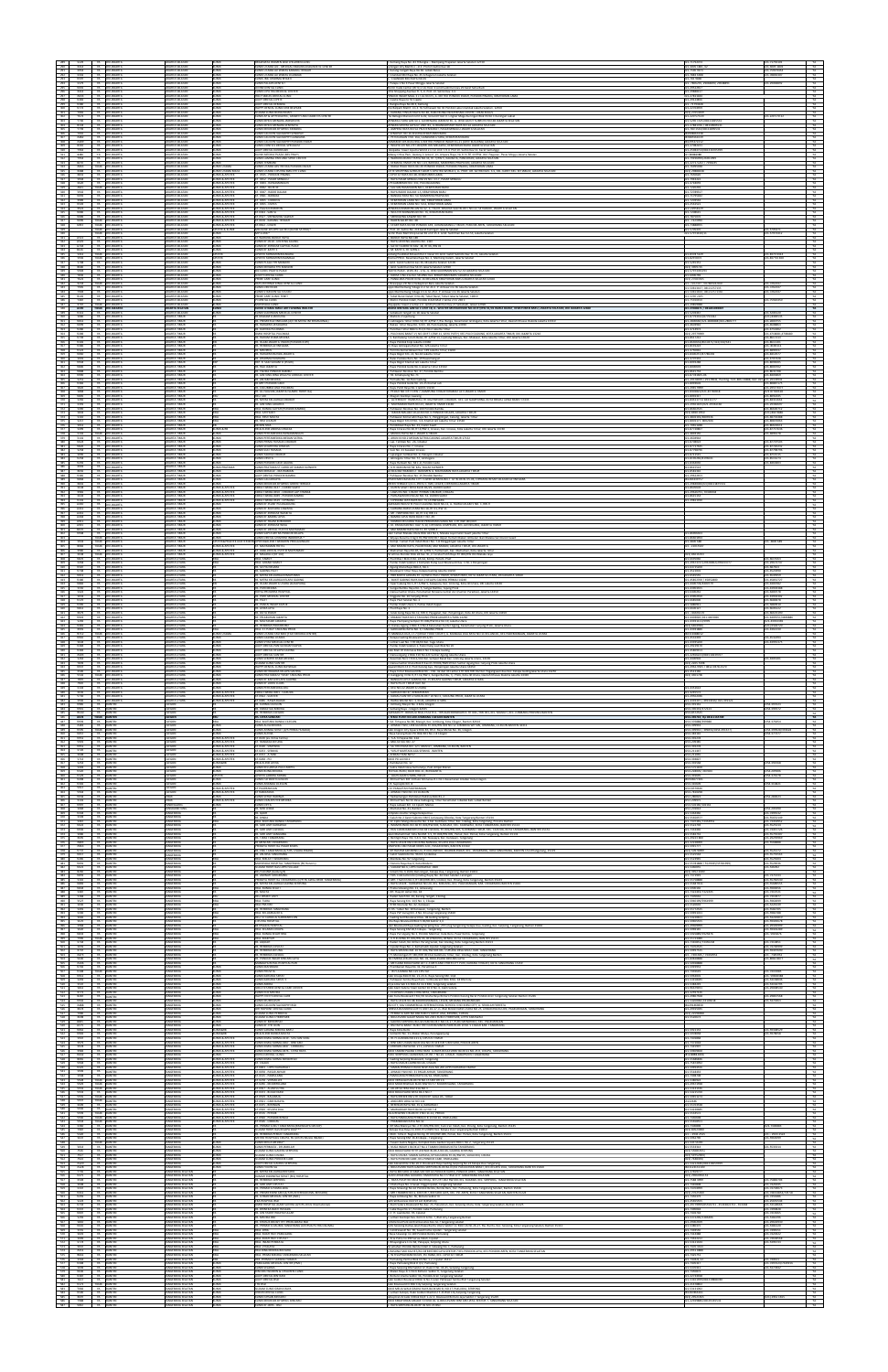|                                                                          | 588 8088 YA BANTEN<br>589 A199 YA BANTEN<br>A495 YA BANTEN                                                   |                                                  |                                                 | ANGERANG SELATAN<br>NGERANG SELATAM                           | KLINK<br>KLINK                                                           | CUNIK KIMIA FARMA WIDYA KAMPUNG SAWAH<br><b>UNIK KFJOMB</b><br>LINIK KF.TIARA                                                                       | JL. KI HAJAR DEWANTARA NO. 189, KEL SAWAH LAMA, KEC. CIPUTAT, KOTA TANGERANG SELATAN<br>MBANG RAYA, KEC JON<br>JL. PAMULANG PERMAI RAYA BLOK E NO. 8, TANGERANG SELATAN-BANTEN                                                                                                                                                                                          |                                                                                |                                                            | YA .<br>YA<br>YA .                                                  |
|--------------------------------------------------------------------------|--------------------------------------------------------------------------------------------------------------|--------------------------------------------------|-------------------------------------------------|---------------------------------------------------------------|--------------------------------------------------------------------------|-----------------------------------------------------------------------------------------------------------------------------------------------------|-------------------------------------------------------------------------------------------------------------------------------------------------------------------------------------------------------------------------------------------------------------------------------------------------------------------------------------------------------------------------|--------------------------------------------------------------------------------|------------------------------------------------------------|---------------------------------------------------------------------|
| $\begin{array}{r} 590 \\ 591 \\ 592 \end{array}$                         | <b>AS95</b><br>A599 YA BANTEN<br>A601 YA BANTEN                                                              | YA BANTEN                                        |                                                 | <b>IGERANG SELATAM</b><br>NGERANG SELATAM<br>INGERANG SELATAN | KLINK<br>KLINK                                                           | <b>LINIK KF KEDAUN</b><br>LINIK KFJNHOUSE TPI GRA<br><b>GUNIK KETAMAN TECHNO</b>                                                                    | KEUANGAN RT 001 RW 002<br>IL. JOMBANG ASTEK NO.1, RT.2/RW.4<br>JL. TEKNO WIDYA RUKO TAMAN TEKNO BLOK I 2 & I 3                                                                                                                                                                                                                                                          |                                                                                |                                                            | $\frac{YA}{YA}$                                                     |
| $\frac{593}{594}$<br>595<br>596                                          | A622 YA BANTEN<br>A957<br>A959                                                                               | YA BANTEN<br>YA BANTEN                           |                                                 | NGERANG SELATAI<br>INGERANG SELATAN<br>NGERANG SELATAN        | KLINK<br>KLINK<br>KLINK                                                  | LINIK KF.PONPES MADINATUNNAJA<br>KLINIK KF.0817 - PONDOK BETUNG<br>CLINIK KF.0011 - SUPRATMAN                                                       | JL. SUMATERA NO. 97<br>JL. RAYA PONDOK BETUNG KOMP. RUKO GIANT NO. 4-5<br>JL. W.R. SUPRATMAN NO. 72, CIBEUNYING KALER                                                                                                                                                                                                                                                   |                                                                                |                                                            | $\frac{YA}{YA}$<br>YA<br>YA                                         |
| 597<br>598<br>599                                                        | 2807 YA BANTEN<br>'1935 TIDAK BANTEN<br>0716                                                                 | YA BANTEN                                        |                                                 | INGERANG SELATAN<br>NGERANG SELATAN                           | <b>KLINK</b><br>APOTEK & KLINI                                           | KLINIK PERTAMEDIKA PONDOK RANJI<br>APOTIK FARMARIN & KLINIK FARMATAMA BINTARO<br>SIA. BUDI ASIH<br>RS. HERMINA CIRUAS (D/H RS. CITRA MEDIKA CIRUAS) | IL. PONDOK BETUNG RAYA NO.1 A RT02/RW04, KEL. PONDOK RAYA, KEC. PONDOK AREN, TANGERANG SELATAN<br>II. Pondok Betung Raya No.46 RT 001/05 Pondok Betung, Pondok Aren, Tangerang Selatan<br>Jl. Kyai H. Sokhari No.39, Sumurpecung, Kec. Serang, Kota Serang, Banten 42117<br>Jl.: RAYA SERANG KM.9 DS.RANJENG - CIRUAS- SERANG 42182                                     | 021-27658342<br>21-7357077<br>254-212484                                       | 254-208583                                                 | YA<br>YA<br>YA<br>YA                                                |
| 600<br>601<br>$602$<br>$603$                                             | '1489 YA BANTEN<br>1414<br>3993 YA BANTEN<br>1272 YA BANTEN                                                  | YA BANTEN                                        |                                                 | ERANG<br>ERANG<br>ERANG<br>ERANG                              |                                                                          | SIA. PURI GARCIA<br>RS. KURNIA SERANG<br>RS. SARI ASIH SERANG                                                                                       | II. Griya Purnama No. 2 Nangka<br>il. Raya Cilegon KM 08 Kramatwatu<br>Il. Jend. Sudirman No. 38, Cipocok, Serang, Banten                                                                                                                                                                                                                                               | 1254-281829<br>254-223333<br>0254-232648<br>0254-220022                        | 254-281845<br>254-223786<br>!54-8235050<br>!54-220345      | YA<br>YA                                                            |
| 604<br>$rac{605}{606}$                                                   | '0115 YA BANTEN<br>'1004 YA BANTEN<br>1008                                                                   | YA BANTEN                                        |                                                 | FRANC<br>SERANG                                               | KLINK<br><b>CLINIK</b>                                                   | UNIK SERANG MEDIK<br><b>CLINIK WISATA MEDIKA</b><br>UNIK IKHLAS MEDIKA                                                                              | II. Raya Serang Cilegon Ruko Legok Sukmajaya Blok SC No. 1<br>Jl. Raya Anyer No. 9<br>mplek Bumi Agung Permai1 No.D1/6                                                                                                                                                                                                                                                  | 254-223992<br>1254-605141<br>1254-207918                                       | 54-223992<br>254-605141<br>54-281676                       | YA<br>YA<br>YA .<br>YA                                              |
| $\frac{607}{608}$<br>609                                                 | '1009  YA BANTEN<br>'1126<br>'2389  YA BANTEN                                                                |                                                  |                                                 | SERANG<br>SERANG                                              | KLINK<br>KLINK                                                           | LINIK IKHLAS MEDIKA 2<br>CUNIK & RB CIGADING MEDIKA                                                                                                 | Jl. Raya Serang-Jakarta (Depan kampus Untirta)<br>Jl. Raya Anyer Km 7, Kubangsari, Ciwandan, Cilegon - Banten                                                                                                                                                                                                                                                           | 1254-7001824<br>0254-311323                                                    | 54-221397<br>254-310568                                    | YA<br>YA<br>YA                                                      |
| 610<br>611<br>$612$<br>$613$                                             | '8070<br>A157<br>A159                                                                                        | YA BANTEN                                        |                                                 | SERANG                                                        | KLINK                                                                    | <b>GUNIK KF.CIRUAS</b>                                                                                                                              | jonegara, Tunggak Kertasana, Bojonegara, Serang, Banten 4244<br>JL. RAYA JAKARTA, DESA RANJENG RT/RW 001/001 KEC CIRUAS                                                                                                                                                                                                                                                 |                                                                                |                                                            | YA<br>YA<br>YA                                                      |
| 614<br>615                                                               | 2392<br>'5915<br>"5285<br>5534                                                                               | YA BANTEN<br>YA BANTEN<br>YA BANTEN<br>YA BANTEN |                                                 | <b>ERANG</b><br>SERANG<br><b>SERANG</b>                       | KLINIK & APOTEK<br>LINK & APOTE                                          | CLINIK & APOTIK BONA MEDIKA SERANG<br>RSIA. PERMATA SERDANI<br>RS. FATIMAH SERANG                                                                   | JL. Raya Serang - Cilegon Ruko Legok Sukmajaya No. 5A1 Serang<br>VA CILEGON NO. 40 A RUKO D KEPANDEAN SERAN<br>Jl. Serdang Harjatani RT/RW 001/003 Ds Serdang, Kec Kramatwatu Kab Serang<br>II. Raya Serang Cilegon KM 3,5 Kota Serang                                                                                                                                  | 0254-228005/287684<br>0254-387515<br>1254-7913678                              | 254-205906<br>0254-387494                                  | YA<br>YA<br>YA                                                      |
| $\frac{616}{617}$<br>618<br>619                                          | 10303<br>0145 YA JAWA BARAT<br>10144 YA JAWA BARAT                                                           |                                                  | YA JAWA BARA                                    | WDUN<br>ANDUNG<br>NDUNG                                       |                                                                          | RS. ADVENT BANDUN<br>IUHAMMADIYAH (BAND<br>RS. IMMANUEL BANDUN                                                                                      | II. Cihampelas No. 161<br>II. KH. Ahmad Dahlan No 53                                                                                                                                                                                                                                                                                                                    | 022-2034386-9<br>22-7301062<br>022-5201656/52301                               | 22-2043167<br>22-7323545<br>22-5201656/ 52301              | YA<br>YA<br>YA<br>YA .                                              |
| 620<br>621<br>622                                                        | 10044 YA JAWA BARAT<br>1087 YA JAWA BARAT<br>1125                                                            |                                                  | YA JAWA BARAT                                   | NDUNG<br>NDUNG<br>ANDUNG                                      |                                                                          | S. HERMINA PASTEUR<br><b>RS BUNGSU</b><br>RS. CAHYA KAWALUYAN                                                                                       | Jl. Raya Kopo No.161, Situsaeur, Kec. Bojongloa Kidul, Kota Bandung, Jawa Barat 40233 .<br>Jl. DR. DJUNDJUNAN, NO.107, PASTEUR, BANDUNG, JAWA BARAT<br>Jl. Veteran No. 6<br>il. Parahyangan Km. 3, Kav. HOS, Komp. Kota Baru, Padalarang                                                                                                                                | 22-6072525<br>022-4231550<br>022-6803700                                       | 2-6037815<br>22-4231582<br>22-6803711                      | $\frac{YA}{YA}$<br>YA<br>YA                                         |
| 623<br>624<br>625                                                        | '1171 YA JAWA BARAT<br>1169<br>'0761 YA JAWA BARAT                                                           |                                                  | YA JAWA BARAT                                   | ANDUNG<br>WDUNG<br>WDUNG                                      |                                                                          | ANTOSA BANDUNG INTERNASIONAL HOSPITA<br>MC (ANNISA MEDICAL CENTER)<br>RS. SANTO BORROMEUS                                                           | II. Kebon Jati No.38, Kb. Jeruk, Kec. Andir, Kota Bandung, Jawa Barat 4018<br>I. Raya Cileunyi Rancaekek Bandung<br>Jl. Ir. H. Juanda No. 100, Lebakgede, Kecamatan Coblong, Kota Bandung, Jawa Barat 40132                                                                                                                                                             | 022-4248333<br>22-7781630/70804<br>122-2552115/2552002/255                     | 122-4248111<br>2-7781629<br>22-2533760                     | $\frac{YA}{YA}$                                                     |
| 626<br>627<br>628                                                        | 1515 YA JAWA BARA'<br>'1578 YA JAWA BARA'<br>1093<br>2221                                                    |                                                  | YA JAWA BARAT<br>YA JAWA BARAT<br>YA JAWA BARAT | ANDUNG<br>VDUNG<br>IANDUNG<br>IANDUNG                         |                                                                          | MELINDA 1<br>RS. HERMINA ARCAMAN<br>CHUSUS BEDAH HALMAHERA SIAGA<br><b>VISENA</b>                                                                   | II. Pajajaran No. 46<br>IL. AH.NASUTION, KM.7, NO.50 ANTAPANI, BANDUNG JAWA BARAT 40291<br>II. L.L.R.E Martadinata No. 28<br>1. Melong No. 170 Cijerah -                                                                                                                                                                                                                | 022-4222388,788/4209088<br>122 - 87242525<br>022-4206061/7085825<br>22.6062582 | 22-4215700<br>122-4216436<br>2.6000830                     | YA<br>YA<br>YA<br>YA                                                |
| 629<br>630<br>632                                                        | '2950 YA JAWA BARAT<br>3366<br>6391 YA JAWA BARAT                                                            | YA JAWA                                          |                                                 | <b>IANDUNG</b><br>BANDUNG                                     | RS KHUSUS BEDAH                                                          | RS. KHUSUS BEDAH MELINDA 2<br><b>BANDUNG EYE CENTER</b>                                                                                             | Jl. Dr. Cipto No.1, Pasir Kaliki, Kec. Cicendo, Kota Bandung, Jawa Barat 40171<br>Jl. KH Wahid Hasyim no 461-463 Bandung 40227<br>JL. BUAH BATU NO.147 KEC. LENGKONG, TURANGGA KOTA BANDUNG                                                                                                                                                                             | 022-4267888, 423377<br>022-73514682-83                                         | 122-4247777<br>122-73514684                                | YA<br>YA<br>YA                                                      |
| $rac{633}{634}$<br>635                                                   | 6364<br>A795<br>8869                                                                                         |                                                  | YA JAWA BARAT<br>YA JAWA BARAT                  | <b>ANDUNG</b>                                                 |                                                                          | <b>DELWEISS HOSPITAL</b>                                                                                                                            | Jl. Raya Cimareme No.235 RT 03/RW 01 Desa Cimareme Kec. Ngamprah Kab B.<br>JL. SOEKARNO - HATTA NO.550 SEKEJATI, BUAH BATU<br>JALAN TERUSAN AL FARTHU NO.9 RT02/RW08 SARILAMPING KEL. SOREANG, KEC SOREANG, KAB. BANDUI                                                                                                                                                 | 022-86023000                                                                   | 2-6867821                                                  | YA<br>YA<br>YA                                                      |
| 636<br>637<br>638                                                        | '4237<br>'1829 YA JAWA BARAT<br>4654                                                                         |                                                  | YA JAWA BARAT<br>YA JAWA BARAT                  | BANDUNG<br>NDUNG<br><b>IANDUNG</b>                            | <b>RSIA</b><br>KLINK                                                     | RSIA. GRHA BUNDA<br>RSIA, LIMUATI<br><b>MIRACLE ASIA AFRIKA</b>                                                                                     | Jl. Terusan Jakarta No.15 - 17, Babakan Surabaya, Kec. Kiaracondong, Kota Bandung, Jawa Barat 40281<br>Jl. LLRE Martadinata No 39, RT 03 RW 01 Kelurahan Citarum Kecamatan Bandung Weta<br>Jl. Asia-Afrika No. 122-124 RT 06/01 KEL. Paledang KEC. Lengkong, Bandung                                                                                                    | 022-87256789<br>122-84469472<br>022-4200706                                    | 022-87256000                                               | YA<br>YA<br>YA .                                                    |
| 639<br>640<br>641                                                        | 0958 YA JAWA BARAT<br>1568 YA JAWA BARAT<br>SS47 VA JAWA BARAT                                               |                                                  |                                                 | IANDUNG<br>BANDUNG<br>BANDUNG                                 | KLINK & RB<br><b>KLINK</b>                                               | <b>CUNIK AN-NUR</b><br><b>MONALISA MEDICAL CENTER</b><br>THC BANDUNG BUAH BATU                                                                      | Jl. Setiabudi 63<br>Jl. Mochamad Ramdhan No. 32<br>II. Terusan Buah Batu No. 33 Bandung                                                                                                                                                                                                                                                                                 | 022-2031922<br>022-5211311<br>121-21478802                                     | 022-2042213<br>122-5200162                                 | YA<br>YA<br>YA                                                      |
| 642<br>643<br>644<br>645                                                 | 5119 YA JAWA BARAT<br>'7661 YA JAWA BARAT                                                                    |                                                  |                                                 | WDUNG<br>ANDUNG<br>WDUNG<br>WDUNG                             | KLINK<br><b>KLINK</b><br>KLINK<br>KLINK                                  | THC BANDUNG SENTO'<br><b>BRAWUAYA CLINIC BUAH BATU BANDUNG</b><br>CUNIK AMERTTA MEDIKA BANDUN<br>ANDUNG HEART CLINI                                 | Jl. Sentot Alibasyah No 4 Bandung<br>JL: KH. ACHMAD DAHLAN NO. 40, BUAH BATU, BANDUNG<br>JL: CIJARUWA GIRANG RAYA NO.16 KEL. SEKEJATI KEC. BUAH BATU BANDUNG<br>II. BUAH BATU No.211                                                                                                                                                                                    | 021-21478802<br>22-7308104<br>122-87309357<br>8112224426                       |                                                            | YA .<br>$\frac{YA}{YA}$                                             |
| 646<br>647<br>648                                                        | 6742 YA JAWA BARAT<br>7964 YA JAWA BARAT<br>5978 TIDAK JAWA BARAT<br>6512 TIDAK JAWA BARAT                   |                                                  |                                                 | WDUNG<br>ANDUNG<br>NDUNG                                      | KUNK<br><b>KLINIK</b><br>KLINIK                                          | AUDY DENTAL BANDUNG<br>CLINIK KF.SULANJANA 4<br><b>GUNIK KF.DAGO UNPAD</b>                                                                          | II. Gatot Subroto No.47A, Malabar Bandung<br>IL. SULANJANA NO.4AT<br>JALAN. IR.H. JUANDA NO.248 BANDUI                                                                                                                                                                                                                                                                  | 022-87327952/08212080698                                                       |                                                            | YA<br>YA<br>$\frac{YA}{YA}$                                         |
| $rac{649}{650}$<br>$651$<br>$652$                                        | A497 YA JAWA BARAT<br>A500 YA JAWA BARAT<br>ASOS YA JAWA BARAT<br>AS29 YA JAWA BARAT                         |                                                  |                                                 | WDUNG<br>NDUNG<br>IANDUNG                                     | <b>KLINK</b><br>KLINK<br>KUNK                                            | QJINIK KF.0320 - CINUNUI<br>CUNIK KF.HEMODIALISA BAN<br>KLINIK KF.0043 - BUAH BATU                                                                  | JL. RAYA CINUNUK NO.192<br>IL. CIHAMPELAS NO.11<br>JL. BUAH BATU NO.259                                                                                                                                                                                                                                                                                                 |                                                                                |                                                            | YA<br>YA<br>$\frac{YA}{YA}$                                         |
| 653<br>$\frac{654}{655}$                                                 | AS39 YA JAWA BARAT<br>- 4941                                                                                 |                                                  | YA JAWA BARAT                                   | IANDUNG<br><b>MDUM</b>                                        | <b>KTIMIK</b><br><b>KLINK</b>                                            | LINIK KF.0051 - MOX<br>KLINIK KF.KOPOSARI<br><b>TINIK KE GEGER KALO</b>                                                                             | JL. IR. H. DJUANDA NO.69<br>JL. KOPO CIRANGRANG NO.527<br>GEGERKALONG NO.33                                                                                                                                                                                                                                                                                             |                                                                                |                                                            | <b>YA</b><br>YA                                                     |
| 656<br>657                                                               | A942 TIDAK JAWA BARAT<br>A943 YA JAWA BARAT<br>A944                                                          |                                                  | TIDAK JAWA BARAT                                | <b>ANDUNG</b><br>BANDUNG<br>IANDUNG                           | KLINK<br>KLINK<br>KLINK                                                  | <b>GJINIK KF.SETIABUDH</b><br>LINIK KF.0319 - METR<br>CLINIK KF.0204 - ABD. SALEH<br>LINIK KF.KOPO MIKO MALL / KF.0381 - KOPO                       | JL. DR. SETIABUDHI<br>JL. VENUS RAYA NO.27<br>JL. ABDUL RACHMAN SALEH NO. 39<br>JL. KOPO RAYA NO. 7, KOTA BAN                                                                                                                                                                                                                                                           |                                                                                |                                                            | YA .<br>YA<br>YA<br>YA                                              |
| 658<br>659<br>661                                                        | A945 TIDAK JAWA BARAT<br>A949<br>660 A950 TIDAK JAWA BARAT<br><b>A951</b>                                    |                                                  | YA JAWA BARAT<br>TIDAK JAWA BARAT               | <b>IANDUNG</b><br>BANDUNG<br>BANDUNG                          | KLINK<br>KLINK<br>KLINK                                                  | CLINIK KF.GEDE BAGE<br>LINIK KF.0014 - CIHAMPEL<br>CLINIK KF.0240 - RANCABOLANO                                                                     | JL. GEDE BAGE NO.159<br>JL. CIHAMPELAS NO.<br>JL. RANCA BOLANG NO. 60                                                                                                                                                                                                                                                                                                   |                                                                                |                                                            | YA .<br>YA<br>YA                                                    |
| 662<br>663                                                               | 4952<br><b>A953</b><br>664 8116 YA JAWA BARAT                                                                |                                                  | TIDAK JAWA BARAT<br>TIDAK JAWA BARAT            | IANDUNG<br>WDUNG<br>IANDUNG                                   | KLINK<br>KLINK<br>KLINK                                                  | LINIK KF. PLANT BANI<br>KLINIK KF.0289 - BKR<br><b>CLINIK KF.KOPO 75</b>                                                                            | IL. PAJAJARAN NO.42<br>JL. BKR LINGKAR SELATAN NO.87<br>JL. KOPO NO. 75                                                                                                                                                                                                                                                                                                 |                                                                                |                                                            | YA .<br>YA YA<br>YA                                                 |
| $-665$<br>$666$<br>667                                                   | A200<br>$-4499$<br>A667 TIDAK JAWA BARAT                                                                     |                                                  | YA JAWA BARAT<br>YA JAWA BARAT                  | <b>IANDUNG BARA</b><br><b>ANDUNG BARAT</b><br>RALW            | KLINK<br><b>KLINK</b><br>KLINK                                           | CLINIK KF.0429 - PADALARANO<br><b>CUNIK KF.SARIWANG</b><br>KLINIK KF.0606 - BANJAI                                                                  | JL. RAYA PADALARANG NO.506, KEC PADALARANG<br>IL. SARIWANGI RAYA NO. 1320<br>JL: BADAN KEAMANAN RAKYAT NO.5, MEKARSARI, BANJAR, KOTA BANJAR                                                                                                                                                                                                                             |                                                                                |                                                            | YA .<br>YA<br>YA                                                    |
| $668$<br>$669$<br>670<br>671                                             | 2310 YA JAWA BARAT<br>1989 YA JAWA BARAT<br>10847 YA JAWA BARAT<br>10766 YA JAWA BARAT                       |                                                  |                                                 | Raikai<br><b>IEKASI</b><br>BEKASI                             |                                                                          | RS. MITRA IDAMAN<br>RSIA KARUNIA KASIH (ex RSIA Karunia Bunda)<br>RS. ANNA PEKAYON                                                                  | JL. SUDIRO W. NO.57 KOTA BANJAR<br>Jl. Jati Waringin No. 133 Pondok Gede Bekasi<br>Jl. Pekayon Raya No. 36, Bekasi Selatan                                                                                                                                                                                                                                              | 265-742175<br>021-8461970<br>021-82432211                                      | 265-740808<br>21-8460991<br>21-82419079                    | YA<br>YA<br>$\frac{YA}{YA}$                                         |
| $\frac{672}{673}$<br>674                                                 | 10016 YA JAWA BARAT<br>10620 YA JAWA BARAT<br>0384 YA JAWA BARAT                                             |                                                  |                                                 | <b>IEKASI</b><br>BEKASI<br><b>IEKASI</b><br>BEKASI            |                                                                          | RS. ANANDA BEKASI<br>RS. KARYA MEDIKA I CIKARANG BARAT<br>RS. KARYA MEDIKA II<br>MEKAR SARI                                                         | II. Sultan Agung No.173, Medan Satria Bekasi 17133<br>Jl. Raya Imam Bonjol No.9B, Cikarang Barat, Cibitung Bekasi<br>II. Sultan Hasanudin No.63, Tambun, Kec. Tambun Sel., Bekasi, Jawa Barat 1751                                                                                                                                                                      | 021-8854338<br>021-8900190-1<br>121-88324366<br>021-8802641/881378             | 21-88950141<br>021-8903004<br>21-88361980<br>21-8810055    | YA<br>YA                                                            |
| 675<br>676                                                               | '0036 YA JAWA BARAT<br>0161 YA JAWA BARAT<br>10010 YA JAWA BARAT                                             |                                                  |                                                 | <b>IEKASI</b><br>BEKASI                                       |                                                                          | ILOAM HOSPITALS SENTOSA BEKASI<br>RS. MITRA KELUARGA BEKASI TIMUR                                                                                   | Jl. Mekar Sari No.1<br>Jl. PAHLAWAN NO.60 DUREN JAYA, BEKASI TIMUR<br>IL. PENGASINAN RAWA SEMUT RT.004/RW.012,, KEL. MARGAHAYU, BEKASI TIMUR, KOTA BEKASI, JAWA BARAT 17113<br>L. JEND. A.YANI RT.002/RW.011, KEL.KAYURINGIN JAYA, KEC. BEKASI SELATAN, KOTA BEKASI, JAWA BARAT 17144                                                                                   | 021-8806140,881496<br>021) 89999222;021-88177                                  | 121-8814950<br>21-8820707                                  | YA<br>YA<br>YA<br>YA                                                |
| 678<br>679<br>680                                                        | '0178 YA JAWA BARAT<br>5611                                                                                  |                                                  | YA JAWA BARAT                                   | BEKASI<br>BEKASI                                              |                                                                          | RS. MITRA KELUARGA BEKASI BARAT<br>BHAKTI KARTINI<br>RS. HERMINA BEKA<br>SAYANG BUNDA                                                               | II. Kartini No. 11<br>JL. KEMAKMURAN NO.39, MARGAJAYA, BEKASI<br>Jl. Pondok Lingu Permai Sektor V Blok A1 No 22-25 Babelan Bekasi                                                                                                                                                                                                                                       | 021-8853333<br>021-8801954<br>021-8842121<br>021-88983843                      | 121-8842550<br>121-8824228<br>021-88952275<br>021-88983844 | YA<br>YA<br>YA                                                      |
| 681<br>682<br>683                                                        | 0324 YA JAWA BARAT<br>1053<br>0410                                                                           |                                                  | YA JAWA BARAT<br>YA JAWA BARAT                  | BEKASI<br>BEKASI<br>BEKASI                                    |                                                                          | RS GRAHA JUANDA<br>St. ELISABETH BEKAS<br>RS BELLA                                                                                                  | Jl. Ir. H. Juanda No. 326<br>Jl. Raya Narogong No. 202, Kemang Pratama<br>II. Ir. Juanda No. 141                                                                                                                                                                                                                                                                        | 021-88346880<br>021-82430101-82432082<br>021-8801775/8801778                   | 021-8821004<br>021-82432083<br>121-88352506                | YA<br>YA<br>YA                                                      |
| 684<br>685<br>686                                                        | 0735<br>1123<br>0988 YA JAWA BARAT                                                                           |                                                  | YA JAWA BARAT<br>YA JAWA BARAT                  | BEKASI<br>BEKASI<br>BEKASI                                    |                                                                          | RS KARTIKA HUSADA TAMBUN<br><b>CITRA HARAPAN</b><br>PERMATA BUNDA                                                                                   | .II. Raya Mangunjaya Kampung Rukem, Tambun<br>.II. Raya Harapan Indah Kawasan Sentra Niaga No. 3-5 Medan Satria<br>Jl. Gramapuri Blok C-I No. 8-10, Perumahan Gramapuri Tamansari Wanasari                                                                                                                                                                              | 021-88327281<br>021-88870606/8887<br>021-88373158/8832800                      | 121-88322529<br>121-88975555<br>021-88328002               | YA .<br>YA<br>YA                                                    |
| 687<br>$rac{688}{689}$                                                   | 1216<br>'1261 YA JAWA BARAT<br>1122<br>1244 YA JAWA BARAT                                                    |                                                  | YA JAWA BARAT<br>YA JAWA BARAT                  | BEKASI<br>BEKASI                                              |                                                                          | RSB JUWITA<br>SILOAM HOSPITALS BEKASI SEPANJANG JAYA (RS HOSANA MEDICA BEKASI)<br>SJATI SAMPU<br>RS MAS MITRA JATIMAKMU                             | aan No. 78<br>JL. PRAMUKA NO.12 SEPANJANG JAYA, RAWA LUMBU<br>I. Studio ANTV Jati Sampurna<br>Jl. Kelurahan Jatimakmur No. 40, Pondok Gede                                                                                                                                                                                                                              | 021-8221570-72<br>121-84971766/8499902                                         | 1-8829592<br>121-8221574<br>21-8483047                     | YA<br>YA<br>YA<br>YA                                                |
| $\begin{array}{r} 690 \\ 691 \\ \hline 692 \end{array}$                  | $1486$<br>$1541$<br>1296 YA JAWA BARAT                                                                       |                                                  | YA JAWA BARAT                                   | BEKASI<br><b>IEKASI</b><br>BEKASI                             | <b>RSIA</b>                                                              | .<br>RIMAYA HOSPITAL BEKASI BARAT (d/h RS AWAL BROS BEKASI BARAT<br>RS. PERMATA BEKASI<br>RSIA. TAMAN HARAPAN BAR                                   | I. KH. Noer Alie Kav. 17-18, Kalimalang<br>II. Legenda Raya No. 9, Mustika Jaya<br>II. Taman Harapan Baru Raya Blok R1/20 Pejuang, Medan Satria, Bekasi Barat                                                                                                                                                                                                           | 1-8868888<br>021-8254748<br>021-88871202                                       | 1-88855210<br>121-8251919<br>21-88871203                   | YA<br>YA .<br>YA                                                    |
| $rac{693}{694}$<br>695<br>696                                            | 1576<br>8122 YA JAWA BARAT<br>1553                                                                           |                                                  | YA JAWA BARAT<br>YA JAWA BARAT                  | <b>IEKASI</b><br>EKASI<br><b>IEKASI</b><br>BEKASI             |                                                                          | RS. TAMAN HARAPAN BAI<br>EKA HOSPITAL BEKAS<br>RS. HERMINA GRAND W                                                                                  | Jl. Kaliabang Tengah RT 04/23 Kel. Pejuang Kec. Medan Satria<br>KOTA HARAPAN INDAH BLOK 12 - 9 NO.9 PUSAKA RAKYAT, TARUMAJAYA<br>I. Festival Boulevard Blok JA I No. 1 Grand Wisata Bekasi                                                                                                                                                                              | 021-88981055<br>121-5093 5555<br>121 - 8265121.                                | 21-8252963                                                 | YA<br>$\frac{YA}{YA}$                                               |
| 697<br>698<br>699                                                        | 1304 YA JAWA BARAT<br>1334 YA JAWA BARAT<br>0063                                                             |                                                  | YA JAWA BARAT                                   | <b>IEKASI</b><br>EKASI                                        |                                                                          | RSIA PUSPA HUSADA<br>RS. ANNA MEDIKA<br>RS MULTAZAM MEDIKA                                                                                          | Jl. Raya Pondok Timur Km.1, Jatimulya, Tambun Selatan<br>II. Raya Perjuangan No. 45 Harapan Baru<br>erumahan Jatimulya No 1 Tambun Selatan Bekasi 17510                                                                                                                                                                                                                 | 021-82618978, 79<br>021-88882211<br>21-8215101/82151                           | 121-82618977<br>21-88973042<br>21-82416678                 | YA<br>YA<br>YA<br>YA                                                |
| 700<br>701<br>$\frac{702}{703}$                                          | 1586 YA JAWA BARAT                                                                                           |                                                  |                                                 | IEKASI<br>BEKASI                                              |                                                                          | RS BUNDA MULIA (d/h RSIA Sritina<br>RS. HERMINA GALAXY (d/h RS. Medika Galax<br>IS RIDHOKA SALMA                                                    | Jl. Imam Bonjol No. 80A, Bekasi<br>In. Gardenia Raya Blok BA I No. 11. Grand Galaxy City. Bekasi 17147<br>Jl. Swantara No. 72, Jati Asih<br>Jl. Imam Bonjol No. 10, Cibitung                                                                                                                                                                                            | 021-8900579/891063:<br>121-8222525<br>021-82435585/82435<br>21-8911652         | 21-89106633<br>121-82414130<br>21-82435586<br>21-89116528  | YA<br>YA<br>YA                                                      |
| 704<br>$\frac{705}{706}$                                                 | 1807 YA JAWA BARAT<br>1640 YA JAWA BARAT<br>1842 YA JAWA BARAT                                               |                                                  |                                                 | BEKASI<br><b>FKASI</b>                                        |                                                                          | S TIARA BEKASI<br>RS HELSA JATI RAHAYU (d/h RS Persada Medika Jati Rahayu)<br>S MEDIROSSA 2 CIBARUSAH                                               | I. Raya Babelan No. 63<br>Jl. Raya Hankam No. 17, pondok melati - Bekasi<br>il. Raya Cibarusah No.05, Desa Sindang Mulya, Kec Cibarusah, Bekas                                                                                                                                                                                                                          | 121-8913111<br>021-8462566/846256                                              | 21-8913203<br>021-84992723<br>21-899952355                 | YA<br>$\frac{YA}{YA}$                                               |
| 707<br>708<br>$\frac{709}{710}$                                          | 2454 YA JAWA BARAT<br>2061<br>"1062 YA JAWA BARAT                                                            |                                                  | YA JAWA BARA'                                   | BEKASI<br>BEKASI                                              |                                                                          | METRO HOSPITALS CIKARANG (d/h HOSANA MEDIKA)<br>RS RUDLASIH CIKARAI<br>RS. CIBITUNG MEDIKA                                                          | Jl. Anggrek I B2/2, Jababeka, Cikarang Baru, Bekasi<br>Raya Serang - Cibarusah RT 01/RW 01 Serang kec. Cikarang Sela<br>Jl. Raya H Bosih No. 117                                                                                                                                                                                                                        | 121-89895223<br>121.89677795<br>021-8839 3181/8832 3444                        | 121-89830442<br>021-8832 3449                              | YA<br>YA .                                                          |
| 711<br>$\frac{712}{713}$                                                 | 0147<br>1771 YA JAWA BARAT<br>'4815                                                                          |                                                  | YA JAWA BARAT                                   | BEKASI                                                        |                                                                          | KARTIKA HUSADA SETU                                                                                                                                 | .<br>Raya Narogong No.KM. 11, RT.002/RW.010, Bantargebang, Kota Bks, Jawa Barat 17151<br>Jl. Burangkeng RT 01/06 Desa Burangkeng Setu, Bekasi<br>no Blok A No. 1A Medical City, Kota                                                                                                                                                                                    | 021-82610003/4<br>$-2908335$                                                   | 121-82610005                                               | YA<br>YA<br>YA                                                      |
| 714<br>715                                                               | '2036 YA JAWA BARAT<br>7066<br>"1090<br>2802                                                                 |                                                  | YA JAWA BARA'<br>YA JAWA BARAT<br>YA JAWA BARAT | BEKASI<br>BEKASI<br>BEKASI                                    |                                                                          | <b>ISU. DR. IQBALI TAUFAN</b><br>RS. PERMATA CIBUBUR<br>LINIK PERTAMEDIKA BI                                                                        | Vila Mutiara Cikarang 2 Blok B1 no. 27, Desa Sukasejati, Cikarang Selatan<br>AYA BEKASI SELATAN<br>MMUKA NO.SS MAP<br>Jl. Alternatif Cibubur No.6A, RT.001/RW.002, Jatikarya, Kec. Jatisampurna, Kota Bks, Jawa Barat 17435<br>RUKO KALIMALANG SQUARE BLOK J NO. 17, JL. KALIMALANG RAYA - BEKASI BARA                                                                  | 021-89002361<br>21-8841005 /<br>021-8458806<br>21-8896294                      | 021-89902361<br>021-84594263                               | YA<br>YA<br>YA                                                      |
| $\frac{716}{717}$<br>718<br>719                                          | 2803<br>0188 TIDAK JAWA BARAT<br>'0887 YA JAWA BARAT                                                         |                                                  | YA JAWA BARAT                                   | <b>IEKASI</b><br>BEKASI<br>BEKASI                             | KLINK<br><b>KLINK</b><br>KLINK                                           | (LINIK PERTAMEDIKA JATI)<br><b>CLINIK FAJAR MEDIKA</b><br>GJINIK MULYA MEDIKA II                                                                    | JL. SANGATTA BLOK 1 NO.1 PONDOK GEDE, BEKASI<br>Ruko Kawasan Industri MM2100, Cibitung<br>Jl. Perumahan Grama Puri Blok D1 No. 5, Gbitung - Bekasi                                                                                                                                                                                                                      | 021-84990644<br>121-8981162<br>021-88362481                                    | 21-84970944<br>21-8981162<br>21-88362481                   | $\frac{YA}{YA}$<br>YA<br>YA                                         |
| 720<br>721<br>722                                                        | 0715 YA JAWA BARAT<br>'0843 TIDAK JAWA BARAT<br>0250                                                         |                                                  | YA JAWA BARAT                                   | FKASI<br>BEKASI<br>BEKASI                                     | KLINK<br>KLINK<br><b>KLINK</b>                                           | LINIK MUTIARA I(Citra Husad<br>(LINIK DHARMA BHAKT<br>CUNIK KARYA MEDIKA                                                                            | Ruko Plaza Metropolitan Blok A1 No. 14 Jl. Sultan Hasanuddin No. 14, Tambun<br>Jl. Raya Kosih Blok A4 No. 23, Pondok Tanah Mas Cibitung<br>II. Ir. H. Juanda No. 38 C                                                                                                                                                                                                   | 21-88337919<br>021-8831441<br>121-8801293                                      | 21-88337919<br>21-8831441/883<br>121-8800381               | YA<br>YA<br>$\frac{YA}{YA}$                                         |
| 723<br>724<br>725                                                        | 0588<br>1950 TIDAK JAWA BARAT                                                                                |                                                  | YA JAWA BARAT<br>TIDAK JAWA BARAT               | BEKASI<br>EKASI<br>BEKASI                                     | KLINK<br><b>KLINK</b><br>KLINK                                           | CLINIK MELVIANA<br>LINIK HOSANA MEDIKA III<br>KLINIK HOSANA MEDIKA IV                                                                               | Jl. Saparua Raya No. 239-240, Perum III<br>II, Teuku Umar No. 19, Cibitung<br>Jl. Mangunjaya I Blok A No. 6, Tambun                                                                                                                                                                                                                                                     | 021-8807610/88354<br>21-88338414<br>021-88328577                               | 121-88354744<br>021-832-0349                               | YA<br>YA                                                            |
| $\frac{726}{727}$<br>728<br>729                                          | 0151 YA JAWA BARAT<br>0294 TIDAK JAWA BARAT<br>0974<br>1136                                                  |                                                  | YA JAWA BARAT                                   | BEKASI<br><b>IEKASI</b><br>BEKASI<br>RFKASI                   | <b>KLINK</b><br>KLINK<br><b>KTIMIK</b><br>KUNK                           | CLINIK MULYA MEDIKA/Apotik Mi<br>KLINIK KARYA MEDIKA III (APOTIK MEKAR ASRI)<br>CLINIK MITRA MEDIKA BEKASI<br>CUNIK PERMATA BUNDA BEKA              | II. Raya Jati Mulya No. 1, Bekasi Timu<br>il. Perjuangan No.30, RT.003/RW.003, Tik. Pucung, Kec. Bekasi Utara, Kota Bks, Jawa Barat 17123<br>I. Agus Salim 52 F Bekasi<br>I. Bosh Raya Ruko Kartika Wanasari Blok C1/4 Cibitung                                                                                                                                         | 21-8203272<br>121-8851152<br>21-8802457<br>21.88373158                         | 21-8203272<br>121-8851152<br>21-89983575                   | YA<br>YA<br>YA<br>YA                                                |
| $730$<br>731<br>732                                                      | 7674 TIDAK JAWA BARAT<br>0819<br>7045                                                                        |                                                  | YA JAWA BARA'<br>YA JAWA BARAT                  | BEKASI<br>BEKASI                                              | KLINK<br>LINK & RE<br>KLINK & RB                                         | KLINIK Dr SANDERS B<br>CUNIK UMUM 24 Jam & RB PERMATA BUNDA                                                                                         | Jl. Teulu umar No 19, Cibitung Bekasi, Jawa Barat 17520<br>Jl. Perum Bekasi Griya Asri 2 Blok A04 No. 1 & 2 Sumber Jaya Tambun Selatan                                                                                                                                                                                                                                  | 021-88338414<br>021-89523740                                                   | 121-88338413<br>021-89523994                               | YA<br>YA<br>YA                                                      |
| $\frac{733}{734}$<br>$\frac{735}{736}$                                   | 1277<br>1203                                                                                                 |                                                  | TIDAK JAWA BARAT<br>YA JAWA BARAT               | BEKASI                                                        | LINK & RE<br><b>CLINIK</b>                                               | CUNIK JATI ASIH*                                                                                                                                    | Jl. Jati Asih Raya No. 8 Pondok Gede<br>II. Nusantara No. 2, Perumnas 3, Bekasi Tir                                                                                                                                                                                                                                                                                     | 021-82431104/94                                                                | 121-88349427                                               | YA<br>YA<br>YA                                                      |
| $\frac{737}{738}$                                                        | 1204<br>1051<br>1558                                                                                         |                                                  | YA JAWA BARAT<br>YA JAWA BARAT<br>YA JAWA BARAT | BEKASI<br>BEKASI                                              | KLINK<br>KLINK & RB<br>KLINK                                             | EHAT SEIAHTERA II<br>LINIK&RB ANGELIK<br>ASYIFA HUSADA                                                                                              | Perumahan Permata Regency Bekasi Blok F1 No. 85 Kel. Wanasari, Cibitung<br>.<br>Pondok Tanah Mas Jl. Lurah Bosih Raya Blok E5/12 Rt. 03/07, Wanasar<br>Perumahan Villa Mutiara Jaya Blok N78/11-12. Wanajaya Cibitung                                                                                                                                                   | 021-88367194<br>021-70217179                                                   | 021-88367194<br>021-88338235                               | YA<br>YA<br>YA                                                      |
| 739<br>740<br>741<br>742                                                 | 1595<br>2975<br>7515<br>'5221 YA JAWA BARAT                                                                  |                                                  | YA JAWA BARAT<br>YA JAWA BARAT<br>YA JAWA BARAT | BEKASI<br>BEKASI<br>BEKASI                                    | KLINK<br>KLINK<br><b>KLINK</b>                                           | VNV MEDIESTET<br>UTRA MEDIKA 3<br>ILOAM CLINIC CHANDRA SENTOSA<br>SILOAM HOSPITALS BEKASI TIMUR d/h BLU PLAZA                                       | Komplek Pemda Blok C Jati Asih Bekasi<br>JL, Perum Kota Serang Baru, Kec Serang Baru Kab Bekasi<br>JL. PAHLAWAN RT 002 RW 001, KEL. AREN JAYA, BEKASI TIMUR                                                                                                                                                                                                             | 021-82435767<br>021-89950333<br>021-89842275                                   | 021-82435767<br>021-89950334<br>021) 806 11 911            | YA<br>YA<br>YA                                                      |
| 743<br>744<br>745                                                        | 6250<br>4693 YA JAWA BARAT<br>6386                                                                           |                                                  | YA JAWA BARAT<br>YA JAWA BARAT                  | BEKASI<br>BEKASI<br>BEKASI<br>EKASI                           |                                                                          | RIMAYA HOSPITAL BEKASI TIMUR (d/h RS AWAL BROS BEKASI TIMUR)<br><b>RS CIKUNIR</b><br>UDY DENTAL BEKAS                                               | 8. CHAIRIL ANWAR BLU PLAZA NO.27 RT.004/009 KEL MARGAHAYU, KEC BEKASI TIMUR<br>L. H.M JOYOMARTONO, MARGAHAYU, BEKASI TIMUR<br>Jl. Cikunir Raya Gang Hj. Napiah No. 8 Jakamulya Bekasi<br>Ruko Grand Galaxy City Blok Rgg No 26                                                                                                                                          | 021-80611900<br>021) 8267 9999<br>021-82437322<br>21-82733123                  | 021) 8267 8989<br>121 - 82738891                           | YA .<br>YA<br>YA .                                                  |
| 746<br>747<br>748                                                        | 2461 YA JAWA BARAT<br>1415 YA JAWA BARAT<br>5902 YA JAWA BARAT                                               |                                                  |                                                 | BEKASI<br>BEKASI<br>BEKASI                                    | Klinik & RB<br>Klinik & RB                                               | PERMATA BUNDA CIBITUN<br>RB & KLINIK PERMATA BUNDA FUDHOLI<br>RS SATRIA MEDIKA                                                                      | Jl. Raya Desa Wanajaya 01/04 Desa Wanajaya Cibitung Bekasi<br>Jl. KH. Fudholi No 11 Karang Asih, Cikarang Utara, Bekas<br>Jl. Raya Bantar Gebang - Setu No 119 Padurenan Mustikajaya, Kota Bekasi                                                                                                                                                                       | 021-88323062<br>21-89106080<br>21-22105678                                     | 121-22105677                                               | $\frac{YA}{YA}$<br>YA<br>YA                                         |
| $\frac{749}{750}$<br>751                                                 | 16753 TIDAK JAWA BARAT<br>17025 YA JAWA BARAT<br>6714 YA JAWA BARAT<br>7069 YA JAWA BARAT                    |                                                  |                                                 | BEKASI<br>BEKASI<br>BEKASI                                    | <b>RSIA</b>                                                              | RS. MUSTIKA MEDIKA<br>OMNI HOSPITAL PEKAYO<br>RSIA CAHAYA MEDIKA                                                                                    | Ji. Kelapa Dua No.110 RTO07/RW008 Pandurenan, Mustikajaya, Kota Bekasi 17156<br>Ji. Pulo Ribung No.1, RT.001/RW.021, Pekayon Jaya, Kec. Bekasi Sel., Kota Bks, Jawa Barat 17148                                                                                                                                                                                         | 21-82622530<br>121-29779999<br>021-22137302                                    | 21-82623572                                                | $\frac{YA}{YA}$<br>$\frac{YA}{YA}$                                  |
| 752<br>$753$<br>$\frac{754}{755}$                                        | 1343 YA JAWA BARAT<br>'6022<br>'6969 YA JAWA BARAT                                                           |                                                  | YA JAWA BARAT                                   | BEKASI<br>RFKASI<br>BEKASI                                    | <b>KTIMIK</b><br>KUNK<br><b>LINK</b>                                     | IS GRHA MM210<br>CEMERLANG SEHAT MANDIR<br><b>CE RUNTARA RAYA</b><br><b>GJINIK KEJATIMEKAF</b>                                                      | Jl. Raya Jejalen Jaya No 47 Kampung Kebon Tambun utara, Bekasi<br>Jl. Kalimantan Blok CB-1, Kawasan Industri MM 2100 Cikarang Barat Bekasi<br>Perum Trias Estate Blok A2 No.2 RT004/RW19 Wanasari, Cibitung Bekasi<br>IL. BINTARA RAYA BLOK. 1A BINTARA, KOTA BEKASI<br>JL. RAYA KODAU NO.39 JATI MEKAR                                                                 | 21-5057099<br>121-22162585<br>1.88969549<br>021-84902387                       |                                                            | YA<br>YA<br>YA                                                      |
| 756<br>757<br>758                                                        | A925<br>2689<br>'1951                                                                                        |                                                  | YA JAWA BARAT<br>YA JAWA BARAT<br>YA JAWA BARAT | BEKASI<br>BEKASI                                              | KLINIK & APOTEK<br>KLINIK & APOTER                                       | KLINIK MEDIKIDS BEKASI BY MHDC BEKASI<br>OMIA FARMA 0367- JATIASIH<br>OMIA FARMA 0387 - PONDOK G                                                    | RUKO GRAHA BOULEVARD BLOK GB-BOB JL BOULEVARD AHMAD YANI, SUMMARECON BEKASI<br>JL. JATI MEKAR NO. 3A JATIASIH, KOTA BEKASI<br>JL. RAYA JATIWARINGIN NO. 5 PONDOK GEDE                                                                                                                                                                                                   | 021-89460123 / 0811890553<br>021-8473403                                       |                                                            | YA<br>YA<br>YA                                                      |
| 759<br>760<br>761                                                        | '6019 YA JAWA BARAT<br>16020                                                                                 |                                                  | TIDAK JAWA BARAT<br>YA JAWA BARAT               | BEKASI<br>BEKASI<br>BEKASI                                    | KLINIK & APOTEK<br><b>CLINIK &amp; APOTEK</b><br>KLINIK & APOTEK         | OMIA FARMA 0446 - NAROGONG<br>0F.0591 - ZAMRUD<br>KF.0618 - KRANGGAN                                                                                | JL. RAYA NAROGONG KM14 PANGKALAN 8, LIMUSNUNGGAL, CILEUNGSI, KAB.BOGOR<br>JL. ZAMRUD UTARA KAV. NO. 1-2 CIMUNING, MUSTIKAJAYA - BEKASI<br>JL. RAYA KRANGGAN NO. 38 JATISAMPURNA, KOTA BEKASI                                                                                                                                                                            | 021-80488122/82483778<br>021-22105041<br>021-22853327                          |                                                            | YA .<br>YA<br>YA                                                    |
| 762<br>763<br>764                                                        | '5999 YA JAWA BARAT<br>"5997<br>5995                                                                         |                                                  | YA JAWA BARAT<br>YA JAWA BARAT                  | BEKASI<br>BEKASI<br>BEKASI                                    | <b>CLINIK &amp; APOTEK</b><br>KLINIK & APOTEK<br>KLINIK & APOTEK         | CF.0486 - JATIMULYA<br>KF.0461 - TAMBUN<br>KF.0400 GRAND GALAXY                                                                                     | JL: DELTA TIMUR RAYA BLOK A NO. 147 KOMP. RUKO JATIMULYA PERMA<br>JL. MANGUN JAYA, KP.RUKEM RPC 115 NO. 94-95, KAB.BEKASI<br>JL. GALAXY RAYA BLOK B 301 B-D PERUM GRAND GALAXY, BEKASI SELATAN                                                                                                                                                                          | 021-82436521<br>88322566<br>(021) 22016499                                     |                                                            | YA .<br>YA YA<br>YA                                                 |
| 765<br>766<br>767                                                        | 16003<br>6004 YA JAWA BARAT                                                                                  |                                                  | YA JAWA BARAT                                   | BEKASI<br>BEKASI<br>BEKASI                                    | KLINIK & APOTEK<br>KLINIK & APOTE<br>KLINIK & APOTEK                     | KF.0507 CIBITUNG<br>CF.0508 NUSANTAR<br>KF. 0509 KEMANG PRATAM                                                                                      | JL. IMAM BONJOL TELAGA ASIH, CIKARANG BARAT, KAB.BEKASI<br>L.NUSANTARA RAYA BLOK A 4 NO. 10 PERUMNAS III, KOTA BEK<br>JL. RAYA KEMANG PRATAMA BLOK AM 02C, RAWALUMBU, KOTA BEKAS                                                                                                                                                                                        | (021) 88334048<br>(021) 82436008                                               |                                                            | YA .<br>YA.<br>YA                                                   |
| $\frac{768}{769}$<br>$\frac{770}{771}$                                   | 6005 YA JAWA BARAT<br>6008 YA JAWA BARAT<br>6970 YA JAWA BARAT<br>AS26 YA JAWA BARAT                         |                                                  |                                                 | BEKASI<br>BEKASI<br>BEKASI<br>EKASI                           | KLINIK & APOTEK<br>KLINIK & APOTEK<br><b>KLINIK</b><br>KLINIK            | F.0551 BOSIH<br>KF. 0583 PASADENA<br><b>JUNIK KE JATIRAHAYU</b><br>LINIK KF.PEJUANG JA                                                              | IL. BOSIH RAYA NO. 8 D-E, WANASARI, CIBITUNG - KAB BEKASI<br>JL. TARUM BARAT BLOK Q1 NO. 23 RUKO PASADENA<br>IL. RAYA HANKAM NO.130-131 RT.001/RW.007                                                                                                                                                                                                                   | (021) 88334048<br>(021) 29082624                                               |                                                            | YA<br>YA<br>$\frac{YA}{YA}$                                         |
| $\frac{772}{773}$                                                        | AS43 YA JAWA BARAT<br>A684 YA JAWA BARAT<br>0987 YA JAWA BARAT                                               |                                                  |                                                 | BEKASI<br>EKASI<br>BEKASI                                     | <b>KLINIK</b><br>KLINIK                                                  | KLINIK KF KALI ABANG<br>LINIK KF.SUMMARECO<br>Klinik Harapan Sehat                                                                                  | IL. PEJUANG JAYA TAMAN HARAPAN BARU<br>JL, KALI ABANG RAYA NO. 99<br>JL: RUKAN EMERALD COMMERCIAL BLOK UA NO. 20, RT.004/RW.011<br>Jl. Teulu umar No 33, Cibitung Bekasi, Jawa Barat                                                                                                                                                                                    | 121-88336674                                                                   | 188336674                                                  | $\frac{YA}{YA}$<br>YA                                               |
| $\frac{774}{775}$<br>$\frac{776}{777}$                                   | 2515 YA JAWA BARAT<br>2539 YA JAWA BARAT<br>2513 YA JAWA BARAT                                               |                                                  | TIDAK JAWA BARAT                                | <b>IEKASI</b><br>BEKASI                                       | <b>KUNK</b><br>KUNK<br><b>KLINK</b>                                      | (LINIK HARAPAN SEHAT<br>MITRASANA ALINDA (KALIABANG                                                                                                 | Ruko Green Emerald Blok R No 9 dan R no 10 jl. Telaga Asih Wanajaya Cibitung<br>perumahan Alinda, kencana permai 1 blok M 1 No.3-3A Lt1 RT3/RW21 Kel Kaliabang Tengah Bekasi Utar                                                                                                                                                                                       | 021-88393875<br>185100629065                                                   | 21-88336674                                                | YA<br>$\frac{YA}{YA}$                                               |
| 778<br>779<br>780                                                        | 2508 YA JAWA BARAT<br>7642                                                                                   |                                                  | YA JAWA BARAT                                   | BEKASI<br>BEKASI                                              | <b>KTIMIK</b><br>KLINK                                                   | MITRASANA PONDOK TIMUF<br>MITRASANA MEGA REGENCY<br>IITRASANA TAMAN HARAPAN<br>SILOAM CLINIC JATIMAKMUR                                             | Perum Pondok Timur Blok G no 1 Kec Tambun selatan kab Bekasi Timur<br>Ruko Kota Mega Regency Blok A9, Jl Raya Cikarang Cibarusah,Sukarsari, Serang baru, Sukasari, Kec Serang Baru, Bekasi, Jawa Barat 17331<br>il Taman harapan baru Blok E7 No 9, Pejuang, Medan Satria, Bekasi Barat - 1.<br>RUKO JATI MAKMUR RESIDENCE BLOK A NO.06 RT.01/RW.20 JATIMAKMUR, PD.GEDE | 185100822510<br>185100326665<br>185100418827<br>021) 8551 0351                 |                                                            | <b>YA</b><br>YA<br>YA .                                             |
| 781<br>782<br>783<br>784                                                 | 7837 YA JAWA BARAT<br>"1937<br>7647<br>1962 YA JAWA BARAT                                                    |                                                  | YA JAWA BARAT<br>YA JAWA BARAT                  | BEKASI<br>BEKASI<br>BEKASI<br>BEKASI                          | APOTEK&PRAKTEK DOKTER BERS FARMARIN BEKASI<br>KLINK<br>KLINK             | SILOAM CLINIC GRAND GALAX'<br>CLINIK KEMALA                                                                                                         | GALAXY CITY BLOK RGB NO. 17, JAKA SETIA, BEKASI SELATAN, JAWA BARAT<br>Jl. Gurame Raya Pertokoan Kav. 29 Perumnas II, Kel. Kayuringin Raya, Bekasi Selatan<br>II. Yudhistira Raya Blok B6 no 61 komplek Pemda Jatiasih Kota Bekasi 17423<br>RUKO GRAND ARTHA NIAGA RAYA JL. TARUM BARAT BLOK 02 NO.23-24 DESA JAYA MUKTI Kec. CIKARANG PUSAT Kab. BEKASI                | (021) 8275 2258<br>021-22101321/08778 311 5989<br>021-82740833<br>021-29083377 | 021-82740833                                               | YA<br>YA<br>YA<br>YA                                                |
| 785<br>786<br>787                                                        | 7981<br>"8107<br>8026                                                                                        |                                                  | YA JAWA BARAT<br>YA JAWA BARAT<br>YA JAWA BARAT | BEKASI<br>BEKASI<br>BEKASI                                    | KLINK<br>KLINK                                                           | HAPPY DENTAL CLINIC CIPUTRA CIBUBUR<br>HAPPY DENTAL CLINIC SUMMARECON BEKAS<br>S ANANDA BABELAN                                                     | Mall Ciputra Cibubur lantai 2, Unit S-02, Jl. Alternatif Cibubur, Jatikarya, Kec. Jatisampurna, Kota Bekasi Jawa Barat 17435<br>Jl. Bulevar Ahmad Yani Blok M Marga Mulya Bekasi Utara Bekasi Jawa Barat 17142<br>L. RAYA BABELAN RT. 002 RW.001, KM 9,6, KEBALEN, BABELAN                                                                                              | 021-2937 6835/0812 8380 9970<br>082121711787<br>021) 89234000                  |                                                            | YA<br>YA<br>YA                                                      |
| $\frac{788}{789}$<br>$-790$<br>$-791$                                    | '8083 YA JAWA BARAT<br>7997<br>'7906 YA JAWA BARAT                                                           |                                                  | YA JAWA BARAT                                   | BEKASI<br>BEKASI<br>BEKASI                                    |                                                                          | PRIMAYA HOSPITAL BEKASI UTARA (d/h RS AWAL BROS BEKASI UTARA)<br>RS UNIMEDIKA (d/h Kasih In<br>RS MITRA KELUARGA PRATAMA JATIASIH                   | Jl. Kaliabang Villa Indah Permai Blok G No. 1 (Golden City) Bekasi Utara 17121<br>II. Raya Setu No. 99 RT.03/01, Lubangbuaya Setu-Bekasi, Jawa Barat<br>JL. RAYA JATIMEKAR RT.001/RW.012, JATIMEKAR, JATIASIH, KOTA BEKASI, JAWA BARAT 17422                                                                                                                            | 021-88892 000<br>121-8262759<br>021-8551100                                    | 21-85511222                                                | YA<br>YA<br>YA                                                      |
| 792<br>793<br>794                                                        | 0173<br>6027 YA JAWA BARAT<br>6028 YA JAWA BARAT                                                             |                                                  | YA JAWA BARAT                                   | EKASI<br>BEKASI<br>EKASI                                      | KLINIK & APOTEK<br>KLINIK & APOTEK                                       | ETO HASBADI<br>KF. LEMAH ABANG'<br>KF CITRA GRAND                                                                                                   | L. RAYA SEROJA NO.19 BEKASI UTARA KOTA BEKASI JAWA BARAT 17124<br>Jin. Gbarusah No.20, Lemah Abang, Gkarang, kab. Bekasi<br>JL. ALTERNATIF CIBUBUR CITY WALK III BLOK CW NO. 1-2 CIBUBUR, KOTA BEKASI                                                                                                                                                                   | 21-889 58674 / 021-<br>(021) 89324175<br>'021 84305162                         | 21-8866141-2                                               | YA<br>YA<br>YA                                                      |
| 795<br>796<br>797                                                        | 6007 YA JAWA BARAT<br>5994 YA JAWA BARAT<br>3976 YA JAWA BARAT                                               |                                                  |                                                 | BEKASI<br>EKASI<br>BEKASI                                     | KLINIK & APOTEK<br>KLINIK & APOTEK<br>KLINIK & APOTEK<br>KLINIK & APOTEK | KF KALIMANGGIS<br>F 0552 PILAR<br>F.0330 - HARAPAN<br>KF.0347 - PEKAYON                                                                             | JL. KALIMANGGIS NO. 24 CIBUBUR, KOTA BEKASI<br>IL. KI HAJAR DEWANTARA NO. 10-11 KARANG ASIH, CIKARANG UTARA- KAB. BEKASI<br>JL. JL. BOULEVARD HUAU BLOK B8/9 TAMAN HARAPAN INDAH<br>JL. RAYA PEKAYON RUKO PEKAYON KAV NO. 9                                                                                                                                             | 021-384332<br>121-89102992<br>021) 2946544<br>021) 82437780                    |                                                            | YA .<br>$\frac{YA}{YA}$                                             |
| 798<br>799<br>800                                                        | '6000 YA JAWA BARAT<br>6021<br>'6973 TIDAK JAWA BARAT                                                        |                                                  | YA JAWA BARAT                                   | EKASI<br>EKASI<br>EKASI                                       | KLINIK & APOTEK<br>KLINIK & APOTEK<br>KLINIK & APOTEK                    | (F.0506 - GALUH JUAN<br>0F.0624 - GGC<br>KF. PEJUANG JAYA                                                                                           | JL. IR.H.JUANDA NO 28 B,BEKASI<br>JL RUKO GRAND GALAXY CITY BLOK RGF NO. 11, JAKASETIA, BEKASI SELATAN<br>JL. PEJUANG JAYA RUKO PHB BLOK H/44 PEJUANG, TAMAN HARAPAN BARU, MEDAN SATRIA                                                                                                                                                                                 | (021) 3847709<br>021) 29571262<br>021-88383639                                 |                                                            | $\frac{YA}{YA}$<br>YA<br>YA                                         |
| 801<br>$802$<br>$803$                                                    | 7513 YA JAWA BARAT<br>7743 YA JAWA BARAT<br>7485 YA JAWA BARAT<br>3990 YA JAWA BARAT                         |                                                  |                                                 | BEKASI<br>EKASI                                               | <b>KLINK</b><br><b>KLINK</b>                                             | NAROM MEDIKA<br>CLINIK RIZKI<br>EMPAT DARA SEHAT<br>ISIA. BUNDA SURYAT                                                                              | JL. PEGADUNGAN RTO13/RWO6 Ds.JAYA SAMPURNA Kec. SERANG BARU Kab.BEKASI JAWA BARAT<br>łuko Taman Sentosa Blok M10/1 Perumahan Taman Sentosa Cikarang Bekasi<br>L. . JATIMAKMUR RUKO TAMAN JATIMAKMUR INDAH NO.17 A PONDOK GEDE BEKASI KOTA 17413                                                                                                                         | 021-89283669<br>021-89920643<br>021-8498-6827<br>251-7543891/                  | 51-7543893                                                 | $\begin{array}{c}\nYA \\ YA \\ YA \\ YA\n\end{array}$               |
| 804<br>805<br>806<br>807                                                 | 0720 YA JAWA BARAT<br>2788 YA JAWA BARAT<br>8005 YA JAWA BARAT                                               |                                                  |                                                 | <b>IOGOR</b><br>ROGOR<br>BOGOR                                | <b>RSIA</b><br><b>RSIA</b><br><b>RSIA</b>                                | RSIA. CITRA INSANI<br>RSIA, ASSALAM<br>RSIA, NURAIDA                                                                                                | Jl. Soleh Iskandar No 21 Cibadak Tanah Sareal Bogor<br>. Jl. Raya Parung No. 242, Lebakwangi Pemagarsari<br>. JL. RAYA BOGOR KM 46,7 RT001/RW003 NANGGEWER MEKAR, CIBINONG<br>Jl. Achmad Sobana No. 105 Kel. Tegal Gundi Kec. Bogor Utara, Kota Bogor 16152                                                                                                             | 0251-8611507/8617<br>021-8753724<br>0251-8368866                               | 1251-8617493                                               | YA .<br>$\begin{array}{c}\nYA \\ YA \\ YA\n\end{array}$<br>YA       |
| 808<br>$rac{809}{810}$                                                   | '4694<br>A720 YA JAWA BARAT<br>3000                                                                          |                                                  | YA JAWA BARAT<br>YA JAWA BARAT                  | OGOR                                                          | RSKIA                                                                    | SIA, PASUTRI BOG<br>RSKIA SAWOJAJAR<br>KOTA BOGOR                                                                                                   | IL, MERAK NO. 3 TANAH SAREAL, BOGOR<br>Jl. Sawojajar No.9, RT.01/RW.04, Pabaton, Kecamatan Bogor Tengah, Kota Bogor, Jawa Barat 16121                                                                                                                                                                                                                                   | 11834970<br>1251) 8324371<br>251-831229                                        | 51) 8331931<br>251-8371001                                 | YA<br>YA .<br>YA                                                    |
| 811<br>812<br>813                                                        | '0468  YA JAWA BARAT<br>0133<br>0290 YA JAWA BARAT                                                           |                                                  |                                                 | BOGOR<br>BOGOR                                                |                                                                          | RS. PMI BOGOR<br>RS. MARY CLEUNGSI HIJA                                                                                                             | Jl. Raya Pajajaran No.80, RT.02/RW.05, Tegallega, Kecamatan Bogor Tengah, Kota Bogor, Jawa Barat 16143<br>ROAD-1 KAV 23,25,27 PEI<br>Jl. Raya Narogong Km. 21, Komp A 6-8, Gleungsi 16820                                                                                                                                                                               | 0251-8324080<br>021-82492222                                                   | 251-8324709<br>121-82493902                                | YA<br>YA<br>YA .                                                    |
| 814<br>815<br>$\frac{816}{817}$                                          | 10755<br>0190<br>0389                                                                                        |                                                  | YA JAWA BARA'<br>YA JAWA BARAT<br>YA JAWA BARAT | <b>BOGOR</b><br><b>JOGOR</b>                                  |                                                                          | S. BINA HUSADA CI<br>ISLAM BOGOR<br><b>IHT. CILEUNG</b>                                                                                             | Mayor Oking Jayaatmaja No. 101, Cibinong<br>Jl. Perdana Raya No. 22, Budi Agung - Kedung Badak 16710<br>. Raya Narogong, Km. 16 Limusnunggal Cileungsi Bogo                                                                                                                                                                                                             | 121-8753422/8<br>0251-8316822                                                  | 1251-8347139<br>1-82491332                                 | YA<br>YA<br>YA                                                      |
| $818$<br>$819$<br>820                                                    | 0835<br>'1385 YA JAWA BARAT<br>1353                                                                          |                                                  | YA JAWA BARAT<br>YA JAWA BARAT                  | <b>IOGOR</b><br><b>ROGOR</b><br><b>IOGOR</b><br><b>OGOR</b>   |                                                                          | RS. FAMILY MEDICAL CENT<br>RS. SENTRA MEDIKA CIBINONG<br>RS CITAMA<br>RSU SENTOSA (BOGOR)                                                           | Jl. Raya Bogor Km. 51<br>II. Mayor Oking Jayaatmaja No 9, Cibinong<br>II. Raya Pabuaran No. 52 Bojong Gede<br>II. Raya Kemang No. 18 Bogor                                                                                                                                                                                                                              | 1251-8652391/86<br>121-87909999<br>121-87985555<br>51-7541900                  | 21-8661605<br>121-87909377<br>121-87986666<br>251-7541900  | YA<br>YA<br>YA                                                      |
| 821<br>822<br>823                                                        | 1680 YA JAWA BARAT<br>0673 YA JAWA BARAT<br>1679<br>10411                                                    |                                                  | YA JAWA BARAT<br>YA JAWA BARAT                  | IOGOR<br>BOGOR<br><b>IOGOR</b>                                |                                                                          | RS MELANIA<br>RS, ANNISA CITEUREUP<br>RS. AZRA                                                                                                      | II. Pahlawan No. 91, Bondongan - Bogor<br>Jl. Karanggan No. 02, Citeureup - Bogor<br>II. Raya Pajajaran No. 216                                                                                                                                                                                                                                                         | 251-8321196<br>121-8756780<br>251-8318456                                      | 251-8331777<br>121-8752628<br>251-331773                   | $\frac{YA}{YA}$<br>YA<br>YA                                         |
| 824<br>$\begin{array}{r} 825 \\ 826 \\ 827 \\ 822 \\ \hline \end{array}$ | 2116<br>2191 YA JAWA BARAT<br>2388 YA JAWA BARAT                                                             |                                                  | YA JAWA BARAT                                   | <b>OGOR</b><br><b>IOGOR</b><br><b>ROGOR</b>                   |                                                                          | S. HERMINA MEKARSAR<br>RS. MEDIKA DRAMAGA<br>RS. EMC SENTUL (D/H RS. PERTAMEDIKA SENTUL CITY)                                                       | RAYA CILEUNGSI - JONGGOL KM 1, KEL. CILEUNGSI KIDUL, KEC. CILEUNGSI, BOGOR<br>Jl. Raya Dramaga Km. 7,3 - Margajaya, Bogor<br>JL. MH.THAMRIN KAV.57 SENTUL CITY, CITARINGGUL, KEC. BABAKAN MADANG, BOGOR, JAWA BARAT 16810                                                                                                                                               | 0251-8308900<br>1-2967297                                                      | 1-2923770<br>1251-8625776<br>21-29672978                   | YA<br>YA<br>YA<br>YA                                                |
| 829                                                                      | 2393 - YA JAWA BARAT<br>3420 - YA JAWA BARAT<br>2759 YA JAWA BARAT                                           |                                                  |                                                 |                                                               |                                                                          | S UMMI<br><b>S. MULIA PAJAJARAP</b><br>RS KARYA BHAKTI PRATIV<br>EKA HOSPITAL CIBUBUR                                                               | II. Empang II No.2, Empang, Kec. Bogor Sel., Kota Bogor, Jawa Barat 16132<br>.<br>naga Km 7, Kecamatan D                                                                                                                                                                                                                                                                | 251-8341600<br>251-8379898<br>0251-8626868                                     | 1251-8371400<br>251-8378800<br>251-8626969                 | YA                                                                  |
| 832                                                                      | 830 8120 YA JAWA BARAT<br>831 1103 YA JAWA BARAT<br>'6123                                                    |                                                  | YA JAWA BARAT                                   | BOGOR<br>OGOR                                                 |                                                                          | LOAM HOSPITALS BOGOR                                                                                                                                | PERUM KOTA WISATA KAV V2 NAGRAK, GUNUNG PUTRI<br>Jl. Raya Cibinong Km. 43<br>. PAIAIARAN NO.27, BABAKAN, BOGOR TENGAH                                                                                                                                                                                                                                                   | 021-50855555<br>0251) 8303911                                                  | 21-8755311                                                 | YA YA<br>YA<br>YA                                                   |
|                                                                          | 833 2955 YA JAWA BARAT<br>834 6928 YA JAWA BARAT<br>835 0992 YA JAWA BARAT                                   |                                                  |                                                 | BOGOR<br>BOGOR<br>BOGOR                                       |                                                                          | RS. PERMATA JONGGOL<br><b>BOGOR SENIOR HOSPITAL</b><br>BMC MAYAPADA HOSPITAL D/H RS. BOGOR MEDICAL CENTER                                           | Jl. Raya Jonggol no.1 A Sukamanah Kecamatan Jonggol Kabupaten Bogor<br>JL. RAYA TAJUR NO. 168 MUARA SARI, BOGOR SELATAN<br>JL. PAJAJARAN INDAH V/97 BOGOR 16143                                                                                                                                                                                                         | 021-89931222<br>0251-7556777<br>1251-8346002                                   | 021-89931836<br>1251-8390619                               | YA<br>$\frac{YA}{YA}$                                               |
| 837                                                                      | 836 0032 YA JAWA BARAT<br>'2809 YA JAWA BARAT<br>838 1525 TIDAK JAWA BARAT                                   |                                                  |                                                 | <b>OGOR</b><br>BOGOR<br><b>BOGOR</b>                          | KLINK<br><b>KLINK</b>                                                    | RB. BUNDA AUNI<br>(LINIK PERTAMEDIKA BOGO)<br>EMMA MEDICAL CENTER                                                                                   | Villa Nusa Indah, Blok DS, No. 19, Bogor<br>JL: PANDAWA BLOK A-1 NO 14-15 BANTAR JATI II BUMI INDAH PRASTA I BOGOR UTARA<br>Jl. Raya Cicadas Km. 9 No. 21 Gunung Putri                                                                                                                                                                                                  | 21-82402286<br>1251-8363994<br>121-8675955                                     | 21-82410136<br>251-8363993<br>121-91304486                 | YA<br>YA                                                            |
|                                                                          | 839 0986 YA JAWA BARAT 840 '1419 YA JAWA BARAT<br>841 1734 YA JAWA BARAT                                     |                                                  |                                                 | BOGOR<br>BOGOR<br>BOGOR                                       | KLINIK<br>KLINIK PRATAMA                                                 | LINIK MEDISTIRA II<br>LINIK PRATAMA CITAMA<br>TELEMEDIKA HEALTH CENTER (THC)BOGOR                                                                   | II. Gunung Putri Desa Cicadas RT 31/10 Gunung Putri .<br>II. Kedung Waringin No. 37 Bojong Gede<br>JL. PENGADILAN NO.14 Bogor                                                                                                                                                                                                                                           | 121-8670130<br>121-87983434<br>0251-8380134                                    | 121-8670130<br>121-87986666                                | $\begin{array}{c}\nYA \\ YA \\ YA\n\end{array}$<br>$\frac{1}{2}$ YA |
| $\frac{844}{845}$                                                        | 842 7520 YA JAWA BARAT<br>843 7521 YA JAWA BARAT<br>7104 YA JAWA BARAT<br>1235                               |                                                  | YA JAWA BARAT                                   | BOGOR<br><b>BOGOR</b><br>BOGOR<br><b>DOGOR</b>                | KLINK<br><b>KLINK</b><br>KLINK<br>KLINIK & APOTER                        | SILOAM CLINIC BOGOR BARAT<br>ILOAM CUNIC BOGOR SELATAN<br>AUDY DENTAL BOGOR<br>MIA FARMA 0007 - IIIAI                                               | JI.KHABDULLAH BIN NUH No.46A, BUBULAK, BOGOR BARAT<br>J. PAHLAWAN No.77A, EMPANG, BOGOR SELATAN<br>Jl. Pandu Raya No.145 Tegal Gundil, Bogor<br>L. IR H JUANDA NO 30, BOGOR TEN                                                                                                                                                                                         | 0251-8473213<br>0251-8365261<br>0251-8342780/081388<br>251-8363473             |                                                            | YA YA<br>YA<br>YA<br>YA                                             |
|                                                                          |                                                                                                              |                                                  |                                                 | <b>BOGOR</b><br><b>BOGOR</b>                                  | KLINIK & APOTEK<br>LINK & APOTEK<br>KLINIK & APOTEK                      | KIMIA FARMA 0362 - CIBINONG<br>IMIA FARMA.0348 - DRA<br>KF.0050 - MERDEKA                                                                           | JL. MAYOR OKING NO. 112 C. CIBINONO<br>L. RAYA DRAMAGA KM 8, DRAM<br>JL. MERDEKA 24, BOGOR TENGAH                                                                                                                                                                                                                                                                       | 0251-87914400<br>1251-8421234<br>0251-8321525                                  |                                                            | YA YA<br>YA<br>YA .                                                 |
| 851                                                                      | 848 1952 TIDAK JAWA BARAT<br>849 6029 TIDAK JAWA BARAT<br>850 6030 TIDAK JAWA BARAT<br>6031 TIDAK JAWA BARA' |                                                  |                                                 | <b>BOGOR</b>                                                  | LINIK & APOTE<br><b>CLINIK &amp; APOTEK</b>                              | .0113 - TAJUR SAT<br>KF.0595 - TAJUR DUA<br>:0628 - SUKAH                                                                                           | RAYA WANGUN NO. 240 D, BOGOR TIN<br>JL. RAYA WANGUN NO. 431, BOGOR TIMUR                                                                                                                                                                                                                                                                                                | 0251-8242233                                                                   |                                                            | YA<br>YA .<br>YA                                                    |
|                                                                          | 852 5736 TIDAK JAWA BARAT                                                                                    |                                                  |                                                 | OGOR<br>OGOR<br>OGOR                                          | KLINIK & APOTEK<br>KLINIK                                                | KF.0110 - KEBON PEDES<br>LINIK KF.CILENDER<br>KLINIK KF.GUNUNG PUT                                                                                  | JL. KEBON PEDES NO 45, TANAH SAREA<br>.<br>BRIGJEN SAPTAJI HADIPRAWIRA, RT/RW 004/00:<br>JL. RAYA GN. PUTRI NO.65, TLAIUNG UDIK, KEC. GN. PUTRI, BOGOR, JAWA BARAT                                                                                                                                                                                                      | 0251-8335904                                                                   |                                                            | YA<br>YA<br>YA YA                                                   |
|                                                                          | 857 M672 YA JAWA BARAT                                                                                       |                                                  |                                                 | OGOR<br>OGOR<br>OGOR                                          | <b>KLINIK</b><br>KLINIK<br>KLINIK                                        | KLINIK KF.CIPAYUNG<br>(LINIK KF.CILEUNGS<br>KLINIK KFJNHOUSE PT ZINUS                                                                               | IL. RAYA PUNCAK - GADOG NO.KM. 75, CIPAYUNG GIRANG, KEC. MEGAMENDUNG, BOGOR, JAWA BARAT<br>IL. RAYA ALTERNATIF CIBUBUR-CILEUNGSI NO.1B RT.01/ RW. 04, CILEUNGS<br>L. SERPONG PARUNG NO.68<br>ic. senzuwa ranciwa wu.sa<br>II. Kepang, Ruko Festival Citra Indah City Indah blok CIF 01 No 15 RT 10/09 Desa Singajaya kecamatan Jonggol Kabupaten Bogor                  |                                                                                |                                                            | YA<br>YA<br>$\frac{YA}{YA}$                                         |
| 860                                                                      | 858 7547 YA JAWA BARAT<br>859 7802 YA JAWA BARAT<br>7605 YA JAWA BARAT                                       |                                                  |                                                 | BOGOR<br>BOGOR<br>BOGOR                                       | KLINIK<br>KLINK<br>KLINK                                                 | <b>CLINIK GIORDANO</b><br><b>BOGOR DENTAL CENTER</b><br>(LINIK METRO MEDIKA<br>ERMATA BUNDA CIAMI                                                   | JI.KS TUBUN RUKO 7 NO.12 CIBULUH BOGOR UTARA<br>Jl. Ruko PTM 1 Metland Transyogi, Kec. Cileungsi Kab. Bogor<br>antri No. 1, Ciamis 462<br>I. Ir. Iwa Kusumi                                                                                                                                                                                                             | 021-22966292/087730720130<br>0251-8386178<br>021-84293702<br>265-771650        | 265-777658                                                 | YA<br>YA<br>YA                                                      |
|                                                                          | 861 1104 YA JAWA BARAT<br>862 4107 YA JAWA BARAT<br>863 7832 TIDAK JAWA BARAT                                |                                                  |                                                 | <b>RULIAN</b><br><b>CIANJUR</b><br>CIANJUR                    | <b>KLINIK</b><br>KLINIK                                                  | RS Dr. HAFIZ<br>CUNIK KF MANDE CIANJUR<br>GJINIK KF.0505 - CIPANA                                                                                   | IL. Pramuka No. 15 Sukamulya, Karang Tengah, Cianjur<br>IL. RAYA JANGARI, MANDE<br>IL. RAYA CIPANAS KM 81.3 RT 03/02 DESA GADONG KECAMATAN PACET, GADOG, PACET, CIANJUR                                                                                                                                                                                                 | 1263-2910000                                                                   |                                                            | YA<br>$\frac{YA}{YA}$                                               |
|                                                                          | 866 A659 TIDAK JAWA BARAT<br>867 0268 YA JAWA BARAT<br>868 18097 YA JAWA BARAT                               |                                                  |                                                 | <b>RUIANI</b><br><b>SULIANC</b><br><b>HAMO</b>                | <b>KLINIK</b><br><b>KLINK</b>                                            | <b>TINIK KE 0365 - SEI AKO</b><br>CLINIK KF.0317 - BY PASS<br>RS. MITRA KASIH                                                                       | LIR: H. JUANDA NO. 15 RT 01/13 KEL: PAMOYANAN : PAMOYANAN<br>DR. MUARDI NO.150E. BOJONGHERANG. CIANJUR<br>JLJEND. H. AMIR MAHMUD NO.341 CIGUGUR TENGAH, CIMAHI TENGAH, KOTA CIMAHI, JAWA BARAT                                                                                                                                                                          | 022-6654852/6652774                                                            | 122-6654875                                                | YA<br>YA<br>YA                                                      |
| 870                                                                      | 869 7467 TIDAK JAWA BARAT<br>'8115 TIDAK JAWA BARAT                                                          |                                                  |                                                 | CIMAHI                                                        |                                                                          | S. BAROS CIMAL<br>RSU. KASIH BUNDA                                                                                                                  | L. RAYA BAROS NO.E46, BAROS, KOTA CIMA<br>JL. MAHAR MARTANEGARA NO.166 LEUWIGAJAH - CIMAHI                                                                                                                                                                                                                                                                              | 022-6614221/6630585                                                            | 022-6630583                                                | YA<br>YA<br>YA                                                      |
| 872<br>873                                                               | 871 0093 YA JAWA BARAT<br>1497 YA JAWA<br>1302 YA JAWA BARAT                                                 |                                                  |                                                 | <b>CIKAMPEK</b><br><b>CIKAMPEK</b>                            | KLINIK<br>KLINIK                                                         | KLINIK AQMA<br>KLINIK PURI ASIH CIKAMPEK<br>itra Medika Cikampek (Group Aqn                                                                         | Jl. Stasiun No 93<br>warengan No. 37, Desa Dawuan Timur, Cikampek Karawang 41373<br>Jl. Stasiun No 2 cikampek                                                                                                                                                                                                                                                           | 0264-310524<br>0264-909558<br>1264-301652/0.                                   | 264-319307<br>1264-303558<br>264-8387129                   | YA<br>YA<br>YA .<br>YA                                              |
| 876<br>877                                                               | 874 1172 YA JAWA BARAT<br>875 10406 TIDAK JAWA BARAT<br>0406 YA JAWA BARAT<br>'0850 TIDAK JAWA BARAT         |                                                  |                                                 | <b>CIKARANG</b><br><b>CIKARANG</b>                            | KLINK<br>KLINK                                                           | KLINIK ANNISA II<br>LINIK ANNISA II<br>CUNIK HOSANA MEDIKA II                                                                                       | Jl. Perempatan Lippo Cikarang<br>I. Raya Cibarusah No 31 R, Komp Ruko Point Sukaresmi -Cikarang<br>Jl. Kawasan Industri I Ruko BB, Cikarang                                                                                                                                                                                                                             | 021-8970651<br>021-8976189<br>021-8937941-42                                   | 21-8976189                                                 | YA<br>YA<br>YA .                                                    |
|                                                                          | 878 0929 YA JAWA BARAT<br>879 1567 YA JAWA BARAT<br>879 1567 - YA JAWA BARAT<br>880 1119 - YA JAWA BARAT     |                                                  |                                                 | <b>IKARANG</b><br>IKARANG<br><b>IKARANO</b>                   | KTIMIK<br>KLINK<br><b>KLINK</b>                                          | KLINIK RENNICHA PUTRA<br>KLINIK PUTRA MEDIKA 2<br>CUNIK SAPTA MITRA CIKARANI                                                                        | il. Raya Cikarang Cibarusah, Lippo Cikarang<br>JL. Perum Villa Mutiara Cikarang, Kp Kukun, Desa Ciantra Kec. Cikarang Selatan - Bekasi<br>Ruko Cikarang Central City Blok H 29-30 Ciantra Cikarang Selatan                                                                                                                                                              | 021-8971852<br>021-8971612<br>21-29470099                                      | 21-8971658<br>121-8971614                                  | $\frac{YA}{YA}$<br>YA                                               |
|                                                                          | 881 1041 YA JAWA BARAT<br>882 0738 YA JAWA BARAT<br>883 0275 YA JAWA BARAT<br>884 0306 YA JAWA BARAT         |                                                  |                                                 | <b>DIKARANG</b><br>IKARANG<br>OKARANG                         |                                                                          | RS HARAPAN KELUARGA JABABEKA (ex:Harapan Internasiona<br>S. AMANDA<br>RS. SENTRA MEDIKA                                                             | II. Kasuari Raya Kav.1A-1B<br>I. Raya Serang No. 83, Cikarang Selatan 17550<br>Jl. Raya Industri Pasir Gombong, Jababeka                                                                                                                                                                                                                                                | 021-89840745<br>21-8971643,897080<br>021-8904160-64                            | 021-89835839<br>21-8971643<br>021-8904159                  | YA<br>$\frac{YA}{YA}$                                               |
| 885                                                                      | '0391 YA JAWA BARAT<br>886 10709 YA JAWA BARAT                                                               |                                                  |                                                 | <b>DIKARANG</b><br><b>CIKARANG</b><br><b>DISARANT</b>         |                                                                          | RS ANNISA<br>SILOAM HOSPITALS LIPPO CIKARANG<br>RS. HOSANA MEDICA LIPPO                                                                             | II. Cikarang Baru No. 31, Lemahabang<br>Jl. MH. Thamrin Kav. 105 Lippo Cikarang - Bekasi 17550<br>Ruko Thamrin Blok C3, Lippo Cikarang                                                                                                                                                                                                                                  | 21-8904165-4503<br>021-29636900<br>21-8972427                                  | 121-8903350<br>021-89901088<br>021-89900769                | YA<br>YA<br><b>YA</b>                                               |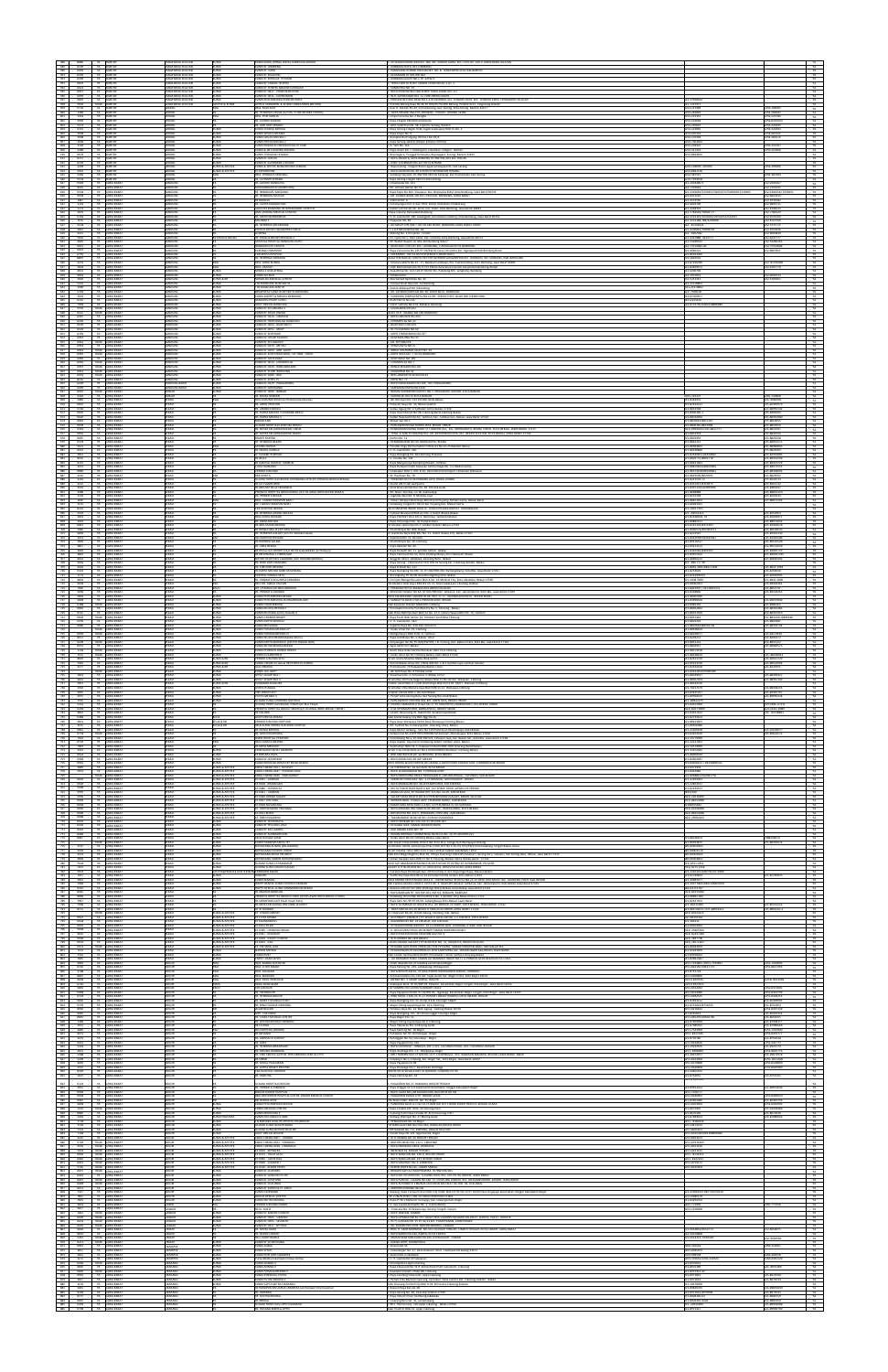| 888                                                 | '4670                                                                                           | 887 1067 YA JAWA BARAT<br>YA JAWA BARAT                                                                                                      | <b>CIKARANG</b><br><b>CIKARANG</b>                                             |                                                                   | EDIROSSA<br><b>OMNI HOSPITAL CIKARANG</b>                                                                                              | Jl. Industri Tegal Gede Cikarang Selatan Kabupaten Bekasi 17550<br>Komp.The Oasis kav. No.1. Jl. Raya Cikarang Cibarusah Selatan Bekasi Jawa Barat 17530                                                                                                                                                                                                                                           | 021-8983216<br>021-29779999                                                                                                 | 021-8934979<br>0212977 9951                                             | YA<br>YA                              |
|-----------------------------------------------------|-------------------------------------------------------------------------------------------------|----------------------------------------------------------------------------------------------------------------------------------------------|--------------------------------------------------------------------------------|-------------------------------------------------------------------|----------------------------------------------------------------------------------------------------------------------------------------|----------------------------------------------------------------------------------------------------------------------------------------------------------------------------------------------------------------------------------------------------------------------------------------------------------------------------------------------------------------------------------------------------|-----------------------------------------------------------------------------------------------------------------------------|-------------------------------------------------------------------------|---------------------------------------|
| 889<br>$-890$<br>891<br>892                         | 0913<br>10660<br>A339                                                                           | YA JAWA BARAT<br>'1462 YA JAWA BARAT<br>YA JAWA BARAT<br>YA JAWA BARAT                                                                       | <b>CIKARANO</b><br><b>CIKARANG</b><br>CIKARANG<br>CIKARANG                     |                                                                   | RS ASRI MEDIKA ( ex RSIA Graha Asri )<br>RS. MITRA KELUARGA CIKARANG<br>RS. PERMATA KELUARGA LIPPO CIKAR<br>S. MITRA MEDIKA NAROM      | JI. Citanduy Raya Blok L 11 No. 1, Cikarang Utara<br>JL: RAYA INDUSTRI NO.100 : KEL: MEKARMUKTI LEMAH ABANG. KEC. CIKARANG UTARA. BEKASI: JAWA BARAT 17550<br>JI. MH. Thamrin Kav. 129, Lippo Cikarang-Bekasi 17550<br>IL: JATIWANGI NO.1, KP. KAMURANG RTOD1/RWOO1, CIKEDOKAN, CIKARANG BARAT, BEKASI 17530<br>PERUMAHAN METLAND CIBITUNG JL: RAYA METLAND CIBITUNG, TELAGA MURNI, CIKARANG BARAT | 021-89142968/8914303<br>021-89840500/89840900<br>021-89905588<br>121-89983741                                               | 021-8914386<br>021-89845489<br>021-89901860<br>021-89983575             | YA<br>YA<br>YA<br>YA                  |
| 893                                                 | "A130                                                                                           | YA JAWA BARAT                                                                                                                                | CIKARANG<br><b>CIKARANG</b><br>CIKARANG<br><b>CIKARANG</b>                     |                                                                   | IS. HERMINA METLAND CIBITUI<br>RSB. MEKAR MULIA CIKARANG<br><b>ISIA GIZAR</b><br>RSIA AMANDA                                           | Jl. Kasuari IV - Sektor Mekar Alam Passimal - Cikarang Baru<br>II. Villa Mutiara Cikarang 1, Ruko Pasadena Blok Ra No. 3,5 & 6. Ciantra Cikarang Selatan                                                                                                                                                                                                                                           | 121-88362626<br>021-893 6940<br>121-896 77 240<br>21-8900277/8911001                                                        | 021-88352626<br>021-8936966<br>021-896 77 239<br>021-89110011           | YA .<br>YA<br>YA<br>YA                |
| $896$<br>$897$<br>898<br>899                        | 1050<br>0916<br>1034<br>7710                                                                    | YA JAWA BARAT<br>YA JAWA BARAT<br>YA JAWA BARAT<br>TIDAK JAWA BARAT                                                                          | CIKARANG<br>CIKARANG<br>CIKARANG                                               | KLINK & RB<br>KLINK<br>KLINK PRATAM                               | RAHA BINA HUSAD<br>HARAPAN SEHAT I<br>OJINIK PRATAMA ASSYABIL MEDIKA                                                                   | Jl. Raya Industri No.36, Cikarang Utara<br>il. Industri Selatan No.1A Blok NN 3A Industri Jababeka II<br>Ruko Telaga Harapan Blok F No 16, Perumahan Telaga Harapan, Cikarang Barat<br>II Cemara Blok Ai No. 19 Perumahan Central Park Ds. Karang Raharja Kec. Cikarang Utara                                                                                                                      | 021-89836243<br>021-8904519<br>08521361027                                                                                  |                                                                         | YA<br>YA<br>YA                        |
| 900<br>$\frac{901}{902}$                            | 0966<br>1567                                                                                    | TIDAK JAWA BARAT<br>YA JAWA BARAT                                                                                                            | <b>CIKARANG</b><br>CIKARANG<br>CIKARANG                                        | KLINK<br>KLINK & RB<br>KLINK & RB                                 | <b>CUNIK DUTA MEDIKA</b><br>CENTRAL MEDIKA<br>UTRA MEDIKA                                                                              | il. Raya Cibarusah No. 16E, Ruko Mega Surya, Cikarang Bekasi<br>II. Pilar - Sukatani Ds. Sukaraya No. 84 Rt 05/06 Kec. Karang Bahagia, Cikarang Utara - Bekasi<br>Jl. Perum Vila Mutiara Cikarang No. 115 Rt. 012/06 Ds. Ciantra Kec. Cikarang Selatan - Bekasi                                                                                                                                    | 21-89903533<br>021-89111103/98<br>21-89677215                                                                               | 021-89900294<br>021-89111101<br>021-89677216                            | YA<br>YA .<br>YA                      |
| 903<br>904<br>905<br>906                            | 2462<br>1719<br>1064<br>2402                                                                    | YA JAWA BARAT<br>YA JAWA BARAT<br>YA JAWA BARAT<br>TIDAK JAWA BARAT                                                                          | IKARANG<br><b>CIKARANG</b><br>IKARANG<br>CIKARANG                              | KLINIK & RB<br><b>RB &amp; KLINIK</b><br>KLINK & RB<br>KLINK & RB | PERMATA BUNDA CIKARANG<br>CMC CIKARANG<br>linik & RB HOSANA MEDIKA SERANG BARL<br><b>GJINIK CAHAYA MEDIKA</b>                          | Jl. Ruko Grama Niaga Blok H2/15-15a, Perum Gramapuri Persada Desa Sukajaya-Cikarang Utara<br>II. Jababeka Raya, Kawasan Industri Jababeka Cikarang Bekasi<br>Jl. Raya Serang - Cibarusah KP. Bunisari RT. 07/04 Ds. Sukaragam Serang Baru<br>Kp. Rawa Julang RT 02 RW 01 Ds. Ganda mekar Cikarang Barat                                                                                            | 021-29282165<br>021-8934371<br>021-8995260<br>(021) 89984005                                                                | 021 8934035                                                             | YA<br>YA<br>YA<br>YA                  |
| 907<br>908<br>909                                   | 7087<br>- 8935                                                                                  | TIDAK JAWA BARAT<br>YA JAWA BARAT<br>TIDAK<br>JAWA BARAT                                                                                     | <b>CIKARANO</b><br><b>CIKARANG</b><br><b>IKARAN</b>                            | KLINK<br>KLINK                                                    | FHL DENTAL CLINIC<br>SILOAM CLINIC ROBSON<br>OAI MEDICAL SERV                                                                          | JI, Ray<br>sah No 63 Serang Baru Bekas<br>RUKO ROBSON SQUARE JL. M.H. THAMRIN BLOK C NO. 18, LIPPO CIKARANG BARAT<br>an Industri EIIP Plot 3A Cikarang Selatan, Bekasi 17550                                                                                                                                                                                                                       | 021-89954434<br>021) 89911432                                                                                               | 021-89954434<br>021-89677309                                            | YA<br>YA<br>YA                        |
| 910<br>911<br>912                                   | 4385<br>1218<br>2742                                                                            | YA JAWA BARAT<br>YA<br>JAWA BARAT<br>YA JAWA BARAT                                                                                           | CIKARANG<br>CIKARANG                                                           | KLINIK & APOTEK<br>KLINK                                          | IMIA FARMA 0340 - CIKARANG<br>INIK CIKARANG I<br><b>CLINIK SUMBER SEHAT</b>                                                            | JL. KEDASIH RAYA NO. 112 JABABEKA II<br>. Yos Sudarso No 27 Desa Karang Asih Cikarang Utama, Kab. E<br>Jl. KH. Fudholi RT 01 RW 04 no 50 Karang Asih, Cikarang Utara, Bekasi                                                                                                                                                                                                                       | 021-89840904<br>021-8900566                                                                                                 | 021-8901318<br>021-8900566                                              | YA<br>YA<br>YA                        |
| 913<br>914<br>$\frac{915}{916}$                     | 1514<br>10602<br>0293<br>"1091                                                                  | YA JAWA BARAT<br><b>YA JAWA BARAT</b>                                                                                                        | CIREBON<br><b>DREBON</b><br>CIREBON                                            |                                                                   | RS. PERTAMINA CIREBON (KLAYAN)<br>S PELABUHAN (Grebon)<br>ILOAM HOSPITALS CIREBON (RS PUTERA BAHAG                                     | Raya Cibarusah RT 04, RW 02 Desa Suka<br>ni Cikarang Selatan kab, 8<br>Jl. Patra Raya Klayan Cirebon No.1, Klayan, Kec. Gunungjati, Cirebon, Jawa Barat 45151<br>Sisingamangaraja No. 45<br>L. CIREMAI RAYA NO.114 PERUMNAS, CIREBON                                                                                                                                                               | 0231-2512116:102311224798<br>31-208948, 2<br>231-207351/490900/48565                                                        | 0231-2224646<br>1231-234670<br>0231-486356                              | YA<br>YA<br>YA<br>YA                  |
| 917<br>918<br>919                                   | 1029<br>1316<br>4677                                                                            | YA JAWA BARAT<br>YA JAWA BARAT<br>YA JAWA BARAT                                                                                              | <b>CIREBON</b><br>CIREBON<br><b>CIREBON</b>                                    |                                                                   | RS SUMBER WARAS (Greb<br>RS MITRA PLUMBON<br>RS PERMATA CIREBON                                                                        | II. Urip Sumoharjo No. 5, Ciwaringin<br>Jl. Raya Plumbon Km, 11 plumbon Cirebon, 45155<br>IL. Tuparev No.117 Kedawung, Kab. Cirebon                                                                                                                                                                                                                                                                | 231-341079/330088<br>231-323100<br>0231) 883 8877                                                                           | 0231-342112<br>0231-322355<br>(0231) 833 8899                           | YA<br>YA<br>YA                        |
| 920<br>921<br>922<br>923                            | 6629<br>1174<br>3882                                                                            | YA JAWA BARAT<br>YA JAWA BARAT<br>YA JAWA BARAT<br>YA JAWA BARAT                                                                             | CIREBON<br><b>JREBON</b><br>CIREBON<br><b>CIREBON</b>                          | KLINK                                                             | RS MEDIMAS<br>SIA SUMBER KASIH<br>RSIA. CAHAYA BUNDA<br><b>GOCIAMEDIC CLINIC CIREBOI</b>                                               | II. Evakuasi No 116 kota Cirebon<br>II. Siliwangi No. 135 Cirebon 45124<br>II. Perjuangan No.8, Sunyaragi, Kec. Kesambi, Kota Cirebon, Jawa Barat 45131                                                                                                                                                                                                                                            | 231-481165<br>31-203819<br>0231-8333377<br>231-221000                                                                       | 0231-210040                                                             | YA<br>YA<br>YA                        |
| 924<br>925                                          | A299<br><b>A670</b><br>4675<br>4939                                                             | TIDAK JAWA BARAT<br>TIDAK JAWA BARAT<br>TIDAK JAWA BARAT                                                                                     | CIREBON<br><b>IREBON</b><br>CIREBON                                            | KLINK<br>KLINK<br>KLINK                                           | KLINIK KF.0531 - PERUMNA:<br>LINIK KF.0493 - GUNUNG JA'<br>KLINIK KF.TEGAL GUBU                                                        | n Cipto No 12 Kel. Pekiringan Ke. Kesambi Kota Cirebo<br>IL. CIREMAI RAYA NO. 275<br>L. KESAMBI NO. 169 B<br>JL. RAYA CIREBON                                                                                                                                                                                                                                                                      |                                                                                                                             |                                                                         | YA<br>YA<br>YA<br>YA                  |
| $\frac{926}{927}$<br>928<br>929                     | 4313<br>0107                                                                                    | A940 TIDAK JAWA BARAT<br>YA<br>JAWA BARAT<br>YA JAWA BARAT                                                                                   | <b>CIREBON</b><br><b>CIRERON</b><br>DEPOK                                      | KLINK<br><b>APOTEK&amp;PRAK</b>                                   | CLINIK KF.O422 - SUMBER<br>FARMARIN CIREBON<br>RS SIMPANGAN DEPOK                                                                      | IL. DEWI SARTIKA NO 36<br>I. Kesambi Raya No 92 A Cirebon<br>Jl. Raya Bogor Km. 36, Sidamukti, Sukmajaya                                                                                                                                                                                                                                                                                           | 1231-205 792<br>021-8741549-8747620                                                                                         | 0231-231 428<br>021-8741574                                             | YA<br>YA                              |
| 930<br>931<br>932<br>933                            | 0346<br>10265<br>7634<br>0009                                                                   | YA JAWA BARAT<br>YA JAWA BARAT<br>YA JAWA BARAT                                                                                              | DEPOK<br>DEPOK<br>DEPOK                                                        |                                                                   | RS. HERMINA DEPOK<br>RSU BHAKTI YUDHA                                                                                                  | Raya Bogor Km 29, Gmanggis<br>JL. RAYA SILIWANGI NO.50, PANCORAN MAS, DEPOK<br>II. Prof. Dr. Bahder Djohan Kampus UI Depok<br>Jl. Raya Sawangan                                                                                                                                                                                                                                                    | 021-77202525<br>021-7520082                                                                                                 | 021-7763309<br>021-5082912<br>021-7775862                               | YA<br>YA<br>YA<br>YA                  |
| 934<br>935<br>936                                   | 2760<br>"1098<br>1056                                                                           | YA JAWA BARAT<br>YA JAWA BARAT<br>YA JAWA BARAT                                                                                              | DEPOK<br>DEPOK<br>DEPOK                                                        |                                                                   | <b>ITRA MEDIKA DEP</b><br>RS. GRHA PERMATA IBU (DEPOK)<br>RSU. BUNDA MAR                                                               | II. Raya Kalimulya No 68 Cilodong Kota Kembang Depok<br>Jl. KH. M. Usman 168, Kukusan Kecamatan Beji, Kota Depok, Jawa Barat 16425<br>Jl. Margonda Raya No. 28 Pondok Cina 16424                                                                                                                                                                                                                   | 021-2967 1000/021-29<br>021-7778899/7774621<br>021-7889055                                                                  | 021-2967 8000<br>021-7778998<br>021-7889958                             | YA<br>YA<br>YA                        |
| 937<br>938<br>939                                   | 10776<br>0470<br>1194                                                                           | YA JAWA BARAT<br>YA JAWA BARAT<br>YA JAWA BARAT                                                                                              | DEPOK<br>DEPOK<br>DEPOK                                                        |                                                                   | RS. PURI CINERE<br>RS SENTRA MEDIKA CISALA<br>SU HASANAH GRAHA AFIA<br>RS: MITRA KELLIARGA DEPOK                                       | Jl. Maribaya Blok F 2 No. 10 Puri Cinere<br>Jl. Raya Bogor Km. 33, Cisalak-Depok<br>Jl. Raden Saleh No. 42 Depok 16412                                                                                                                                                                                                                                                                             | 021-7545488<br>021-8743790<br>021-77826267                                                                                  | 021-7545486<br>021-8743230<br>021-77826276                              | YA<br>YA<br>YA .                      |
| 940<br>941<br>942<br>943                            | 2722<br>$^{+1085}_{+1094}$                                                                      | '1485 YA JAWA BARAT<br>YA JAWA BARAT<br>YA JAWA BARAT<br>YA JAWA BARAT                                                                       | <b>DEPOK</b><br>DEPOK<br>DEPOK<br>DEPOK                                        | <b>RS KHUSUS</b>                                                  | RS. PERMATA DEPOK<br>S MEILIA<br>SILOAM HOSPITALS JANTUNG DIAGRAM DEPOK (d/h Klinik Kardiovaskular Hospital Cinere)                    | JL. MARGONDA RAYA, KEC. PANCORAN MAS. KOTA DEPOK. JAWA BARAT 16424<br>Jl. Raya Muchtar no 22, Sawangan - Depok<br>II. Alternatif Cibubur No.KM.1, Harjamukti, Kec. Cimanggis, Kota Depok, Jawa Barat 16454<br>JL. CINERE RAYA NO.19 PURI CINERE DEPOK 16514                                                                                                                                        | 021-77210700<br>021-29669000<br>21-8444444/8459899<br>021-50 900 100, emergency 021-50 900 111, ambulance 1 500 021-7536965 | 021-77212155<br>021-29668897<br>021-84598952                            | YA<br>YA .<br>YA<br>YA .              |
| 944<br>945                                          | 0777<br>1615                                                                                    | YA JAWA BARAT<br>YA JAWA BARAT                                                                                                               | DEPOK<br>DEPOK<br>DEPOK                                                        |                                                                   | SIA. TUMBUH KEMBAN<br>.<br>RSIA ASY ASYIFA MEDICAL CENTER<br>SIA BUNDA ALIYAH DEPOK                                                    | II. Raya Bogor Km. 31, No. 23 Cimanggis<br>II. Raya Cinere-Depok No. 9 Rangkapan Jaya Baru - Depok<br>Jl. Kartini No 2 Pancoran Mas kota depok 16431 Jawa barat                                                                                                                                                                                                                                    | 121-8701873.8701874<br>121-77883905<br>21-77803600                                                                          | 021-8712300<br>021-77885454<br>021-77803700                             | $\frac{YA}{YA}$                       |
|                                                     | 946 6658<br>947 6563                                                                            | YA JAWA BARAT<br>948 1318 YA JAWA BARAT<br>949 1737 YA JAWA BARAT                                                                            | DEPOK<br>DEPOK<br>DEPOK                                                        | <b>KLINIK PRATAMA</b><br>KLINK                                    | rsia. Brawijaya Bojongsari<br>KLINIK PRATAMA CITAMA<br>ELEMEDIKA HEALTH CENTER (THC) DEPOR                                             | II. Raya Ciputat Parung, Bojongsari Sawangan Depok<br>Jl. Raya Cipayung No. 27 Pancoran Mas-Depok<br>Jl. RAYA KARTINI NO.17 RT.02/RW.09 PANCORAN MAS                                                                                                                                                                                                                                               | 021-29836640<br>021-87989203<br>21-7721992                                                                                  | 021-2983664<br>021-8282869                                              | YA<br>YA<br>YA<br>YA                  |
| 953                                                 | 950 8099<br>8757                                                                                | YA JAWA BARAT<br>951 7985 YA JAWA BARAT<br>952 8112 YA JAWA BARAT<br>YA JAWA BARAT                                                           | DEPOK<br>DEPOK<br>DEPOK<br>DEPOK                                               | <b>KLINIK</b><br>KLINK<br>KLINK<br>KLINK                          | RIME CARE CLINIC DEPOK<br>GJINIK MEDIKIDS BY MHDC WA<br>AUDY DENTAL DEPOK<br>KLINIK GAHARU MEDIKA                                      | Jl. Margonda Raya No. 481, Pondok Gna Beji, Kota Depok 16424<br>MALL PESONA SQUARE LANTAI 3, L3-1,2,3 JL HJR JUANDA NO.99 DE<br>Jl. Komjen Pol. M. Jasin No.45B, Tugu, Kec. Cimanggis Kota Depok<br>JL. KRAMAT 3 RUKO PERUMAHAN GAHARU BLOK C7, SUKATANI, KEC.TAPOS, DEPOK                                                                                                                         | 121-2200 7384<br>21-77817199 08119<br>121-84050925/085692248887<br>021-22920093 081213922131                                |                                                                         | YA<br>YA<br>YA<br>YA                  |
| 954<br>955<br>956                                   | 2630<br>2627<br>A629                                                                            | YA JAWA BARAT<br>YA JAWA BARAT<br>TIDAK JAWA BARAT                                                                                           | DEPOK<br>DEPOK<br>DEPOK                                                        | KLINIK & APOTER<br>KLINIK & APOTEK<br>KLINIK & APOTEK             | <b>OMIA FARMA 0202 - KEJAYAAN</b><br>KIMIA FARMA 0352 - MARGONDA<br>KF.0375 - KARTINI                                                  | JL, KEJAYAAN RAYA NO. 202 BLOK IX NO. 2, SUKMAJAYA<br>JL. MARGONDA RAYA NO. 326, BEJI<br>JL. RAYA CITAYAM RT/RW 001/002                                                                                                                                                                                                                                                                            | 021-7704044<br>021-78884611<br>021-29097432                                                                                 |                                                                         | YA 1<br>YA<br>YA .                    |
| 957<br>958<br>959                                   | <b>A629</b><br><b>A640</b>                                                                      | YA JAWA BARAT<br>A638 TIDAK JAWA BARAT<br>YA JAWA BARAT                                                                                      | DEPOK<br>DEPOK<br>DEPOK                                                        | KLINK<br>KLINIK<br>KLINK                                          | <b>GUNIK KF.PONDOK DUTA</b><br>CUNIK KE ADELINA TANAH BARL<br>UNIK KF.ADELINA SAWA                                                     | IL. PONDOK DUTA RAYA RT.05 RW.01<br>JL. RAYA TANAH BARU<br>L. RAYA MUHTAR                                                                                                                                                                                                                                                                                                                          |                                                                                                                             |                                                                         | YA<br>YA<br>YA                        |
| 960<br>961<br>962<br>963                            | 4658<br>8117                                                                                    | A650 TIDAK JAWA BARAT<br>YA JAWA BARAT<br>A680 YA JAWA BARAT<br>YA<br><b>JAWA BARAT</b>                                                      | DEPOK<br>DEPOK<br>DEPOK                                                        | KLINIK<br><b>KLINIK</b><br>KLINIK<br>KLINIK                       | KLINIK KF.0456 - CINERE<br>LINIK KF.0568 - BOJON<br><b>CUNIK KF.RATU JAYA</b>                                                          | JL. LIMO RAYA NO.101 A-B, LIMO, KEC. LIMO, KOTA DEPOK, JAWA BARAT<br>RUKO KARFFANA SARI NO. 5 JL. RAYA BOJONGSARI KM 1, RT.01/RW.10<br>JL. RAYA CITAYAM NO.23<br>IS CENTER NO.9, JL. RAYA JAKARTA-BOGOR NO.KM. 32                                                                                                                                                                                  |                                                                                                                             |                                                                         | YA<br>YA<br>YA<br>YA                  |
| 964<br>$\frac{965}{966}$                            | '2806<br>2808                                                                                   | TIDAK JAWA BARAT<br>TIDAK JAWA BARAT<br>2078 TIDAK JAWA BARAT                                                                                | DEPOK<br>EPOK<br>DEPOK                                                         | KLINIK<br>KLINIK<br>APOTEK&PRAKTEK DOKTER BERS FARMARIN DEPOK     | LINIK PERTAMEDIKA CINE<br>LINIK PERTAMEDIKA DEPOK I MARG                                                                               | JL. CINERE RAYA NO. 11B, CINERE, DEPOK<br>L. MARGONDA RAYA NO.518 PONDOK CINA, BEJI, DEPOK<br>Jl. Arif Rahman Hakim, Simpang 3 No 7, Margonda Depok                                                                                                                                                                                                                                                | 021-7535022<br>021-27802840<br>021-7757117                                                                                  | 021-77219364                                                            | YA .<br>YA<br>YA .                    |
| 967<br>968<br>969<br>970                            | 5954<br>1950                                                                                    | 5953 TIDAK JAWA BARAT<br>TIDAK JAWA BARAT<br>YA JAWA BARAT<br>TIDAK JAWA BARAT                                                               | DEPOK<br>DEPOK<br>DEPOK                                                        | KLINIK & APOTEK<br>KLINIK & APOTEK<br>KLINIK & APOTEK             | F. SENTOSA<br>KF. TOLE ISKANDAR<br>0F.0143 - MARGONDA                                                                                  | n. Sentosa Raya No 11 Sukmajaya Depok<br>JL. TOLE ISKANDAR NO.17, ABADUAYA, SUKMAJAYA, KOTA DEPOK, JAWA BARAT<br>IL. Margonda Raya No. 154 A, Depok, Pancoran MAS, Kemiri Muka, Kecamatan Beji                                                                                                                                                                                                     | 21) 770067<br>(021) 7701673<br>21) 7522997                                                                                  |                                                                         | YA<br>YA<br>$\frac{YA}{YA}$           |
| 971<br>972<br>973                                   | 5779<br>5949<br>7077                                                                            | TIDAK JAWA BARAT<br>TIDAK JAWA BARAT<br>YA JAWA BARAT                                                                                        | DEPOK<br>EPOK<br>DEPOK<br>GARUT                                                | KLINIK & APOTEK<br><b>CLINIK &amp; APOTEK</b><br>KLINIK & APOTEK  | F.0366 - MAHARAJA<br>F.0491 - SAWANGAM<br>F.0448 - CIBUBUR TRANS<br>S. INTAN HUSADA GARU                                               | II. Raya sawangan ,Ruko Maharaja blok A1/3<br>.<br>Jin. Raya Sawangan, Depok<br>JL. ALTERNATIF TRANSYOGI NO.98, CIMANGGIS, DEPOK<br>IL. MAYOR SUHERMAN NO.72 GARUT                                                                                                                                                                                                                                 | 21) 77887855<br>51) 8615556<br>121-84306298<br>262-2247769                                                                  |                                                                         | YA<br>YA<br>YA                        |
| 974<br>975<br>$\frac{976}{977}$                     | 1627<br><b>A664</b><br>A669<br>1759                                                             | YA JAWA BARAT<br>TIDAK JAWA BARAT<br>TIDAK JAWA BARAT<br>YA JAWA BARAT                                                                       | GARUT<br>GARUT<br>GARUT<br>INDRAMAY                                            | KLINK<br><b>CLINIK</b><br>KLINK                                   | BETHESDA MEDICAL CENTR<br>LINIK KF.LELES GARI<br>KLINIK KF.0605 - CIAMIS<br>PERTAMINA HOSPITAL BALONGAI                                | II. Ciwalen No. 43<br>L. RAYA LELES NO.39, LELES, KEC. LELES, KABUPATEN GARUT, JAWA BARAT<br>JL: KABUPATEN NO.01, RT.1/RW.1, PAMINGGIR, KEC. GARUT KOTA, KABUPATEN GARUT, JAWA BARAT.<br>JL: BUMI PATRA RAYA , KARANGANYAR, INDRAMAYU 45213                                                                                                                                                        | 1262-2244466                                                                                                                | 0262-242663                                                             | YA<br>YA<br>YA                        |
| 978<br>979<br>980                                   | <b>A683</b><br>'0083                                                                            | TIDAK JAWA BARAT<br>A938 TIDAK JAWA BARAT<br>YA JAWA BARAT                                                                                   | <b>NORABAN</b><br>NDRAMAYU                                                     | KLINK                                                             | INIK KE JATIRARAN<br>CLINIK KF.0594 - INDRAMAYI                                                                                        | L. RAYA BULAK NO. 23<br>JL. JENDRAL SUDIRMAN NO 94                                                                                                                                                                                                                                                                                                                                                 | 0234-7121603 / 7121605 / 7121607                                                                                            |                                                                         | YA<br>YA                              |
| 981<br>982<br>983                                   | 1023<br>'1133                                                                                   | YA JAWA BARAT<br>YA JAWA BARAT<br>YA JAWA BARAT                                                                                              | KARAWANG<br>KARAWANG                                                           |                                                                   | SLAM KARAWANG<br>RS. MANDAYA(D/H RS.CITO KARAWANG)                                                                                     | Jl. Pangkal Perjuangan Km. 2, by Pass Karawang<br>DUINI NO. 44<br>Jl. Arteri Tol Karawang Barat Teluk Jambe                                                                                                                                                                                                                                                                                        | 0267-414520<br>0267-414245                                                                                                  | 0267-413277<br>0267-414264                                              | YA<br>YA .<br>YA<br>YA                |
| 984<br>985<br>986                                   | 0869<br>0540<br>0375                                                                            | YA JAWA BARAT<br>YA JAWA BARAT<br>YA JAWA BARAT                                                                                              | KARAWANG                                                                       |                                                                   | RS SARASWATI<br>S KARYA HUSADA                                                                                                         | Jl. A. Yani No. 27, Cikampek<br>I. Jend. A. Yani No. 98 Karawang Jawa barat                                                                                                                                                                                                                                                                                                                        | 0264-311527, 316101/0264-316101<br>0264-316188, 31618                                                                       | 0264-311531<br>0264-301626,31                                           | YA<br>YA<br>YA                        |
| 987<br>988<br>989<br>$-990$                         | 1239<br>2445<br>1006<br>1022                                                                    | YA JAWA BARAT<br>YA JAWA BARAT<br>YA JAWA BARAT                                                                                              | KARAWANG<br>CARAWANG<br>KARAWANG<br>KARAWANG                                   |                                                                   | RS IZZA (ex Agma)<br>U HELSA CIKAMPEK (d/h RS Titian Bunda<br>SU CITRA SARI HUSADA<br>SU FIKRI MEDIKA GROUP (ex klinik&RB Fikri Medika | Jl. Kp. Ciselan, Cikampek Utara - Karawang<br>Jl. Ir. Hj Juanda No 123, Cikampek , Jawa Barat<br>Jl. Raya Telagasari - Kosambi No.3, Cibalongsari, Kec. Klari, Kabupaten Karawang, Jawa Barat 41371<br>Jl. Raya Telagasari - Kosambi No.KM.3, Belendung, Kec. Klari, Kabupaten Karawang, Jawa Barat 413<br>dung, Kec. Klari, Kabupaten Karawang, Jawa Barat 41371                                  | 0264-319307/0264-8386829; 0264-8386830<br>0264-8385999/83862<br>0267-437507<br>0267-8615555/8615                            | 0264 8386832<br>0264-8388936<br>0267-438681<br>0267-8615544             | YA<br>YA<br>YA<br>YA                  |
| 991<br>992<br>993                                   | 1314<br>'4699<br>1409                                                                           | YA JAWA BARAT<br>YA JAWA BARAT<br>YA JAWA BARAT<br>YA JAWA BARAT                                                                             | CARAWANG<br>CARAWANG<br><b>ARAWANG</b>                                         |                                                                   | SIA Dr. DJOKO PRAMONO<br>SIA, SENTUL CIKAMPEI<br>rs. Puri asih jatisar                                                                 | il. Panatayudha I No. 35<br>Llend. A Yani No 16, Sentul Cikampek, Karawang<br>Il Jati sari No 3, desa mekarsari, Karawang                                                                                                                                                                                                                                                                          | 0267-418818/403009<br>264-8386671/83890<br>0264-361459                                                                      | 0267-411744<br>064-316096<br>0264-8375276                               | YA .<br>YA<br>YA .                    |
| 994<br>995<br>996<br>997                            | 2731<br>'2823<br>- 3796<br>- 3978                                                               | YA JAWA BARAT<br>YA JAWA BARAT<br>YA JAWA BARAT<br>YA JAWA BARAT                                                                             | CARAWANG<br><b>ARAWANG</b><br>CARAWANG                                         |                                                                   | RS. ROSELA<br>RS. LIRA MEDIKA<br>S. HERMINA KARAWAN                                                                                    | I Interchange Tol Karawang Barat, Ds Wadas, Kec Jambe Timur, Karawang<br>Jl. Syech Quro No.14, Lamaran - Karawang<br>II. TUPAREV BLOK SUKASARI NO.386A RT.003/RW.004 KARAWANG WETAN, KARAWANG TIMUR, KAB. KARAWANG, JAWA BARAT                                                                                                                                                                     | 1267-8637207<br>0267-407488<br>267 8412525                                                                                  | 0267-8637205<br>0267-405752                                             | YA<br>YA .<br>YA<br>YA                |
| $\frac{998}{999}$                                   | 1035<br>1027<br>1000 0689                                                                       | YA JAWA BARAT<br>YA JAWA BARAT<br>YA JAWA BARAT                                                                                              | ARAWANG<br>KARAWANG<br>ARAWANG<br>KARAWANG                                     | KUNK 24 JAM<br>KUNK 24 JAM<br>KLINK                               | IMAYA HOSPITAL KARAV<br>KLINIK MITRA GEMPOL<br>LINIK BINA MEDIKA<br>LINIK MITRA SEHAT                                                  | Puseurjaya, Kec. Telukjambe Tim., Kabupaten Karawang, Jawa Barat 41361<br>Jl. Proklamasi No 15 KW 8 RT 03/05 Kel Tunggakjati, Kec Karawang Barat Karawang<br>II. Raya Telukjambe No OS Karawang<br>Jl. Kosambi Curug-Babakan Nganjal                                                                                                                                                               | (267) 8417<br>0267-8451114<br>267-641968<br>267-437138                                                                      | 0267-641968                                                             | YA<br>YA<br>YA                        |
| 1003                                                | 0704                                                                                            | 1001 0590 YA JAWA BARAT<br>1002 0591 YA JAWA BARAT<br>YA JAWA BARAT                                                                          | CARAWANG<br>ARAWANG                                                            | KLINK<br><b>KLINK</b>                                             | <b>CLINIK PURWA MEDIKA</b>                                                                                                             | i. Raya Klari Rt. 004/001 Kranjan Guntur Kerta, Karawang Timu<br>II. Raya Tamelang No. 53, Karawang<br>. Kertabumi No.                                                                                                                                                                                                                                                                             | 1267-432416<br>1267-433653<br>67-410173                                                                                     | 0267-432416<br>1267-415957                                              | YA .<br>YA<br>YA                      |
| 1004<br>$\frac{1005}{1006}$<br>1007                 | 3400                                                                                            | 0197 YA JAWA BARAT<br>0095 YA JAWA BARAT<br>YA<br>WA BARAT<br>3401 YA JAWA BARA                                                              | CARAWANG<br>ARAWANG                                                            | KLINK<br>KLINK                                                    | <b>CLINIK GEMPOI</b><br>LINIK GRAHA MEDIS KOSAME<br>NIK GRAHA MED<br>LINIK GRAHA MEDIS KOPE                                            | Jl. Ranggagede No. 29<br>IL. RAYA KOSAMBI, NO.23, DUREN KLARI, KARAWANG TIMUR 41371<br>PASAR CILAMAYA KP.PANDE DSN KRAJAN II RT08/RW04 DS C<br>JL. RAYA KLARI - KOPEL NO.37, KAMPUNG KRAJAN RT.05/RW.01 DESA OBALONGSARI, KLARI                                                                                                                                                                    | 0267-412117<br>1267-435527<br>0267-7021595 / 08131<br>598568 / 08118204200                                                  | 0267-412117                                                             | YA<br>YA<br>YA<br>YA                  |
| 1008<br>1009<br>1010                                | 0399                                                                                            | '1059 YA JAWA BARAT<br>YA JAWA BARAT<br>1058 YA JAWA BARAT                                                                                   | KARAWANG<br>CARAWANG<br>KARAWANG                                               | KLINK & RB<br>KLINK<br>KLINK UTAM                                 | CLINIK PURI ASIH TELUKIAMBE<br>UNIK AULIA KARAWAN<br>KLINIK UTAMA DTP NAFILA MEDIKA                                                    | Dusun Sukamulya, Desa Pinayungan, Teluk Jambe<br>Jl. Purwasari Km. 6, Purwasari - Karawang<br>Il Pringgondani Raya Kav. J No. 47 perumnas bumi - telukjambe                                                                                                                                                                                                                                        | 0267-646845<br>0264-316580<br>0267-8456419                                                                                  | 0264-8375276<br>0267-8386272<br>0267-8456419                            | YA<br>YA<br>YA .                      |
| 1012<br>1013                                        | 4320                                                                                            | 1011 4658 VA JAWA BARAT<br>'1572 YA JAWA BARAT<br>YA JAWA BARAT                                                                              | KARAWANG<br>KARAWANG                                                           | KLINK<br>KLINK<br>KLINK                                           | CUNIK INTERNA MEDIKA<br>HARMA DENTAL CLINIC (DDC)<br>LINIK SETYA MEDIK                                                                 | B. Melati No. 9A RT. 001/010, Guroll, KEL. Karawang Wetan KEC. Karawang Timur, Karawang<br>Jl.Kertabumi No.62 Karawang 41311<br>Jl. Belakang Pasar Karawang RT 02/09 desa Nagasari Karawang Barat 4131                                                                                                                                                                                             | 0267-8452733<br>0267-8453633<br>1267 402025                                                                                 | 0267-8452733<br>0267-403962                                             | YA<br>YA<br>YA                        |
| 1014<br>1015<br>1016                                |                                                                                                 | 5434 YA JAWA BARAT<br>6017 YA JAWA BARAT<br>0908 YA JAWA BARAT                                                                               | KARAWANG<br>CARAWANG<br>CARAWANG<br>KARAWANG                                   | KLINK<br><b>KLINK</b><br>KLINK                                    | KLINIK AR-RAHMAN MEDIKA<br>KLINIK LAMARAN<br>KLINIK GRAHA MEDIS CIKAMPEK<br>CYCIAI MEDICAL SERVICES-KIIC                               | Jl. Peruri No 7 Desa Sukakarya RT 2 RW 1 Teluk Jambe Timur Karawang 41361<br>II. Syech Quro No.04, Palumborsari - Karawang Timur, Karawang<br>IL. ACHMAD YANI NO. 51 DAWUAN TIMUR CIKAMPEK KARAWANG 41373<br>Gedung Sentra KIIC Unit No. 40 Lantai 1 Jl. Permata Raya Lot CA-1 (Depan Pom Bensin KICC) Kawasan Industri KICC, Karawang 41361                                                       | 021-8458155<br>0267-8453951<br>264-310101<br>21-29569380 s/d 82                                                             | 021 29569383                                                            | YA<br>YA<br>YA                        |
|                                                     |                                                                                                 | 1019 3213 TIDAK JAWA BARAT<br>1020 4520 YA JAWA BARAT                                                                                        | CARAWANG<br>KARAWANG<br>CARAWANG                                               | <b>KUNK</b><br>KUNK<br>KUNK<br>KLINK                              | KYOAI MEDICAL SERVICES-SURYA CIPTA<br>KLINIK BIOMEDILAB<br>KLINIK KF.TANJUNG PURA                                                      | Gedung The Manor Lantai 2 Jl. Surva Utama Kay, C -1 Kawasan Industri Surva Ciota, Karawang 41363<br>Jin Tuparev Ruko Pintu rel Kereta Api No. 1 Karawang<br>IL. PROKLAMASI NO.6 TANJUNGPURA KARAWANG BARA                                                                                                                                                                                          | 021-30424007<br>0267-418240                                                                                                 | 021 30424010<br>0267 416971                                             | YA<br>YA<br>YA                        |
| 1021<br>1022                                        | A521<br><b>AS22</b>                                                                             | YA JAWA BARAT<br>YA JAWA BARAT<br>1023    A528    YA JAWA BARAT                                                                              | KARAWANG<br>CARAWANG<br>KARAWANG                                               | KLINK<br>KLINK<br><b>KLINK</b>                                    | KLINIK KF.SUKASEURI<br>KLINIK KF.RENGAS DEN<br>KLINIK KF.0079 - DEWI SARTIKA                                                           | IL. IR. H JUANDA RUKO SUKASEURI<br>JL. PROKLAMASI NO.115<br>JL. ARIEF RACHMAN HAKIM NO.29                                                                                                                                                                                                                                                                                                          |                                                                                                                             |                                                                         | YA<br>YA<br>YA<br>YA                  |
| 1024<br>1025<br>$\frac{1026}{1027}$                 | <b>A535</b><br>A537<br>A554<br>A558                                                             | YA JAWA BARAT<br>YA JAWA BARAT<br>YA JAWA BARAT<br>YA JAWA BARAT                                                                             | CARAWANG<br>CARAWANG<br>(ARAWANG<br>(ARAWANG                                   | KLINK<br>KLINK<br><b>KLINIK</b><br>KLINIK                         | KLINIK KF.KOSAMBI II<br>CLINIK KF.KOSAMBI<br>CUNIK KE GRAHAYANA / GREEN VILLAGE<br>CUNIK KE CIKAMPEK II                                | IL. RAYA KOSAMBI NO.6, RT.2/RW.7<br>IL. RAYA KOSAMBI -TELAGASARI<br>JL. BHARATA NO. 55, SUKAHARJA<br>JL. A. YANI DAWUAN NO. 4                                                                                                                                                                                                                                                                      |                                                                                                                             |                                                                         | YA<br>$\frac{YA}{YA}$                 |
| 1028<br>1029<br>1030                                | <b>AS65</b><br>A566<br>1311                                                                     | YA JAWA BARAT<br>YA JAWA BARAT<br>YA JAWA BARAT                                                                                              | <b>ARAWAN</b><br>KARAWANG                                                      | KLINK<br>KUNK                                                     | <b>LINIK KF.BATU JAYA</b><br>CUNIK KF.A. YANI BY PAS!<br><b>UNIK PURI ASIH KOS</b>                                                     | L. RAYA BATU JAYA-KARAW<br>JL. JEND. AHMAD YANI NO. 43<br>PANCAWATI KLARI KARAWANG<br>L. KOSAMBI - TELAGASARI KM 2.                                                                                                                                                                                                                                                                                | 280002348                                                                                                                   |                                                                         | YA<br>YA<br>YA                        |
| 1031<br>1033<br>1034                                | 6797<br>A679                                                                                    | 1345 YA JAWA BARAT<br>7031 YA JAWA BARAT<br>YA JAWA BARAT<br>TIDAK JAWA BARAT                                                                | CUNINGAN<br>MAJALENGKA                                                         | KLINK<br>RSIA                                                     | RS. JUANDA<br><b>VGAN EYE CENTE</b><br>RSIA LIVASYA                                                                                    | Jl. Ir. H Juanda No. 207<br>n No 150 Kuningan Jawa Barat<br>Jl. Raya Timur III No 875 Dawuan, Dawuan Majalengka Jawa Barat 45453                                                                                                                                                                                                                                                                   | 0232-876433<br>-888110<br>0233-662273                                                                                       | 0232-875871<br>0233-8668019                                             | YA<br>YA<br>YA<br>YA                  |
| 1035<br>1036                                        | 1043                                                                                            | A682 TIDAK JAWA BARAT<br>YA JAWA BARAT<br>YA JAWA BARAT                                                                                      | MAJALENGKA<br>PURWAKARTA                                                       | KLINK                                                             | <b>GJINIK KF.JATIWANG</b><br>ARTA ( d/h RS Efarina Etaham<br>RS AMIRA                                                                  | JL. RAYA CIBOLERANG NO.86<br>Jl. Joik Gandamanah Rt. 35 Rw.3, Kel. Muniul Jaya, Kec. Purwakarta                                                                                                                                                                                                                                                                                                    | 64-219168;0264-86<br>0264-8221191/8221192                                                                                   | 1264-212674<br>0264-8221193                                             | YA<br>YA<br>YA                        |
|                                                     |                                                                                                 |                                                                                                                                              |                                                                                |                                                                   |                                                                                                                                        |                                                                                                                                                                                                                                                                                                                                                                                                    |                                                                                                                             |                                                                         |                                       |
| 1037<br>1038<br>1039                                | 1526<br>'1545                                                                                   | YA JAWA BARAT<br>1718 YA JAWA BARAT                                                                                                          | WAKARTA<br>URWAKARTA<br>URWAKARTA                                              | RS KHUSUS BEDAH                                                   | SU DR.ABDUL RADIA<br><b>HRS. MH THAMRIN PURWAKARTA</b><br>RS RAMA HADI<br><b>ISIA. ASRI PURWAKARTA (Asri I</b>                         | I. Raya Bungur Sari No. 36<br>Il Raya Sadang - Subang Desa Ciwang<br>II. Veteran Sadang No. 15                                                                                                                                                                                                                                                                                                     | 0264-202136<br>0264-211680                                                                                                  | 0264-219046                                                             | YA<br>YA                              |
| $\frac{1040}{1041}$<br>1042<br>1043                 | $\frac{1057}{7038}$<br>1315                                                                     | <b>YA JAWA BARAT</b><br>TIDAK JAWA BARAT<br>YA JAWA BARAT                                                                                    | URWAKARTA<br>URWAKARTA<br><b>URWAKARTA</b>                                     | KLINK<br>KLINK<br>KLINK<br><b>KLINK</b>                           | (LINIK TELAGASARI<br>CUNIK KOPINDOSAT (Puri Medika)*<br>KLINIK MIRACLE CIKAMPEK (Miracle Group                                         | II. Raya Syech Quro Telagasari, Karawang Jawa Barat<br>II. RE Martadinata No. 39<br>Komp Aneka Jasa Blok All NO.9-10 Kota Bukti Indah                                                                                                                                                                                                                                                              | 0267-510 771; 081566<br>264-202382<br>1264-35166, 3513<br>264-8222596                                                       | 0264-215201<br>0264-351355                                              | YA<br>YA<br>YA<br>YA                  |
| 1044<br>1045                                        |                                                                                                 | 5986 TIDAK JAWA BARAT<br>5987 TIDAK JAWA BARAT                                                                                               | URWAKARTA<br>URWAKARTA<br>URWAKARTA<br>URWAKARTA                               | KLINK<br><b>KLINK</b><br>KLINK                                    | <b>CLINIK ANNISA</b><br>KLINIK ANNISA 2<br><b>CLINIK AQMA</b><br>KLINIK SPESIALIS SILOAM PURWAKARTA                                    | II. Industri No 343 Maracang Purwakarta<br>IL. PRAMUKA NO. 107 DESA BUNDER KEC. JATILUHUR PURWAKARTA<br>I. Ibrahim Singadilaga No. 14<br>IL VETERAN RT. 031/004, KEL. NAGRI KALER, KEC PURWAKARTA, JAWA BARAT                                                                                                                                                                                      | 0264) 822 0201<br>264-200377<br>0264-8628901                                                                                |                                                                         | YA<br>YA                              |
| $\frac{1046}{1047}$<br>1048<br>1049                 | 1175<br>8119                                                                                    | 0189 YA JAWA BARAT<br>'4763 TIDAK JAWA BARAT<br>YA JAWA BARAT<br>YA JAWA BARAT                                                               | <b>URWAKARTA</b><br>URWAKARTA<br>URWAKARTA                                     | KLINK<br><b>KLINK</b>                                             | KLINIK AQMA PLERED<br>KLINIK KF.MUNJUL<br>CLINIK KF.0440 - PURWAKARTA                                                                  | II. Anjun No 96 Plered Purwakarta<br>IL. IPIK GANDAMANAH RT.11 RW.03                                                                                                                                                                                                                                                                                                                               | 264-270830                                                                                                                  |                                                                         | YA<br>YA<br>YA<br>YA                  |
|                                                     | $\begin{array}{r l} 1050 & 8120 \\ \hline 1051 & 4054 \end{array}$                              | YA JAWA BARAT<br>1052 0191 YA JAWA BARAT<br>1053 6516 YA JAWA BARAT                                                                          | URWAKARTA<br>SUBANG<br><b>JUBANG</b>                                           | KUNK                                                              | ISU. KARINA MEDIKA<br>RS. PERKEBUNAN NUSANTARA (PTPN) VIII SUBANG<br>LINIK KF.0405 - SUBANG                                            | JL. VETERAN NO. 152<br>Jl. Baru Kp. Krajan RT 31/09 Maracang Babakan Cikao Purwakarta 41151<br>Jl. Otto Iskandardinata No.1, Karanganyar, Coklat, Kabupaten Subang, Jawa Barat 41211<br>JL. OTTO ISKANDARDINATA NO.199                                                                                                                                                                             | 0264) 8220544<br>0260-420406                                                                                                | 0260-420391                                                             | YA<br>YA<br>YA<br>YA                  |
| 1054<br>1055<br>1056<br>1057                        | 0056<br>0832<br>1507                                                                            | YA JAWA BARAT<br>YA JAWA BARAT<br>YA JAWA BARAT<br>'1506 YA JAWA BARAT                                                                       | SUKABUMI<br>SUKABUMI<br>SUKABUMI<br>SUKABUMI                                   |                                                                   | RS. ISLAM ASSYIFA<br>RS. BHAKTI MEDICARE<br>RS. KARTIKA KASIH (D/H RS.KARTIKA MEDICAL CENTER)                                          | Jl. Sudirman No.3, Gunungpuyuh, Kec. Gunungpuyuh, Kota Sukabumi, Jawa Barat 43123<br>IL. RAYA SUKARAJA RT.003/03, SUKARAJA, SUKABUMI, JAWA BARAT<br>Jl. Raya Siliwangi No. 186 B, Cicurug<br>il. A. Yani No.18 A, Nyomplong, Kec. Warudoyong, Kota Sukabumi, Jawa Barat 43131                                                                                                                      | 0266-222663<br>0266-625252<br>0266-731555<br>0266-6250902-90                                                                | 0266-213433<br>0266-235020<br>0266-731899<br>0266-6250901               | YA 1<br>YA<br>YA<br>YA                |
| 1058<br>1059<br>1060                                | 1107<br>2892<br>"A138                                                                           | YA JAWA BARAT<br>YA JAWA BARAT<br>YA JAWA BARAT                                                                                              | SUKABUMI<br>SUKABUMI<br>SUKABUMI                                               |                                                                   | RS. BETHA MEDIKA<br>RS. KARTIKA CIBADA<br>RIMAYA HOSPITAL SUKABUMI                                                                     | Jl. Raya Cisaat No. 595<br>II. Siliwangi No.139, Cibadak, Sukabumi<br>JL. R.A KOSASIH NO.45 SUKARAJA, KEC SUKARAJA, SUKABUMI REGENCY, JAWA BARAT 43192                                                                                                                                                                                                                                             | 0266-6248407/224128<br>0266) 7160068 - 71<br>0266-6221166                                                                   | 0266-6248406<br>(0266) 535586                                           | YA<br>YA<br>YA .                      |
| 1063                                                | <b>A644</b>                                                                                     | 1061 8053 TIDAK JAWA BARAT<br>1062 A531 TIDAK JAWA BARAT<br>YA JAWA BARAT<br>1064 A662 TIDAK JAWA BARAT                                      | SUKABUMI<br>SUKABUMI<br>SUKABUMI<br>SUKABUMI                                   | KLINK<br>KLINK<br>KLINK<br>KLINK                                  | CLINIK KF.0549 - SUKARAJA<br>KLINIK KF.CIMANGKOK<br>LINIK KF. OSAAT<br>CLINIK KF.0008 - VETERAN MANDIR                                 | JL RAYA NGAWENG NO.35 SUKARAJA<br>JL. RAYA SUKABUMI KM. 12<br>IL RAYA CIBOLANG RT 01 RW 01 DESA CIBOLANG KALER KECAMATAN CISAAT KABUPATEN SUKABUMI<br>JL. VETERAN II NO. 2, SELABATU, CIKOLE, SUKABUMI                                                                                                                                                                                             |                                                                                                                             |                                                                         | YA<br>YA<br>YA                        |
| 1066                                                |                                                                                                 | 1065    A674    YA JAWA BARAT<br>2913 YA JAWA BARAT                                                                                          | <b>SUKABUMI</b><br>UKABUMI<br><b>JUMEDANG</b>                                  | <b>KLINK</b>                                                      | KLINIK KF.INHOUSE PT. NIKE<br><b>ISUD SYAMSUDIN SH KOTA SUKABUP</b><br>RS. PAKUWON                                                     | IL. RAYA SUKABUMI - CIANJUR NO.KM 14<br>JL. RUMAH SAKIT NO.1 CIKOLE KOTA SUKABUMI 43113<br>Jl. RD. Dewi Sartika No. 17                                                                                                                                                                                                                                                                             | 0266) 225180 - 22518<br>0261-210834                                                                                         | (0266) 212988<br>0261-201132                                            | $\frac{YA}{YA}$<br>YA                 |
|                                                     |                                                                                                 | 1057 1128 YA JAWA BARAT<br>1058 18182 YA JAWA BARAT<br>1059 0256 YA JAWA BARAT<br>1070 0253 YA JAWA BARAT                                    | JMEDANG<br><b>ASIKMALAYA</b><br>ASIKMALAYA                                     | KLINK                                                             | <b>GUNIK KE JATINANGO</b><br>RSI. HJ. SITI MUNIROH TASIKMALAYA<br>RS. JASA KARTINI                                                     | IL. RAYA JATINANGOR NO.49<br>Jl. Tamansari No.228, Mulyasari, Kec. Tamansari, Tasikmalaya, Jawa Barat 46196<br>Jl. Otto Iskandardinata No.15, Empangsari, Kec. Tawang, Tasikmalaya, Jawa Barat 46131                                                                                                                                                                                               | 0265-323686<br>1265-331808                                                                                                  | 0265-327630<br>0265-331808                                              | YA<br>YA<br>YA<br>YA                  |
| $\frac{1071}{1072}$                                 | 1625                                                                                            | 2390 YA JAWA BARAT<br>YA JAWA BARAT                                                                                                          | <b>TASIKMALAYA</b><br>ASIKMALAYA<br><b>TASIKMALAYA</b><br>ASIKMALAYA           | KLINK                                                             | RSU. PRASETYA BUNDA<br>RS. TASIK MEDIKA CITRAT<br>RSIA. BUNDA AISYAH<br>KLINIK KF.0195 - SUTISNA SENJAYA                               | II. Ir.H. Djuanda No.1<br>II. KHZ. Mustofa No.310, Tuguraja, Kec. Cihideung, Tasikmalaya, Jawa Barat 46125                                                                                                                                                                                                                                                                                         | 265-320100<br>1265-322333<br>1265-729700                                                                                    | 0265-332555<br>0265-326767<br>0265-7297401                              | YA<br>YA                              |
| 1075<br>$\frac{1076}{1077}$                         | 6515<br>$\frac{4663}{7711}$                                                                     | 1073 4798 YA JAWA BARAT<br>1074 6514 YA JAWA BARAT<br>TIDAK JAWA BARAT<br>TIDAK JAWA BARAT<br>YA DAERAH ISTIMEWA YOGYAKARTA                  | <b>ASIKMALAYA</b><br>TASIKMALAYA.<br>BANTUL                                    | KLINK<br>KLINK                                                    | KLINIK KF.SINGAPARNA<br>KLINIK KE.SILIWANGI<br>RS. UNIVERSITAS ISLAM INDONESIA (UII)<br>S. PKU MUHAMMAD                                | II. R.E. Martadinata No 2008 Tasikmalaya<br>II. SUTISNA SENJAYA NO 26 EMPANGSARI, TAWANG, KOTA TASIKMALAYA<br>IL. RAYA TIMUR NO. 34 KUDANG SINGAPARNA<br>IL. RAYA TIMUR NO. 34 KUDANG SINGAPARNA<br>II. Srandakan Km, 5,5 Wijirejo, Kelurahan Pandak Kabupaten Bantul DIY                                                                                                                          | 274-2812999                                                                                                                 |                                                                         | YA<br>YA<br>YA<br>YA<br>YA            |
| 1078<br>1079<br>1080<br>1081                        | 1437<br>'1229                                                                                   | YA DAERAH ISTIMEWA YOGYAKARTA<br>'4334 YA DAERAH ISTIMEWA YOGYAKARTA<br>YA DAERAH ISTIMEWA YOGYAKARTA<br>'2974 YA DAERAH ISTIMEWA YOGYAKARTA | SLEMAN<br>SLEMAN<br>SLEMAN                                                     |                                                                   | RS. HERMINA YOGYA<br><b>DGJA INTERNASIONAL HOSPITA</b><br>RS. ISLAM YOGYAKARTA PDHI                                                    | Jl. Jend. Sudirman No. 124-126, Nyangkringan, Bantul, Kec. Bantul, Bantul, Daerah Istimewa Yogyakarta 55711<br>JL. SELOKAN MATARAM RT 06 RW 50 DESA MAGUWOHARJO, DEPOK, SLEMAN, DIY<br>II. Ring Road No. 160 Condong Catur Depok Slemar<br>Jl. Solo KM 12,5 Kalasan, Sleman Yogyakarta                                                                                                             | 0274-367437/36823<br>0274-2800808<br>0274-4463535<br>0274 - 498000                                                          | 0274-368587<br>0274-2800909<br>274 4463444<br>0274 498464               | YA<br>YA 1<br>YA<br>YA                |
| 1082<br>1084                                        | 1674<br>8163                                                                                    | YA DAERAH ISTIMEWA YOGYAKARTA<br>1083 B162 YA DAERAH ISTIMEWA YOGYAKARTA<br>YA DAERAH ISTIMEWA YOG                                           | SLEMAN<br>SLEMAN                                                               | KLINK                                                             | S. PKU MUHAMMADIYAH GA<br>CUNIK KF.0070 - YOGYAKARTA                                                                                   | wang, Kec. Gamping, Kabupaten Sleman, Daerah Istimewa Yogyakarta 55294<br>Jl. Wates Km 5,5 Bodeh, Ambar<br>JL. ADISUCIPTO NO.63                                                                                                                                                                                                                                                                    | 274-6499704-6                                                                                                               | 0284-949972                                                             | YA<br>YA<br>YA                        |
| 1085<br>1086<br>1087<br>1088                        | 0747<br>1286                                                                                    | '1255 YA DAERAH ISTIMEWA YOGYAKARTA<br>YA DA<br><b>ERAH ISTIMEWA YOGY</b><br>'1400 YA DAERAH ISTIMEWA YOGYAKARTA<br>YA DAERAH ISTIMEWA YOGY. | <b>IDGYAKARTA</b><br>YAKART<br><b>IDGYAKARTA</b>                               |                                                                   | RS MATA Dr. YAP<br>RS. BETHESDA LEMPUYANGWANGI                                                                                         | Jl. Cik Ditiro No. 5<br>Jl. Hayam Wuruk No. 6, Yogyakarta 55211<br>IL. Ipda Tut Hars. Ono No. 53,                                                                                                                                                                                                                                                                                                  | 0274-562054/547448<br>274-514014<br>0274-512257/588002                                                                      | 0274-550380<br>0274-547253                                              | YA<br>YA<br>YA<br>YA                  |
| 1089<br>$\frac{1090}{1091}$                         | '0991<br>$\frac{0077}{0604}$                                                                    | YA DAERAH ISTIMEWA YOGYAKARTA<br>VA DAERAH ISTIMEWA YOGYAKARTA                                                                               | <b>IDGYAKARTA</b><br>OGYAKARTA<br><b>IDGYAKARTA</b>                            |                                                                   | SILOAM HOSPITALS YOGYAKARTA<br>RS. BETHESDA YOGYAKARTA<br>S. LUDIRA HUSADA TAMA                                                        | JL. LAKSDA ADISUCIPTO NO. 32-34 DEMANGAN GONDOKUSUMAN YOGYAKARTA<br>IL. Wiratama No. 4 Tegalrejo 55244                                                                                                                                                                                                                                                                                             | 0274-4600 900<br>274-586701<br>0274 620333/6200                                                                             | 0274 4600 922<br>0274-563312<br>0274-589087                             | YA<br>YA<br>YA .                      |
| $\frac{1092}{1093}$<br>1094<br>1095                 | 10606<br>7512                                                                                   | YA DAERAH ISTIMEWA YOGYAKARTA<br>YA DAERAH ISTIMEWA YOGYAKARTA                                                                               | <b>OGYAKARTA</b><br><b>IOGYAKARTA</b><br><b>OGYAKARTA</b><br><b>IDGYAKARTA</b> | KLINK UTAMA<br>KLINK<br>OTEK&PRAKTEK DOK                          | IS. PKU MUHAMMADIYAH YOGYAKARTA<br>CUNIK UTAMA PERI GIGI YOGYAKARTA<br>THE TIMOHO VOGYAKARTA<br>LINIK FARMARIN YOGYAKARTA              | il. KH. Ahmad Dahlan No.20, Ngupasan, Kec. Gondomanan, Kota Yogyakarta, Daerah Istimewa Yogyakarta 55122<br>II. Prof Yohanes, Ruko Sagan Square Kav 4-5 Sagan Terban, Gondokusuman Yogyakarta, 55223<br>TIMOHO NO. 86 YOGYAKARTA<br>Jl. P. Mangkubumi No 73 Yogyakarta                                                                                                                             | 274-512653<br>0274-589751<br>0274-5305079<br>0284-586397                                                                    | 0274-562613<br>0274-551929                                              | YA<br>YA                              |
| 1096<br>1097                                        | 1445                                                                                            | 19986 YA DAERAH ISTIMEWA YOGYAKARTA<br>14310 YA DAERAH ISTIMEWA YOGYAKARTA<br>YA JAWA TENGAH<br>YA JAWA TENGAH<br>YA JAWA TENGAH             | <b>JANYUMAS</b><br>ANYUMAS<br><b>BANYUMAS</b>                                  |                                                                   | S. HERMINA PURWOKERTO<br>RS. ST. ELISABETH - PURWOKERT<br>S. TK III WUAYA KUSUMA 04060:                                                | .<br>In. Yos Sudarso Rt. 003 Rw. 001, Kel. Karanglewas Lor, Kec. Purwokerto Barat, Banyumas, Jawa Tengah 53136<br>Jl. Jend. Gatot Subroto No. 44<br>II. Prof. HR. Bunyamin                                                                                                                                                                                                                         | 281-777252<br>0281-631761<br>1281-633062/626                                                                                | 0281-626472<br>0281-640005<br>0281-637100                               | YA<br>YA<br>YA<br>YA                  |
| 1098<br>1099<br>1100<br>1101<br>1102                | "1351                                                                                           | YA JAWA TENGAH<br>10201 YA JAWA TENGAH<br>1447 YA JAWA TENGAH<br>17471 YA JAWA TENGAH                                                        | <b>IANYU MAS</b><br>ANYUMAS<br>BANYUMAS<br>BANYUMAS                            |                                                                   | RS. ORTHOPAEDI PURWOKERTO<br>SU. BUNDA PURWOKERTO<br>rsu. Ananda purwoker<br>RSU DADI KELUARGA                                         | Jl. Soepardjo Roestam No. 99<br>II. Pramuka No. 249<br>II. Pemuda No. 30<br>IL. SULTAN AGUNG NO.8A TELUK PURWOKERTO SELATAN                                                                                                                                                                                                                                                                        | 0281-6844166<br>281-635424<br>1281-631439<br>0281) 6847366                                                                  | 0281-6844188<br>0281-632514<br>0281-636417                              | YA<br>YA<br>YA<br>YA<br>YA            |
| 1103<br>1105                                        | 1448<br>2292                                                                                    | YA JAWA TENGAH<br>1104 8365 YA JAWA TENGAH<br>YA JAWA TENGA                                                                                  | AMMINAS<br>BOYOLALI                                                            |                                                                   | <b>CIA BIINDA ARIC DI ISMION</b><br>RS. INDRIATI BOYOLALI<br>S. BHAKTI ASIH BREBI                                                      | JL. RAYA BOYOLALI-SOLO KM. 02, KEC. MOJOSONGO BOYOLALI<br>II. Pangeran Diponegoro No. 125, pesantunan - Breb                                                                                                                                                                                                                                                                                       | 223353.185<br>0276-3281010                                                                                                  | 0281-630966<br>0283-671279                                              | YA<br>YA<br>YA                        |
| 1106<br>1107<br>1108                                | 1889<br>1438<br>10975                                                                           | YA JAWA TENGAH<br>YA JAWA TENGAH<br>YA JAWA TENGAH<br>YA JAWA TENGAH                                                                         | BREBES<br>BLORA<br>CILACAP                                                     |                                                                   | RS. MUHAMMADIYAH SITI AMIN<br>RS. ISLAM FATIMAH CILACAP<br>ERTAMINA HOSPITAL CILA                                                      | Jl. Diponegoro, Ds Jatisawit kec. Burniayu Brebes, Jawa Tengah<br>II. Rongolawe No. 137<br>Jl. H. Juanda No. 20                                                                                                                                                                                                                                                                                    | 0289-432209<br>0282-542396                                                                                                  | 0289-430683<br>0296-424678<br>0282-541065                               | YA<br>YA<br>YA                        |
| 1109<br>1110                                        | 2860                                                                                            | 3526 TIDAK JAWA TENGAH<br>1111 / 7044 YA JAWA TENGAH<br>1112 A293 TIDAK JAWA TENGAH                                                          | <b>OLACAP</b><br>CILACAP<br>SUKOHARJI<br>SUKOHARJO                             | KLINIK<br>KLINK<br>KLINK                                          | KLINIK KF. CILACAP<br>CUNIK GENTAN DENTAL CAR<br>CUNIK KF.0228 - SUKOHARJO                                                             | JI. DR. SETIABUDI TEGAL KATILAYU, CILACAP, JAWA TENGAH 53211<br>JL. GATOT SUBROTO NO. 59, SIDANEGARA, CILACAP TENGAH<br>KOMPLEK GENTAN TOWN HOUSE B-2 GENTAN, BAKI, SUKOHARJO, JAWA TENGAH 57556<br>JL. VETERAN NO 11                                                                                                                                                                              | 0271-7894339                                                                                                                | 0282-509987                                                             | YA<br>YA<br>YA<br>YA                  |
| 1113<br>1114                                        | 8161<br>1224                                                                                    | YA JAWA TENGAH<br>YA JAWA TENGAH<br>1115 A298 YA JAWA TENGAH                                                                                 | SUKOHARJI<br><b>JEPARA</b><br><b>JEPARA</b>                                    | KLINK<br><b>KLINK</b>                                             | QJINIK KF.0420 - KARTASURA<br>RS. GRAHA HUSADA JEPARA<br>KLINIK KF. MAYONG                                                             | JL. ADISUMARMO 114<br>Jl. Mh Thamrin No. 14, Jepara - Jawa Tengah<br><b>IL RAYA IFPARA - KLIDUS KM 22</b>                                                                                                                                                                                                                                                                                          | 0291-592067                                                                                                                 | 0291-597806                                                             | YA<br>YA                              |
| 1116<br>$\begin{array}{r} 1117 \\ 1118 \end{array}$ | 1243<br>$\begin{array}{r} 1870 \\ 3558 \end{array}$                                             | YA JAWA TENGAH<br>YA JAWA TENGAH                                                                                                             | KEBUMEN<br>KEBUMEN<br>KEBUMEN                                                  |                                                                   | RS. PALANG BIRU<br>S. PERMATA MEDIKA KEBUMEN<br>RSU. WIJAYAKUSUMA KEBUMEI<br>CHARLIE HOSPITAL                                          | Jl. Yos Sudarso No.Timur, Pucang, Kedungpuji, Kec. Gombong, Kabupaten Kebumen, Jawa Tengah 54416<br>I. Indrakita 17, Kebumen<br>IL GELATIK NO.1, PANJER, KEC. KEBUMEN 54312                                                                                                                                                                                                                        | 0287-471290<br>1287-3870779<br>0287-381954                                                                                  | 0287-473762<br>0287-3870779                                             | YA .<br>YA<br>YA .                    |
| 1121<br>1122                                        |                                                                                                 | 1119 - 3163 - YA JAWA TENGAH<br>1120 - 10754 - YA JAWA TENGAH<br>YA JAWA TENGAH<br>YA JAWA TENGAH                                            | KENDAL<br>KLATEN<br>KLATEN<br>KLATEN                                           |                                                                   | <b>RS. ISLAM KLATEN</b><br>S. CAKRA HUSADA KLATEN<br>RS. PKU MUHAMMADIYAH                                                              | il. Raya Ngabean Kav 1A, Kecamatan Boja Kabupaten Kendal<br>Jl. Raya Solo Km.4<br>il. Merbabu No. 7<br>l. Raya Delanggu Utara No. 19, Gatak, Kec. Delanggu, Kabupaten Klaten, Jawa Tengah 57471                                                                                                                                                                                                    | 024-86005000<br>272-322252<br>272-322386<br>272-551051                                                                      | 0272-332235<br>0272-329029<br>0272-554041                               | YA 7<br>YA<br>YA<br>YA                |
|                                                     | $\begin{array}{r} \textcolor{red}{\textbf{1441}} \\ \textcolor{red}{\textbf{1519}} \end{array}$ | 1123 1222 YA JAWATENGAH<br>1124 10146 YA JAWATENGAH                                                                                          | KUDUS<br>andris<br>CARANGANYAR                                                 | <b>KLINK</b>                                                      | RS. ISLAM SUNAN KUDUS<br>RS. MARDI RAHAYU KUDU<br>KLINIK KF. KARANGANYAF                                                               | II. Kudus Permai No. 1, Kudus<br>JI. AKBP. R. Agil Kusumadya<br>EERBONAN, KARANGANYAR, KEC. KARANGANYAR, KAB. KARANGANYAR                                                                                                                                                                                                                                                                          | 1291-432008<br>291-434707                                                                                                   | 0291-432008<br>0291-434711                                              | YA<br>YA                              |
| 1129                                                |                                                                                                 | 1125 8183 YA JAWA TENGAH<br>1126 9183 YA JAWA TENGAH<br>1127 '1132 YA JAWA TENGAH<br>1128 8030 YA JAWA TENGAH<br>'1299 YA JAWA TENGAH        |                                                                                |                                                                   | . SYUBBANUL WATHON TEGALREJO (SILOAM GRI<br>LUARGA SEHAT HOSPITAL                                                                      | II. P. Senopati No.11<br>Jl. Magelang Kopeng km.08: Dusun Nuren, Kel Purwosari, Kec. Tegalrejo Kab Magelang Jawa Tengah<br>Jl. P. Sudirman No. 9                                                                                                                                                                                                                                                   | 93-364033<br>0293-2911900<br>0295-386111                                                                                    | 0293-364037<br>0295-384422                                              | YA<br>YA<br><b>VA</b><br>YA .<br>YA 1 |
| 1130<br>1131                                        | '1534                                                                                           | YA JAWA TENGAH<br>'1220 YA JAWA TENGAH<br>1132 7534 YA JAWA TENGAH                                                                           | PEKALONGAN<br>PEKALONGAN                                                       |                                                                   | RS. MITRA BANGSA PATI<br>RS. BUDI RAHAYU PEKALONGAN<br><b>RS. HERMINA PEKALONGAN</b>                                                   | II. Kolonel Sugiyono No. 75, Pati<br>Jl. Barito S<br>IL. Jend Sudirman No.16 A Pekalongan RT 01/RW 05 Kel. Podosugih Kec. Pekalongan Barat Kota Pekalongan                                                                                                                                                                                                                                         | 1295-382559<br>0285-424340<br>0285) 449888                                                                                  | 0295-4191994<br>0285-432002                                             | YA<br>YA<br>YA                        |
| 1133<br>1134                                        | 1888                                                                                            | '1219 YA JAWA TENGAH<br>YA JAWA TENGAH<br>1135 1226 YA JAWA TENGAH<br>1136 14971 YA JAWA TENGAH                                              | PEMALANG<br>PURWODADI                                                          |                                                                   | RSU. SANTA MARIA PEMALANG<br>. HARAPAN IBU PURBALINGG<br>RS. PANTI RAHAYU " Yakkum '<br>. ISLAM PURWOREJO                              | Jl. Pemuda No. 24<br>II. Mayjen Soengkono No.1, Purbalingga<br>Jl. Letjen. R. Soeprapto No. 6, Grobogan, Jateng                                                                                                                                                                                                                                                                                    | 0284-321251<br>0281-892222<br>0292-421087                                                                                   | 0284-322335<br>0281-982277<br>0292-422325                               | YA<br>YA<br>YA<br>YA                  |
| 1137<br>1138                                        | 1145                                                                                            | '7075 YA JAWA TENGAH<br>YA JAWA TENGAH<br>1139 6885 YA JAWA TENGAH                                                                           | REMBANG<br>SALATIGA                                                            |                                                                   | RS. BHINA BHAKTI HUSADA REMBANG<br>RSIA HERMINA MUTIARA BUNDA SALATIGA                                                                 | JL. PEMUDA KM.04 DS TURUS GEDE KEC.REMBANG KAB. REMBANG JAWA TENGAH<br>JI Merak No.8 Klaseman Kel Mangunsari, Kec Sidomukti Kota Salatiga Jawa Tengah 50721                                                                                                                                                                                                                                        | 0295-698 0999 / 698 0777<br>0298-328873                                                                                     | 0295-6980598<br>0298-328873                                             | YA<br>YA<br>YA                        |
| $\begin{array}{r} 1140 \\ 1141 \end{array}$         |                                                                                                 | 10053 YA JAWATENGAH<br>1142  0379  YA JAWA TENGAH                                                                                            | EMARANG<br>SEMARANG                                                            |                                                                   | S. ROEMANI MUHAMMA<br>RS. PANTI WILASA DR. CIPTO<br>RS. PANTI WILASA CITARUM                                                           | II. Dr. Cipto No. 50<br>II. Citarum No. 98                                                                                                                                                                                                                                                                                                                                                         | 124-3546040<br>124-3542224                                                                                                  | 024-8415752<br>024-3546042<br>024-3542064                               | YA<br>YA<br>YA .                      |
| 1143<br>1145                                        |                                                                                                 | '0182 YA JAWA TENGAH<br>1144 0299 YA JAWA TENGAH<br>'2969 YA JAWA TENGAH                                                                     | EMARANG<br>SEMARANG<br>EMARANG<br>EMARANG                                      |                                                                   | RS. ISLAM SULTAN AGUNG<br>RS. HERMINA PANDANARAN<br>RS. HERMINA BANYUMANI<br>S. ST. ELISABETH - SEMARANO                               | II. Kaligawe Km.4<br>ifn. Pandanaran No 24 Semarang, Jawa Tengah<br>IL. JENDRAL POLISI ANTON SOEDJARWO NO.195A,SEMARANG, JAWA TENGAH<br>I. Kawi No. 1                                                                                                                                                                                                                                              | 024-6580019<br>024-8411112<br>024) 7648 8989<br>24-8310035/83100                                                            | 024-6581928<br>021-8450818<br>(024) 7647 9080<br>024-8412392            | YA<br>YA<br>YA<br>YA                  |
| 1149                                                |                                                                                                 | 1148  1901  YA JAWA TENGAH<br>'1450 YA JAWA TENGAH                                                                                           | EMARANG<br>SEMARANG<br>EMARANG                                                 |                                                                   | RS. TELOGOREIO<br>RS. BANYUMANIK<br>RS. PERMATA MEDIKA                                                                                 | Jl. KH. Ahmad Dahlar<br>II. Bina Remaja No. 61<br>II. Moch. Ichsan No. 93-97, Ngaliyan                                                                                                                                                                                                                                                                                                             | 024-8448448/845291<br>024-7471519<br>024-7625005                                                                            | 024-8446000<br>024-7462181<br>024-7621733                               | YA<br>YA<br>YA                        |
| 1150<br>1153                                        | 2822                                                                                            | YA JAWA TENGAH<br>1151 74148 YA JAWA TENGAH<br>1152 76963 YA JAWA TENGAH<br>'1663 YA JAWA TENGAH                                             | EMARANG<br>EMARANG<br>EMARANG<br><b><i>FMARANG</i></b>                         |                                                                   | S. COLUMBIA ASIA SEMARANO<br>PRIMAYA HOSPITAL SEMARANG.<br>SILOAM HOSPITALS SEMARANG<br><b>PC KEN SARAS</b>                            | . Siliwangi No. 143<br>IL. KEDUNGMUNDU NO.24 KEDUNGMUNDU, KEC.TEMBALANG KOTA SEMARANG, JAWA TENGAH 50273<br>Jl. Kompol Maksum No 296, Peterongan Semarang, Jawa tengah<br>Jl. Soekarno Hatta Km. 29, Bergas. Ungaran Kabupaten Semaran                                                                                                                                                             | 24-7620999<br>024-8600 8600/024-8<br>124-8600 1900<br>024-6922269                                                           | 8646 2099<br>0298-522706                                                | YA<br>YA<br>YA<br>YA                  |
| 1155                                                | '4457                                                                                           | 1154   5430   YA JAWA TENGAH<br>YA JAWA TENGAH                                                                                               | SEMARANG<br>SEMARANG                                                           | <b>RSIA</b><br><b>RSIA</b>                                        | RSIA. ANUGERAH SEMARANG<br>RSIA, BUNDA SEMARANG                                                                                        | JL. KALISARI BARU NO.7, KOTA SEMARANG 50245<br>unung Sawo No. 21, Semarang<br>JL. BRIGJEND KATAMSO NO. 8, SEMARANG                                                                                                                                                                                                                                                                                 | 024-8313543<br>(024) 8413060                                                                                                | 024 - 8416037                                                           | YA<br>YA<br>YA                        |
| 1159                                                | A304                                                                                            | A295 YA JAWA TENGAH<br>1158 A296 YA JAWA TENGAH<br>YA JAWA TENGAH<br>1160 A305 YA JAWA TENGAH                                                | SEMARANG<br>EMARANO<br>SEMARANG                                                | KLINK<br>KLINK<br>KLINK                                           | KLINIK KF.SRONDOL<br>INIK KF.0468 - GAJAH / MA<br>KLINIK KF.0445 - CITARUM                                                             | JL. PERINTIS KEMERDEKAAN NO.178 B<br>IL. GAJAH RAYA NO. 138 A<br>JL. CITARUM RAYA NO. 60                                                                                                                                                                                                                                                                                                           |                                                                                                                             |                                                                         | YA<br>YA<br>YA<br>YA .                |
| 1161<br>1162                                        |                                                                                                 | A306 YA JAWA TENGAH<br>A307 YA JAWA TENGAH<br>1163 A308 YA JAWA TENGAH                                                                       | SEMARANG<br>SEMARANG<br>SEMARANG                                               | KLINK<br>KLINK<br>KLINK                                           | LINIK KF.0324 - NGALIYAN<br>CLINIK KF.0271 - ATTIN<br>QJINIK KF.0071 - SUTOMO                                                          | JL. NGALIYAN RAYA NO. 1 B<br>JL. DR. CIPTO NO. 49 RT 8 RW 8<br>JL. DR. SUTOMO NO. 3                                                                                                                                                                                                                                                                                                                |                                                                                                                             |                                                                         | YA<br>YA .<br>YA                      |
| 1166                                                |                                                                                                 | 1164 A363 YA JAWA TENGAH<br>1165 5554 YA JAWA TENGAH<br>2168 TIDAK JAWA TENGAH                                                               | SEMARANG<br>SEMARANG<br>SEMARANG                                               | KLINK<br><b>KLINK</b><br>OTEK&PRAKTEK DOK                         | KLINIK KF.0018 - OSHCS PEMUDA<br>TELEMEDIKA HEALTH CENTER (THC) SEMARANG<br>ARMARIN SEMARANG<br>S. DR. OEN SOLO BARL                   | IL. PEMUDA NO. 135<br>Jl. Sriwijaya no.3 Seman<br>Jl. Kaligarang No 8 C, Semarang                                                                                                                                                                                                                                                                                                                  | 024864533451<br>024-845 0558<br>71-620220                                                                                   | 024 845 1048<br>1271-62255                                              | YA .<br>YA<br>YA                      |
|                                                     |                                                                                                 |                                                                                                                                              | SOLO<br>SOLO<br>SOLO                                                           |                                                                   | RS. ISLAM KUSTATI<br>S. DR. OEN SURAKARTA (KANDANG SAPI)<br>RS. PKU MUHAMMADIYAH SURAKARTA                                             | . Perum Solo Baru, Grogol, Sukoharj<br>Jl. Kapten Mulyadi No. 249<br>II. Brigjen Katamso No. 55<br>I. Ronggowarsito No.130 Timuran, Kec. Banjarsari, Kota Surakarta, Jawa Tengah 57131                                                                                                                                                                                                             | 1271-643013<br>1271-643139<br>271-714578                                                                                    | 0271-634823<br>0271-622555<br>0271-717012                               | YA<br>YA<br>YA                        |
|                                                     |                                                                                                 |                                                                                                                                              | SOLO<br>SOLO                                                                   |                                                                   | <b>ISU, KASIH IBU SURAKARTA</b><br>RS. ISLAM SURAKARTA<br>RSU. BRAYAT MINULYA                                                          | II. Slamet Riyadi No.404, Purwosari, Kec. Laweyan, Kota Surakarta, Jawa Tengah 57142<br>II. A. Yani, Prabelan, Surakarta<br>Jl. Dr. Setiabudi No. 106 Surakarta<br>II. A. Yani I                                                                                                                                                                                                                   | 271-714422<br>271-710571<br>1271-716646/710170/727309<br>271-712077                                                         | 0271-717722<br>0271-725134<br>0271-727308                               | YA<br>YA                              |
|                                                     |                                                                                                 | 1173 1179 YA JAWATENGAH<br>1174 '1483 YA JAWATENGAH<br>1175 2907 YA JAWA TENGAH<br>1176 1180 YA JAWA TENGAH 1177 A294 TIDAK JAWA TENGAH      | SOLO<br>SOLO<br>SOLO<br><b>SOLO</b>                                            | KLINK                                                             | RS. PANTI WALUYO SURAKART<br>RS. HERMINA SOLO<br>(LINIK BUDI SEHAT<br>KLINIK KF.0063 - ADI SUCIPTO                                     | Jin. Kol. Sutarto No. 16. Jebres. Surakarta. Jawa Tengah<br>Jl. S. Parman 131<br>JL. ADI SUCIPTO NO. 70                                                                                                                                                                                                                                                                                            | 0271-638989<br>0271-661415                                                                                                  | 0271-729125<br>0271-644525<br>0271-643265                               | YA<br>YA<br>YA                        |
| 1180                                                |                                                                                                 | 1178 14311 YA JAWA TENGAH<br>1179 '8047 YA JAWA TENGAH<br>3911 YA JAWA TENGAH                                                                | soLo<br><b>SOLO</b>                                                            | <b>OTEK&amp;PRA</b>                                               | <b>UNIK FARMARIN SOL</b><br><b>RS. JIH (SOLO)</b><br>RS. INDRIATI SOLO                                                                 | II. Gremet No. 3 TR 007/RW 11, Manahan Solo<br>JALAN ADI SUCIPTO No.118 JAJAR LAWEYAN SOLO 57144<br>Jl. Palem Raya Langenharjo Grogol Sukoharjo                                                                                                                                                                                                                                                    | 0271-719 306<br>0271-7469100<br>0271-5722 000                                                                               |                                                                         | $YA$<br>$YA$<br>YA<br>YA 1<br>YA      |
| 1183<br>1184                                        | 1540                                                                                            | 1181 7067 YA JAWA TENGAH<br>1182 1665 YA JAWA TENGAH<br>'0753 YA JAWA TENGAH<br>YA JAWA TENGAH<br>1185 7715 YA JAWA TENGAH                   | SOLO<br>TEGAL<br><b>TEGAL</b><br>TEGAL<br><b>TEGAL</b>                         |                                                                   | RS TRIHARSI<br>RSU. ADELLA<br>RS. ISLAM HARAPAN ANDA<br>RS. MITRA KELUARGA TEGA<br>RS. KASIH IBU TEGAL                                 | Jl. Monginsidi No.82 Surakarta 57134 Jawa Tengah<br>IL. PROF MOH YAMIN NO. 77 SLAWI<br>Jl. Ababil No. 42<br>IL. SIPELEM, NO.4, KEMANDUNGAN, TEGAL BARAT, KOTA TEGAL, JAWA TENGAH 52114<br>Jl. Sultan Agung No 32 Randugunting Kota Tegal 52131                                                                                                                                                     | (0271) 656903/64606<br>0283-491154/491773<br>0283-358244<br>0283-340999/340399<br>0283-355525                               | 0271-643931<br>0283-491354<br>0283-351263<br>0283-340902<br>0283-321995 | YA<br>YA<br>YA .<br>YA<br>YA          |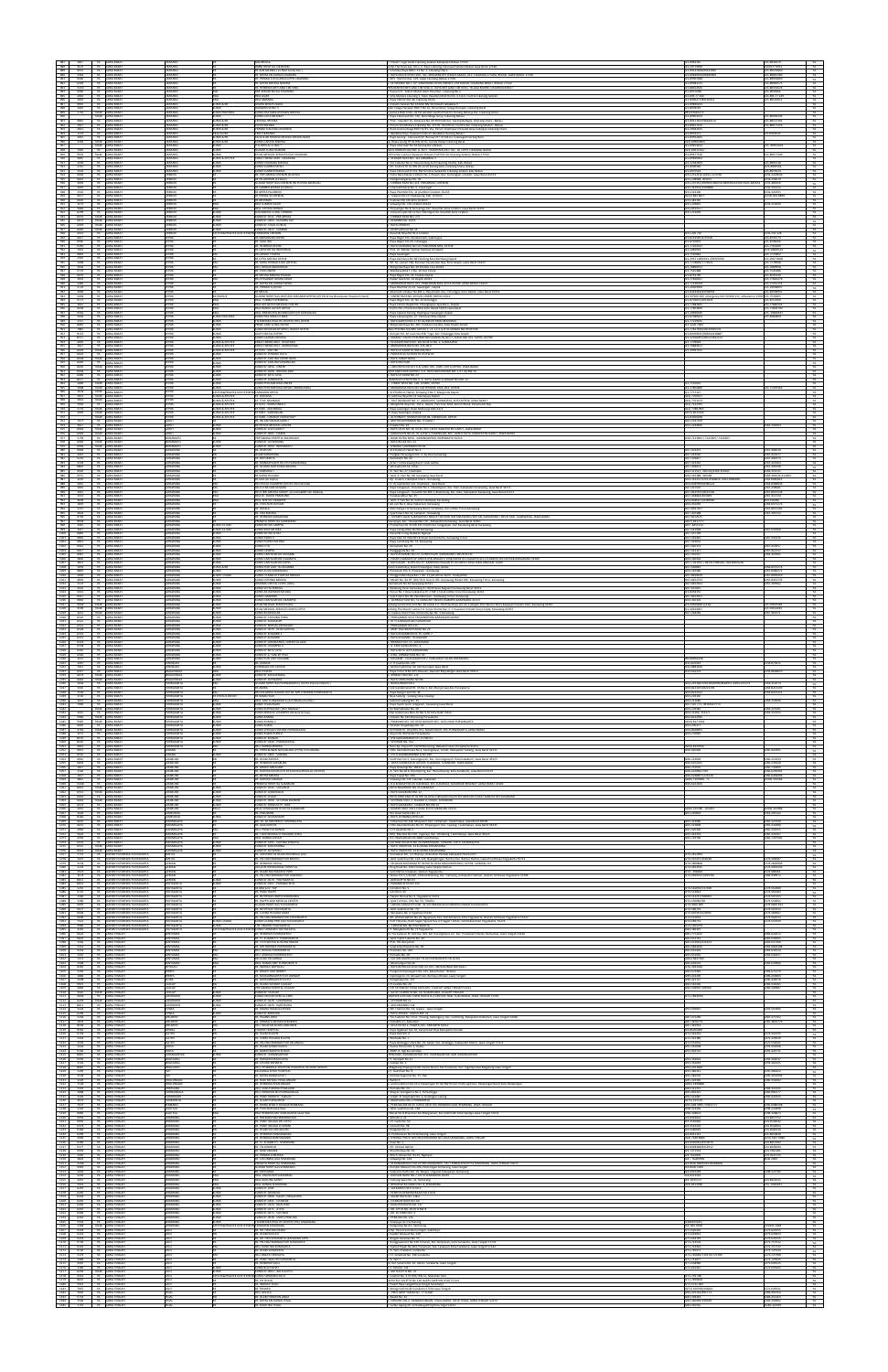| 1186<br>$\frac{1187}{1188}$                                 | 1144 YA JAWA TENGAH<br>'1668 YA JAWA TENGAH                            |                                                                                                                                                                                                                                                                                                                                                                                                              | WONOGIRI                                                    |                                                              | RS. KRISTEN NGESTI WALUYO<br>RS. MEDIKA MULYA WONOGIR<br>S. ISLAM FATIMAH BAN                                                                                                           | Jl. Pahlawan No. 1<br>. II. Raya Wonogiri - Ngadirojo Km 5 Wonogiri<br>. II. Jember No. 25, Banyuwangi                                                                                                                                                                                                                                                                                                          | 0293-596008<br>0273 532 7365 / 532 7369 / 532 7366                                                                               | 0293-596410/596490<br>0273 5327 366                     | YA<br>YA                                        |
|-------------------------------------------------------------|------------------------------------------------------------------------|--------------------------------------------------------------------------------------------------------------------------------------------------------------------------------------------------------------------------------------------------------------------------------------------------------------------------------------------------------------------------------------------------------------|-------------------------------------------------------------|--------------------------------------------------------------|-----------------------------------------------------------------------------------------------------------------------------------------------------------------------------------------|-----------------------------------------------------------------------------------------------------------------------------------------------------------------------------------------------------------------------------------------------------------------------------------------------------------------------------------------------------------------------------------------------------------------|----------------------------------------------------------------------------------------------------------------------------------|---------------------------------------------------------|-------------------------------------------------|
| 1189<br>1190<br>1191                                        | 0726<br>'0724 YA JAWA TIMUR<br>1429 YA JAWATIMUR<br>10269 YA JAWATIMUR | YA JAWA TIMUR                                                                                                                                                                                                                                                                                                                                                                                                | ANYUWANGI<br>ANYUWANGI                                      |                                                              | RS. AL-HUDA<br>S. YASMIN BANYUWANGI<br>RS. BUDI RAHAYU BLITAR                                                                                                                           | Jl. Raya Gambiran No. 225, Gentene, Dusun Kraian II, Gambiran, Kec. Gambiran, Kabupaten Banyuwanei, Jawa Timur 68465<br>Letkol Istiglah 80-84 banyuwangi<br>II. A. Yani No. 18 Blitar, Jawa Timur 6611:                                                                                                                                                                                                         | 1333-42149<br>0333-8420333-6<br>333-424671<br>1342-801066                                                                        | 1333-842037/8459<br>333-418219<br>342-806509            | YA<br>YA<br>YA<br>YA                            |
| 1192<br>1193<br>1194                                        | '0192 YA JAWATIMUR<br>"A281<br>'0731 YA JAWATIMUR                      | YA JAWA TIMUR                                                                                                                                                                                                                                                                                                                                                                                                | NGKALAN<br><b>QJONEGORO</b>                                 |                                                              | S. BAPTIS (BATU)<br>LINIK KF.0419 - TRUNOJC<br>RSI. AISYIYAH BOJONEGORO                                                                                                                 | II. Raya Tlekung No. 1, Junrejo - Batu<br>IL. TRUNOJOYO NO. 75 A<br>Jl. Hasyim Asyari No.17, Kauman, Kec. Bojonegoro, Kabupaten Bojonegoro, Jawa Timur 62113                                                                                                                                                                                                                                                    | 341-594161<br>031-3095459/0878<br>0353-481784,887829                                                                             | 341-598192<br>313095459<br>0353-885978                  | YA<br>YA<br>YA<br>YA                            |
| 1195<br>1196<br>1197                                        | '0596 YA JAWA TIMUR<br>1427<br>'4902                                   | YA JAWA TIMUR<br>YA JAWA TIMUR                                                                                                                                                                                                                                                                                                                                                                               | RESIK<br>RESIK                                              |                                                              | RS. SEMEN GRESIK<br>RS. PETROKIMIA GRESIK<br>RS RANDEGANSARI HUSAD                                                                                                                      | JL. RA. Kartini, No.280 Gresik 6111<br>IL. JEND. A.YANI NO.69<br>.<br>DSN. TELAPAK RT.02/RW.01 DS.RANDEGANSARI HUSADA, KEC.DRIYOREJO, KAB GRESIK                                                                                                                                                                                                                                                                | 131-3987840<br>031-3988877/3990994/3978658/3977666<br>31-750931                                                                  | 31-3987842<br>31-3977666<br>11-7509317                  | $\frac{YA}{YA}$                                 |
| 1198<br>1199<br>$\begin{array}{r} 1200 \\ 1201 \end{array}$ | 'A285 YA JAWATIMUR<br>10725<br>$\frac{1428}{3530}$                     | YA JAWA TIMUR<br>YA JAWA TIMUR<br>YA JAWA TIMUR                                                                                                                                                                                                                                                                                                                                                              | GRESIK<br>EMBER<br>MBER<br>MBER                             | KUNK                                                         | KLINIK KF.0164 - KARTINI GRESI<br>RS. PERKEBUNAN (PTPN) X JEMBE<br>RS. BINA SEHAT JEMBER<br>RS. CITRA HUSADA JEMI                                                                       | JL. R.A. KARTINI 150 - 152<br>IL. BEDADUNG, NO.2<br>il. Jayanegara No. 7<br>Il. Teratai No. 22, Jember - Jawa Timu                                                                                                                                                                                                                                                                                              | 1331-485912<br>1331-422701<br>1331-486200                                                                                        | 331-487226<br>331-424304                                | YA<br>YA<br>$\frac{YA}{YA}$                     |
| 1202<br>1203<br>1204                                        | 1685<br>6814<br>A289                                                   | YA JAWA TIMUR<br>YA JAWA TIMUR<br>YA JAWA TIMUR                                                                                                                                                                                                                                                                                                                                                              | <b>EMBER</b><br><b>EMBER</b><br>EMBER                       | KLINK                                                        | <b>ISU. KALIWATES</b><br><b>ILOAM HOSPITALS JEMBER</b><br>CUNIK KF.0062 - GAJAH MADA / GAJAH MADA MANDIR                                                                                | Jl Diah Pitaloka No 4a Jember<br>il. Gajah Mada 104, Kaliwates Jember , Ja<br>JL. GAJAH MADA 103 JEMBER                                                                                                                                                                                                                                                                                                         | 1331-48569<br>0331-286 1900                                                                                                      | 0331-489100                                             | YA<br>YA<br>YA                                  |
| 1205<br>1206<br>1207                                        | <b>A494</b><br>0978                                                    | YA JAWA TIMUR<br>TIDAK JAWA TIMUR<br>YA JAWA TIMUR                                                                                                                                                                                                                                                                                                                                                           | EMBER<br>EMBER<br><b>DMBANO</b>                             | KLINK<br>KLINK                                               | LINIK KF.TANO<br>THC JEMBER*<br>RS. KRISTEN MOJOWA                                                                                                                                      | L. PB.SUDIRMAN NO.99, TEKOAM<br>Jl. Jend. Suprapto No. 65 Jember<br>rdeka No. 59                                                                                                                                                                                                                                                                                                                                | 021-21478802<br>0321-495093                                                                                                      | 321-492200                                              | YA<br>YA .<br>YA                                |
| 1208<br>1209<br>1210                                        | 10810<br>1880<br>"1849                                                 | YA JAWA TIMUR<br>YA JAWA TIMUF<br>YA JAWA TIMUR                                                                                                                                                                                                                                                                                                                                                              | OMBANG<br>OMBANG                                            |                                                              | RS. DR. MOEDJITO DWIDJOSISWOJC<br>RSIA. MUSLIMAT JOMBANO                                                                                                                                | Jl. Hayam Wuruk No. 9,Jawa Timur 61411<br>Airlangga No. 50 C<br>Il Urip Sumoharjo No. 34                                                                                                                                                                                                                                                                                                                        | 0321-864308<br>0321-8744533/8                                                                                                    | 1321-877276<br>21-86219<br>321-854991                   | YA<br>YA<br>YA                                  |
| 1212<br>$\begin{array}{r} 1213 \\ 1214 \end{array}$         | 5425<br>'0248 YA JAWA TIMUR<br>19977 YA JAWATIMUR<br>1430 YA JAWATIMUR | YA JAWA TIMUF                                                                                                                                                                                                                                                                                                                                                                                                | EDIRI                                                       |                                                              | RS. HVA TOELOENGREDJO<br>RS. BAPTIS KEDIRI<br>RSIA. AURA SYIFA                                                                                                                          | syim Asy'ari No 211 Jo<br>Jl. A. Yani No. 25, Pare<br>I. Brigen, Polibh                                                                                                                                                                                                                                                                                                                                         | 1321-878700<br>0354-391047                                                                                                       | 1354-392883<br>1354-682170<br>1354-696033               | YA<br>YA<br>YA                                  |
| 1215<br>1216<br>1217                                        | 1599 YA JAWATIMUR<br>'4680 YA JAWATIMUR<br>'A272                       |                                                                                                                                                                                                                                                                                                                                                                                                              | EDIRI<br>DIRI.                                              | KLINK                                                        | RS. MUHAMMADIYAH AHMAD DAHLAN KEDIR<br>RS. MUHAMMADIYAH SITI KHODUA<br>CLINIK KF.0075 - MOJOROTO                                                                                        | II. Jayobayo No. 42, Diapa<br>Jl. Gatot Subroto No.84<br>II. Dr. Soetomo No 322 Sukorejo Gurah Ked<br>L. JAKSA AGUNG SUPRAPTO NO. 25                                                                                                                                                                                                                                                                            | 0354-671939/<br>1354-773115<br>354-545481                                                                                        | 354-776773<br>354-548838                                | YA<br>YA<br>YA                                  |
| 1218<br>1219<br>1220                                        | '1199<br>1247<br>10722                                                 | YA JAWA TIMUR<br>YA JAWA TIMUR<br>YA JAWA TIMUR<br>YA JAWA TIMUR                                                                                                                                                                                                                                                                                                                                             | AMONGA<br>UMAJANO<br>DJUN                                   |                                                              | RS. MUHAMMADIYAH LAMON<br>RS. WIJAYA KUSUMA<br>RS. SANTA CLARA MADIUI                                                                                                                   | I. Jaksa Agung Suprapto No. 76<br>J. A. Yani No. 149<br>II. Biliton No. 15                                                                                                                                                                                                                                                                                                                                      | 1322-322834<br>334-891325<br>1351-466510                                                                                         | 322-314048<br>0334-888844<br>351-455780                 | $\frac{YA}{YA}$<br>YA<br>YA                     |
| 1221<br>1222<br>1223                                        | 2345<br>'A270 YA JAWA TIMUR<br>0708                                    | YA JAWA TIMUR<br>YA JAWA TIMUR                                                                                                                                                                                                                                                                                                                                                                               | ADJUN<br>ADJUN<br>MALANG                                    | KLINK<br>KLINK                                               | <b>HC MADIUN</b><br>CLINIK KF.0076 - MADIL<br>S. LAVALETTE                                                                                                                              | IALAN MANGGIS NO.9, MADIUN<br>L. JAWA NO.14<br>II. W.R. Supratman No. 10                                                                                                                                                                                                                                                                                                                                        | 351-77542120<br>341-470805                                                                                                       | 1341-470804                                             | YA<br>YA                                        |
| 1224<br>$\frac{1225}{1226}$                                 | '0609 YA JAWA TIMUR<br>$\frac{0252}{0125}$                             | YA JAWA TIMUR<br>YA JAWA TIMUR                                                                                                                                                                                                                                                                                                                                                                               | AALANG<br>talang<br>talang                                  |                                                              | RS. PANTI NIRMALA<br>s. Islam Aisylyah Ma<br>Sia. Melati Husada                                                                                                                         | II. Kebalen Wetan No. 2-8<br>I. Sulawesi No. 16<br>I. Kawi No. 32                                                                                                                                                                                                                                                                                                                                               | 1341-362459<br>1341-326773<br>1341-325249                                                                                        | 1341-327930<br>341-368883<br>341-341357                 | YA<br>YA<br>$\frac{YA}{YA}$                     |
| 1227<br>1228<br>1229                                        | $\sqrt{0815}$<br>1326<br>"1252                                         | YA JAWA TIMUR<br>YA JAWA TIMUF<br>YA JAWA TIMUR<br>YA JAWA TIMUF                                                                                                                                                                                                                                                                                                                                             | AALANG<br>MALANG                                            |                                                              | IS. PANTI WALUYA SA<br>S. WAVA HUSADA<br>RS. ISLAM MALANG                                                                                                                               | . Nusakambangan Si<br>II. Panglima Suc<br>Jl. MT. Haryono 139                                                                                                                                                                                                                                                                                                                                                   | 1341-366033/36<br>1341.39300<br>0341-551356/580798/565448                                                                        | 1341-362017<br>0341-551257                              | YA<br>YA<br>YA<br>YA                            |
| 1231<br>1233                                                | '1325<br>'1561 YA JAWA TIMUR<br>'0094<br>1327                          | YA JAWA TIMU<br>YA JAWA TIMUR                                                                                                                                                                                                                                                                                                                                                                                | MALANG<br>MALANG                                            |                                                              | RS. PERMATA BUNDA MALAN<br>RSIA. HUSADA BUNDA                                                                                                                                           | Jl. Soekarno - Hatta No.75, Mojolangu, Kec. Lowokwaru, Kota Malang, Jawa Timur 65142<br>Jl. Pahlawan Trip No.2                                                                                                                                                                                                                                                                                                  | 0341-487487/40746<br>0341-569634                                                                                                 | 341-474242<br>0341-580169                               | YA<br>YA<br>YA                                  |
| 1235                                                        | '2967<br>2790<br>2346                                                  | YA JAWA TIMUR<br>YA JAWA TIMUF                                                                                                                                                                                                                                                                                                                                                                               | MALANG                                                      |                                                              | RSIA. GALERI CANDRA                                                                                                                                                                     | Jl. Bunga Andong no. 3 Malang 65141<br>JL. DANAU SENTANI BLO                                                                                                                                                                                                                                                                                                                                                    | 0341) 478571                                                                                                                     | 0341) 478571                                            | YA<br>YA<br>YA                                  |
| 1237<br>$\frac{1238}{1239}$                                 | 'A511<br>$\frac{2279}{0088}$                                           | YA JAWA TIMUR<br>YA JAWA TIMUR<br>YA JAWA TIMUR                                                                                                                                                                                                                                                                                                                                                              | MALANG<br>MALANG<br>MOJOKER                                 | KUNK                                                         | LINIK KF.0053 - KAW<br>LINIK FARMARIN MA<br>5. KARTINI MOJOKEI                                                                                                                          | KAWI 22A<br>Jl. Raya Sulfat no 232, Kav.2, Malang.<br>Jl. Erlangga No. 137                                                                                                                                                                                                                                                                                                                                      | 1341-334163                                                                                                                      | 1341-334164<br>321-595569                               | YA<br>YA<br>YA                                  |
| 1240<br>1241<br>1242                                        | 0164<br>10928<br>$\begin{array}{r} 1980 \\ 2818 \end{array}$           | YA JAWA TIMUR<br>YA JAWA TIMUR<br>YA JAWA TIMUR                                                                                                                                                                                                                                                                                                                                                              | <b>QJOKERTO</b><br>AOJOKERTO<br><b>IQJOKERTO</b>            |                                                              | S. REKSA WALUYA<br>RS. GATOEL MOJOKER<br>IS. SIDO WARAS                                                                                                                                 | II. Mojopahit No. 422<br>L. RADEN WIJAYA NO.56<br>Jl. Raya Sawahan KM.10, bangsal - Mojokerto                                                                                                                                                                                                                                                                                                                   | 321-322170-17<br>0321-3211681/32<br>1321-598621                                                                                  | 21-322511<br>321-321684<br>321-598624                   | YA<br>YA<br>YA<br>YA                            |
| 1243<br>1244<br>1245                                        | A292<br>'1881                                                          | YA JAWA TIMUR<br>YA JAWA TIMUR<br>YA JAWA TIMUR                                                                                                                                                                                                                                                                                                                                                              | AOJOKERTO<br><b>MOJOKERTO</b><br><b>IGANJUK</b><br>AMEKASAN | KITNIK                                                       | RS. MUTIARA HATI<br>LINIK KF MOJOSARI<br>RSI. AISYIYAH NGANJU<br>S. LARASATI                                                                                                            | Jl. Kemantren Wetan 49 Terusan Gedeg, Mojokerte<br>IL. BRAWUAYA NO. 75<br>II. Imam Bonjol No 20 Nganjuk<br>.<br>Mandilaras No. 74, Pamekasan                                                                                                                                                                                                                                                                    | 1321-363442<br>358-324024<br>1324-328305                                                                                         | 321-7223400<br>358-324024<br>324-328305                 | YA<br>YA                                        |
| $1246$<br>$1247$<br>1248<br>1249                            | 1313 YA JAWATIMUR<br>1347 YA JAWATIMUR<br>$\frac{7974}{0700}$          | YA JAWA TIMUR<br>YA JAWA TIMUR                                                                                                                                                                                                                                                                                                                                                                               | <b>ISURUAN</b><br>ASURUAN<br>SURUAN                         |                                                              | RS. MITRA SEHAT MEDIKA<br>S PRIMA HUSADA SUKOREJ<br>RS. ISLAM MASYITHOH                                                                                                                 | II. Raya By Pass No. 6 Pandaan - Pasuruan, Jawa Timur<br>II. Raya Surabaya Malang KM 54, Desa lemahbang Kec. Sukorejo - Pasurua<br>II. A. Yani No. 6-7, Bangil, 67153, Pasuruan, Jawa Timur                                                                                                                                                                                                                     | 1343-636064<br>343-6745000<br>1343-741018                                                                                        | 1343-636083<br>343-742425                               | $\frac{YA}{YA}$<br>YA<br>YA                     |
| $\frac{1250}{1251}$<br>1252                                 | $\frac{8283}{A279}$<br>'0309 YA JAWATIMUR                              | YA JAWA TIMUR<br>YA JAWA TIMUR                                                                                                                                                                                                                                                                                                                                                                               | <b>ISURUAN</b><br>ISURUAN<br>ROBOLINGGI                     |                                                              | .<br>INK KE CITRA MEDIK<br>INK KE CITRA MEDIKA<br>RS. DHARMA HUSADA                                                                                                                     | AHMAD YANI NO.15 KEL. KARANGKETUG, KEC. GADINGREJO, KOTA PASURUAN 67135<br>RAYA IFTAK NO. 9<br>II. Soekarno Hatta No. 10                                                                                                                                                                                                                                                                                        | 1343-5611000<br>1335 - 42217                                                                                                     | 335-422698                                              | YA<br>YA<br>YA                                  |
| 1254<br>1255                                                | '1330<br>10545<br>'0927                                                | YA JAWA TIMU<br>YA JAWA TIMUR                                                                                                                                                                                                                                                                                                                                                                                | DOARJO                                                      |                                                              | RS. SITI KHODUAH (SIDOARJO<br>WAR M                                                                                                                                                     | Raya Dringu No. 118, Dringu, Probolinggo<br>Jl. Pahlawan, Sepanjang - Sidoarjo                                                                                                                                                                                                                                                                                                                                  | 031-7882123                                                                                                                      | 031-7876064                                             | YA<br>YA<br>YA                                  |
| 1256<br>1258                                                | B222<br>'1040<br>1108                                                  | YA JAWA TIMUR<br>YA JAWA TIMUF<br>YA JAWA TIMUR                                                                                                                                                                                                                                                                                                                                                              | IDOARIO<br>IDOARJO                                          |                                                              | RSU. USADA<br>RS. MITRA KELL<br>RSIA. SOERYA                                                                                                                                            | JL. JERUK NOMOR 117 WAGE-TAMAN SIDOARJO<br>L. RAYA LETJEN. S.PARMAN, NO.8, KRAJAN KULON WARU, KEC. WARU, KAB. SIDOARJO, JAWA TIMUR 6125<br>Jl. Raya Kalijaten No. 11-15, Sepanjang                                                                                                                                                                                                                              | 131-8539671<br>031-8543111/<br>031-7885011                                                                                       | 031-8545543<br>031-7873633                              | YA<br>YA<br>YA                                  |
| 1259<br>1260<br>1261<br>1262                                | 1346<br>10249<br>2755<br>16375                                         | YA JAWA TIMUR<br>YA JAWA TIMUR<br>YA JAWA TIMUR<br>YA JAWA TIMUR                                                                                                                                                                                                                                                                                                                                             | <b>OARJO</b><br>IDOARJO<br>DOARIO<br><b>DOARJO</b>          |                                                              | S. CITRA MEDIKA S<br>RS. DELTA SURYA<br>SU. BUNDA SIDOARI<br>RS. RAHMAN RAHIM                                                                                                           | II. Raya Surabaya, Mojokerto Km.44, Kramat Tumenggung<br>Jl. Pahlawan No.9, Jati, Kec. Sidoarjo, Kabupaten Sidoarjo, Jawa Timur 61211<br>IL. Kundi No. 70 Kepuh Kiriman, Waru Sidoarjo<br>JL. RAYA SAIMBANG RT/RW:10/03 KEBON AGUNG, SUKODONC                                                                                                                                                                   | 0321-361000<br>031-8962531<br>(031) 866888<br>031-8830010                                                                        | 031-8961281                                             | YA<br>YA<br>YA<br>YA                            |
| $\frac{1263}{1264}$<br>1265                                 | 0271<br>"A611<br>1342                                                  | YA JAWA TIMUR<br>YA JAWA TIMUR<br>YA JAWA TIMUR                                                                                                                                                                                                                                                                                                                                                              | XARIO<br>DOARJO<br>DOARJO                                   | KLINK                                                        | RS. ISLAM SITI HAJAR S<br>RS. MITRA KELUARGA PONDOK TJANDR<br>LINIK MEDIS GELORA                                                                                                        | Jl. Raden Patah No 70-72 Sidoarjo Jawa Timur<br>JL. RAYA TAMAN ASRI KAV DD NO:1-8 WARU SID<br>Perum Taman Pinang Indah B7 No. 3-3A                                                                                                                                                                                                                                                                              | 31-8921233<br>031-9969100<br>031-8929139                                                                                         | 131-8944990<br>131-8929123                              | YA<br>YA .                                      |
| 1266<br>1267<br>1268                                        | - 10081<br>10136                                                       | TIDAK JAWA TIMUR<br>YA JAWA TIMUR<br>YA JAWA TIMUR                                                                                                                                                                                                                                                                                                                                                           | <b>DOARJO</b><br><b>JRABAYA</b><br><b>JRABAYA</b>           | KLINK                                                        | CUNIK CITRA GADING MEDIKA<br><b>ILOAM HOSPITALS SURABAYA</b><br>RS. MITRA KELUARGA SURABAYA                                                                                             | Jl. Brigjen Katamso Blok A 408-409<br>IL. RAYA GUBENG NO.70<br>IL. SATELIT INDAH II BIOK FN No.8, KELTANJUNGSARI, KEC. SUKOMANUNGGAL, KOTA SURABAYA, JAWA TIMUR 60187                                                                                                                                                                                                                                           | 031-8679727<br>031-5031333/50318<br>031-7345333                                                                                  | 31-5031533<br>131-7345955                               | $\frac{YA}{YA}$<br>$\frac{YA}{YA}$              |
| $\frac{1269}{1270}$<br>1271                                 | 10544<br>10546<br>$\frac{0547}{0548}$                                  | YA JAWA TIMUR<br>YA JAWA TIMUR<br>YA JAWA TIMUR                                                                                                                                                                                                                                                                                                                                                              | URABAYA<br>RABAYA<br>URABAYA                                | KLINK<br>KLINK                                               | S. ST. VINCENTIUS A. PAULO (RS. RKZ)<br>GJINIK MEDIS PUSURA I (YOS SUDARSO<br>LINIK MEDIS PUSURA II (RUNGKUT                                                                            | II. Diponegoro No. 51 Surabaya 60008<br>II. Kom (L) Yos Sudarso 9A<br>II. Rungkut Asri Tengah No. 2                                                                                                                                                                                                                                                                                                             | 131-5677562<br>031-5340604<br>031-8705210                                                                                        | 131-5687846<br>31-5327095<br>131-8793028                | YA<br>YA<br>YA<br>YA                            |
| 1272<br>1273<br>1274                                        | 10163 YA JAWATIMUR<br>10895 YA JAWATIMUR                               | YA JAWA TIMUR                                                                                                                                                                                                                                                                                                                                                                                                | RABAYA<br>URABAYA<br>RABAYA                                 |                                                              | GUNIK MEDIS PUSURA III (SUNGKON<br>RS. DARMO<br>RS. PHC SURABAYA (d/h RS. Pelabuhan Surabaya                                                                                            | II. Mayjen. Sungkono No. 64<br>JL. RAYA DARMO, NO.90<br>II. Prapat Kurung Selatan No. I, Surabaya 60165<br>JL. MAYJEND SUNGKONO NO.16-20 KEL PAKIS KEC. SAWAHAN SURABAYA                                                                                                                                                                                                                                        | 031-5668763<br>031-5676253/56<br>131-3294801                                                                                     | 31-5668763<br>031-5602690<br>31-3294804                 | YA<br>YA<br>YA                                  |
| 1275<br>1276<br>1277<br>1278                                | 1201 YA JAWATIMUR<br>1201 YA JAWATIMUR<br>'0829 YA JAWATIMUR<br>0830   | YA JAWA TIMUR                                                                                                                                                                                                                                                                                                                                                                                                | URABAYA.<br>URABAYA<br>URABAYA<br>URABAYA                   |                                                              | MAYAPADA HOSPITAL SURABAYA<br>RS. ADI HUSADA KAPASARI<br>RS: PREMIER SURABAYA (d/h RS: SURABAYA INTERNASIONA<br>RS. ADI HUSADA UNDAAN WET                                               | Jl. Nginden Intan Barat No.B, Ngenden Jangkungan, Kec. Sukolilo, Kota SBY, Jawa Timur 60118<br>II. Undaan Wetan No. 40-44                                                                                                                                                                                                                                                                                       | 131-99217777<br>131-3764555<br>031-33003211/5993211 031-599321<br>031-5321256/5                                                  | 31.3764666<br>031-5993214<br>031-5321081                | YA<br><b>YA</b><br>YA                           |
| 1279<br>1280<br>1281                                        | 10809<br>1453<br>10980                                                 | YA JAWA TIMUR<br>YA JAWA TIMUR<br>YA JAWA TIMUR                                                                                                                                                                                                                                                                                                                                                              | <b>SURABAYA</b><br><b>JRABAYA</b><br>URABAYA                |                                                              | RS. SPESIALIS HUSADA UTAMA<br>RS. ONKOLOGI<br>RS. ISLAM SURABAYA                                                                                                                        | Jl. Prof. Dr. Moestopo 31-35<br>Araya Galaxi Bumi Permai Blok A2 No.7 Jl. Arief Rahman Hakim 182 Surabaya<br>Jl. A. Yani No. 2-4                                                                                                                                                                                                                                                                                | 031-5017975<br>031-591485<br>031-8284505                                                                                         | 031-5018337<br>131-5914860<br>031-8284486               | YA<br>YA<br>YA                                  |
| 1282<br>1283<br>1284                                        | '1364 YA JAWA TIMUR<br>2315<br>1454                                    | YA JAWA TIMUR<br>YA JAWA TIMUR                                                                                                                                                                                                                                                                                                                                                                               | URABAYA<br>URABAYA                                          |                                                              | RS. ISLAM SURABAYA JEMURSARI<br>NATIONAL HOSPITAL SURABAYA<br>RS PUTRI                                                                                                                  | JL. JEMURSARI NO.51-57<br>oulevard Family Sel kav. 1 - Graha Family, Surabaya<br>II. Arif Rahman Hakim No.112                                                                                                                                                                                                                                                                                                   | 031-8471877<br>031-2975777<br>031-5999987                                                                                        | 031-8414877<br>031-2975799<br>131-5997215               | YA<br>YA<br>YA                                  |
| 1285<br>1286<br>1287                                        | '1690<br>1361<br>"1363                                                 | YA JAWA TIMUR<br>YA JAWA TIMUR<br>YA JAWA TIMUR                                                                                                                                                                                                                                                                                                                                                              | URABAYA<br>URABAYA<br><b>SURABAYA</b>                       |                                                              | RS. MANYAR MEDICAL CENTRE (d/h RS. BEDAH SURABAYA)<br>RS. AL IRSYAD SURABAYA<br>RS. BUNDA SURABAYA                                                                                      | Jl. Raya Manyar No. 9 Surabaya<br>JI. K.H.M Mansyur 210-214<br>Jl. Raya Kandangan No. 23-24                                                                                                                                                                                                                                                                                                                     | 031-5999369<br>031-3531223<br>031 - 7442220/7440                                                                                 | 131-5995284<br>031-3541517<br>031-7400694               | YA<br>YA<br>YA                                  |
| 1288<br>1289<br>1290<br>1291                                | 0917<br>1365<br>$\begin{array}{r} 2925 \\ 1362 \end{array}$            | YA JAWA TIMUR<br>YA JAWA TIMUR<br>YA JAWA TIMUR<br>YA JAWA TIMUR                                                                                                                                                                                                                                                                                                                                             | URABAYA<br>URABAYA<br>URABAYA<br>RABAYA                     |                                                              | RS. WILLIAM BOOTH SURABA<br>RS. MATA UNDAAN WETAN<br><b>RS. MITRA KELUARGA KENJERAN<br/>RS. BHAKTI RAHAYU SURABAYA</b>                                                                  | I. Diponegoro Ne<br>Jl. Undaan Kulon No. 19<br>IL. KENJERAN NO.506, KALIJUDAN, KEC. MULYOREJO, KOTA SURABAYA, JAWA TIMUR 60134<br>II. Ketintang Madya I/16                                                                                                                                                                                                                                                      | 031-5678917<br>031-5343806,531<br>031-99000880<br>031-8295922 ext 118/                                                           | 31-5624868<br>131-5317503<br>131-99000885<br>31-8293839 | YA<br>YA .<br>YA<br>YA                          |
| 1292<br>1293<br>1294                                        | 2785<br>2001<br>2476 YA JAWA TIMUR                                     | YA JAWA TIMUR<br>YA JAWA TIMUR                                                                                                                                                                                                                                                                                                                                                                               | URABAYA<br>RABAYA<br><b>URABAYA</b>                         |                                                              | <b>IS ORTHOPEDI DAN TRAHMATOLOGI SHRARAYA</b><br>RS. WIYUNG SEJAHTER<br>RS. ROYAL SURABAYA                                                                                              | il. Emerald Mansion TX/10 Citraland Kelurahan Lidah Kulon, Kecamatan Lakarsantri Surabaya 60213<br>Jalan Karangan PDAM No.1-3 Wiyung Surabaya<br>Jalan Rungkut Industri I No.1 Surabaya                                                                                                                                                                                                                         | 031-57431574<br>031-4532653<br>031-8476 111                                                                                      | 31-7533726<br>031-8476 211                              | $\frac{YA}{YA}$                                 |
| 1295<br>1296<br>1297                                        | '6965<br>$\frac{4446}{2217}$                                           | YA JAWA TIMUR<br>YA JAWA TIMUR<br>YA JAWA TIMUR                                                                                                                                                                                                                                                                                                                                                              | RABAYA<br><b>JRABAYA</b><br>RABAYA                          |                                                              | S. UNIVERSITAS AIRLANG<br>RSIA KENDANGSARI MERR<br>RSIA. KENDANGSARI SURABA                                                                                                             | Kampus C Mulyorejo, Surabaya (Jawa Tim<br>IL. DR. IR. SOEKARNO NO. 2, SURABAYA<br>L. RAYA KENDANGSARI NO.38 SURABAY/                                                                                                                                                                                                                                                                                            | 131-5820280, 5820<br>031-3814388<br>131-8436200/84                                                                               | 131-5916291<br>31-3813488<br>31-8494484                 | YA<br>YA<br>$\frac{YA}{YA}$                     |
| 1298<br>1299<br>$\frac{1300}{1301}$                         | '4312 YA JAWA TIMUR<br>7603<br>$^{1548}_{1846}$                        | YA JAWA TIMUR<br><b>YA JAWA TIMUR<br/>TIDAK JAWA TIMUR</b>                                                                                                                                                                                                                                                                                                                                                   | URABAYA<br>RABAYA<br>JRABAYA<br>JRABAYA                     | APOTEK&PRAKTEK DOKTER BERS KLINIK FARMARIN SURABAYA<br>KLINK | JRABAYA EYE CLINIC<br>LINIK MEDIS PUSURA (5) BALONGSARI<br>LINIK MEDIS PUSURA CANDI ISIDOARI                                                                                            | Jl. Jemur Andayani Gang II No 1, Wonocolo Surabay<br>. Jemursari No 108, Surabaya<br>I. Balongsari Tama, Blok B No 8-9<br>I. Raya Candi no 49 Sidoario                                                                                                                                                                                                                                                          | 031-8418190<br>131-8433050,849<br>1-7416234<br>1-8966345                                                                         | 131 - 8412473<br>31-7416234                             | YA<br>YA<br>$\frac{YA}{YA}$                     |
| 1302<br>1303<br>1304                                        | "SS76 YA JAWA TIMUR<br>6939 YA JAWATIMUR                               |                                                                                                                                                                                                                                                                                                                                                                                                              | SURABAYA<br>URABAYA<br>URABAYA                              | <b>KLINK</b><br>KLINK                                        | TELEMEDIKA HEALTH CENTER (THC) SURABAY.<br>CLINIK GIGI SEHAT<br>KLINIK SILOAM SURABAYA                                                                                                  | JL. KETINTANG NO.152 A Surabaya<br>JL. MAYJEND.YONO SOEWOYO, RUKO OFFICE PARK 2 BLOK B2 NO.28, SURABAYA                                                                                                                                                                                                                                                                                                         | 031-829401<br>031-7329177                                                                                                        |                                                         | YA<br>YA<br>YA                                  |
| 1305<br>1306 1198 YA JAWA TIMUR<br>1307                     | 8116 TIDAK JAWA TIMUR<br>19823 YA JAWA TIMUR<br>2002 YA JAWATIMUR      |                                                                                                                                                                                                                                                                                                                                                                                                              | TUBAN                                                       |                                                              | RS. MEDIKA MULIA TUBAN<br>S. NAHDLATUL ULAMA TUBAN                                                                                                                                      | IL. NGINDEN SEMOLO NO. 915, SURABAYA<br>Sutomo No. 18-24, Jawa Timur<br>Jl. Mojopahit no. 699<br>II. Letda Sucipto No 211, Tuban                                                                                                                                                                                                                                                                                | 031-5934430<br>0356-322744<br>0356-328299                                                                                        | 352-484218<br>0356-324618<br>0356-712072                | YA<br>YA YA<br>YA                               |
| 1308 10813 YA JAWATIMUR<br>1309 1909 YA BALI<br>1310        | '1138  YA BAU                                                          |                                                                                                                                                                                                                                                                                                                                                                                                              | TULUNGAGUNG<br>ADUNG                                        |                                                              | RS. ISLAM ORPEHA<br>LOAM HOSPITALS BA<br>RSU. KASIH IBU KEDONGANA!                                                                                                                      | Jl. K.H.R Abdul Fatah No. 80 Batang Saren, Kauman<br>I. Sunset Road No. 818, Kuta -Kabupaten Badung, Bali 80361<br>Jl. Raya Uluwatu No.69 A, Kedonganan, Kuta, Bali, 80361                                                                                                                                                                                                                                      | 0355-323186<br>0361-779900<br>0361-703270                                                                                        | 1355-327691<br>361-77994<br>361-703329                  | YA .<br>YA<br>YA                                |
| 1311<br>1312<br>$\frac{1313}{1314}$                         | YA BA<br>"5783 YA BALI<br>6933 TIDAK BALL<br>'1492 TIDAK BALL          |                                                                                                                                                                                                                                                                                                                                                                                                              | BADUNG                                                      | RS KHUSUS BEDAH                                              | BIMC HOSPITAL NUSA DUA BALI (SILOAM GROUP)                                                                                                                                              | II. Siligita Blok I No. 14 Nusa Dua-<br>adung -Bali<br>Kawasan BTCD Blok D Nusa Dua 80363 Bali<br>Jl. Bypas Ngurah Rai No 9 C Kuta, Bali 80361<br>PERUM DALUNG PERMAI BLOK C1-C4 DALUNG KEC KUTA UTARA KAB BADUNG                                                                                                                                                                                               | 0361-3000911                                                                                                                     | 61-771388                                               | YA<br>YA<br>$\frac{YA}{YA}$                     |
| $\begin{array}{r} 1315 \\ 1316 \end{array}$<br>1317         | '0870 YA BALI<br>'1451 YA BALL                                         |                                                                                                                                                                                                                                                                                                                                                                                                              | ADUNG<br>ULELENG<br>ULELENG<br>ENPASAR                      | KLINIK                                                       | .<br>Qunik kasih ibu dalung<br>RSU. KERTHA USADA<br><b>ISU. PARAMASIDHI</b><br>RS. MANUABA                                                                                              | Jl. Cendrawasih No.5 - 7, Kaliuntu, Kec. Buleleng, Kabupaten Buleleng, Bali 81116<br>II. A. Yani No.171, Baktiseraga, Kec. Buleleng, Kabupaten Buleleng, Bali 81116                                                                                                                                                                                                                                             | 082236324193<br>0362-26277<br>0362-29787<br>0361-426393/427944                                                                   | 1361-422179<br>0362-22741<br>362-29787                  | YA<br>YA                                        |
| 1318<br>1319<br>1320                                        | 0140 YA BALL<br>'0179  YA BALI<br>0221 YA BALL<br>'0220 YA BALI        |                                                                                                                                                                                                                                                                                                                                                                                                              | <b>ENPASAR</b><br>DENPASAR                                  |                                                              | RSU. KASIH IBU DENPA<br>RS. PURI RAHARJA<br>RS. PRIMA MEDIKA                                                                                                                            | II. Cokroaminoto No. 28<br>II. Cokroaminoto No. 28<br>II. Teuku Umar No. 120 Dauh Puri Kauh, Kec. Denpasar Bar., Kota Denpasar, Bali 80114<br>II. WR. Supratman No.14-19 Dangin Puri Kangin, Kec. Denpasar Utara, Kota Denpasar, Bali 80236<br>Jl. Pulau Serangan 9X 80114                                                                                                                                      | 0361-223036<br>0361-222013/0361-240584                                                                                           | 361-286183<br>361-238690<br>1361-242537                 | YA<br>YA<br>YA<br>YA                            |
| 1321<br>1322<br>1323                                        | 1150<br>'1273 YA BALI                                                  | YA BALI                                                                                                                                                                                                                                                                                                                                                                                                      | <b>ENPASAR</b><br>ENPASAR<br><b>ENPASAR</b><br>ENPASAR      |                                                              | RSIA. PURI BUNDA<br>URYA HUSADHA HOSPI<br>URYA HUSADHA UBUNG                                                                                                                            | il. Gatot Subroto VI No.19 Dauh Puri Kaja, Kec. Denpasar Utara, Kota Denpasar, Bali 80233<br>Jl. Pulau Serangan No. 7 Dauh Puri Klod, Kec. Denpasar Bar., Kota Denpasar, Bali 80114<br>Jl. Cokroaminoto No. 356 Ubung Kaja, Kec. Denpasar Utara, Kota Denpasar, Bali 80116                                                                                                                                      | 0361-236225<br>0361-437999<br>0361-233787<br>0361-425744                                                                         | 361-236203<br>361-433988<br>361-231177<br>1361-430557   | YA<br>YA                                        |
| 1324<br>$1325$<br>$1326$                                    | 1245 YA BALL<br>1309 YA BALL<br>1047 YA BALL<br>8045 YA BALL           |                                                                                                                                                                                                                                                                                                                                                                                                              | <b>ENPASAR</b><br>ENPASAR<br>ENPASAR                        | IS KHUSUS MATA                                               | BALI ROYAL HOSPITAL<br>IALIMED HOSPITAL<br>IS. KHUSUS MATA RAMATI                                                                                                                       | I. Tantular No. 6 Renon Kec. Denpasar Tim., Kota Denpasar, Bali 80226<br>.<br>II. Mahendradatta No. 57 X Padangsambian, Kec. Denpasar Bar., Kota Denpasar, Bali 80119<br>IL. GATOT SUBROTO BARAT NO.429 PADANGSAMBIAN KAIA, DENPASAR BARAT, BALI                                                                                                                                                                | 0361-247499<br>1361-484748, 8450771, 8450772<br>1361 9069009                                                                     | 361-3117311                                             | YA<br>YA<br>YA<br>YA                            |
| $1327$<br>$1328$<br>1329                                    | '4438                                                                  | YA BAL                                                                                                                                                                                                                                                                                                                                                                                                       | ENPASAR                                                     | KLINIK UTAMA                                                 | LINIK UTAMA DHARMA SIDI<br><b>PENTA MEDICA CLINIC</b>                                                                                                                                   | Jl. Serma Kawi No. 13-17 Dauh Puri Klod, Kec. Denpasar Bar., Kota Denpasar, Bali 80114<br>Jl. Teuku Umar Barat - Malboro No. 88                                                                                                                                                                                                                                                                                 | 0361-242717<br>0361-490709                                                                                                       | 1361-4723465<br>361-430833                              | YA<br>YA<br>YA                                  |
| 1330                                                        | 1463<br>YA BAL<br>'1146 YA BALI                                        |                                                                                                                                                                                                                                                                                                                                                                                                              | ENPASAR<br>DENPASAR                                         |                                                              | RS. BHAKTI RAHAYU DENPASAR                                                                                                                                                              | Jl. Gatot Subroto II No.11 Dangin Puri Kaja, Kec. Denpasar Utara, Kota Denpasar, Bali 80234                                                                                                                                                                                                                                                                                                                     | 0361-430245                                                                                                                      |                                                         |                                                 |
| 1331                                                        | '4834<br>'1896 YA BALI<br>YA BAI<br>8773                               |                                                                                                                                                                                                                                                                                                                                                                                                              | <b>IANYAR</b>                                               |                                                              | S. KASIH IBU SABA<br>RSU. GANESHA                                                                                                                                                       | AR BALI INDONESIA 805<br>Jl. Raya Celuk Sukawati Batubulan Kab. Gianyar Bali 80582<br>ULAN ANYELIR S NO.3 A SUKAWATI, GIANY                                                                                                                                                                                                                                                                                     | 0361-298233                                                                                                                      | 361-291237                                              | YA .<br>YA                                      |
| 1332<br>1333<br>1334<br>1335                                | '3558 YA BALI<br>2133                                                  | 1539 YA NUSA TENGGARA BARAT                                                                                                                                                                                                                                                                                                                                                                                  | <b>EMBRANA</b><br>MATARAM                                   |                                                              | RSU. BUNDA JEMBRANA<br>RISA SENTRA MEDIKA                                                                                                                                               | Jin. Rajawali no 36 Pendem, Kec. Jembrana, Kabupaten Jembrana, Bali 82218                                                                                                                                                                                                                                                                                                                                       | 0365 - 40251<br>1370-625560                                                                                                      | 370-625559                                              | YA<br>YA<br>YA                                  |
| 1336<br>1337                                                | 1645                                                                   | YA NUSA TENGGARA BARAT<br>1827 YA NUSA TENGGARA BARAT                                                                                                                                                                                                                                                                                                                                                        | <b>ARAM</b><br>MATARAM                                      |                                                              | BIOMEDIKA                                                                                                                                                                               | Jl. Pejanggik No. 115, Cilinaya, Kec. Cakranegara, Kota Mataram, Nusa Tenggara Bar. 83239<br>ad Yani No. 9 Selagalas, Sandubaya, Mataram Lombok - NTB<br>Jl. Bung Karno No. 143 Pagutan Bar., Kec. Mataram, Kota Mataram, Nusa Tenggara Bar. 83117                                                                                                                                                              | 0370-645137                                                                                                                      | 1370-645138                                             | YA<br>YA<br>YA                                  |
| 1338<br>1339<br>1340<br>1341                                |                                                                        | 1958 YA NUSA TENGGARA BARAT<br>1957 YA NUSA TENGGARA BARAT<br>1647 YA NUSA TENGGARA TIMUR<br>2972 YA NUSA TENGGARA TIMUR                                                                                                                                                                                                                                                                                     | MATARAM<br>MATARAM<br><b>UPANG</b><br><b>UPANG</b>          |                                                              | ERMATA HATI MATARAN<br>DEDARI<br><b>KARTINI KUPANG</b>                                                                                                                                  | il. Majapahit no 10 Pagesangan, Kec. Mataram, Kota Mataram, Nusa Tenggara Bar. 83115<br>Il. Majapahit No.10C, Kekalik Jaya, Kec. Sekarbela, Kota Mataram, Nusa Tenggara Bar. 83114<br>Jl. Rantai Damai 69D TDM Oebufu Kupang - NTT<br>Jl. Frans Seda no 17, Walikota                                                                                                                                            | 1370-623999<br>1370-631999<br>0380-8553914<br>0380-8065111                                                                       | 170-635955<br>370-63299 <mark>:</mark><br>80-8553914    | YA<br>YA<br>YA                                  |
| 1342<br>1343<br>1344                                        |                                                                        | 13975 YA NUSA TENGGARA TIMUR<br>1380 YA NUSA TENGGARA TIMUR<br>'4762 YA NUSA TENGGARA TIMUR                                                                                                                                                                                                                                                                                                                  | JPANG<br><b>UPANG</b><br>AANGGARAI BARA                     | KLINK                                                        | ILOAM HOSPITALS KUPAN<br>CARTINI<br>ILOAM HOSPITALS LABUAN BAJO                                                                                                                         | II. RW Monginsidi RT 014/004 Fatululi Kec. Oebobo, Kota Kupang, Nusa Tenggara Tim.<br>Jl. Eltari I No. 2 Naikotin, Oebobo, Naikoten I, Kec. Kota Raja, Kota Kupang, NTT.<br>Jl.: GABRIEL GAMPUR RT.013. RW.005, DUSUN V, KEC. KOMODO, KAB. MANGGARAI BARAT, LABUHAN BAJO                                                                                                                                        | 0380-8530 900<br>0380-833010<br>0385) 238 1900                                                                                   | 380-8530 933<br>380-820660<br>0385) 238 1911            | $\begin{array}{c}\nYA \\ YA \\ YA\n\end{array}$ |
| 1345<br>$1346$<br>$1347$<br>1348                            |                                                                        | '1800 YA KALIMANTAN BARAT<br>5633 TIDAK KALIMANTAN BARAT<br>'1106 YA KALIMANTAN BARAT                                                                                                                                                                                                                                                                                                                        | ETAPANG<br><b>ELAWI</b><br>ONTIANAK<br>ONTIANAK             |                                                              | RS. FATIMA KETAPANG<br>S. KASIH BUNDA JAYA<br>RS. SANTO ANTONIUS PONTIANA<br>S. ANUGERAH BUNDA KHATULISTIWA                                                                             | Jl. Jend. Sudirman 27 Ketapang 78813 Kalimantan Barat<br>alan Juang Km 2 Desa Tanjung Niaga Kecamatan Nanga Pinoh, Kabupaten Melaw<br>Jl. K.H. Wahid Hasyim No. 249 Kalimantan Barat 78112                                                                                                                                                                                                                      | 3534-32814<br>3568) 22885<br>1561-732101<br>0561-581818                                                                          | 634-33064<br>0561-433623<br>661-584100                  | YA<br>YA<br>YA<br>YA                            |
| 1349<br>$\begin{array}{r} 1350 \\ 1351 \end{array}$         |                                                                        | 1431 YA KALIMANTAN BARAT<br>12729 YA KALIMANTAN BARAT<br>1563 YA KALIMANTAN BARAT 12253 TIDAK KALIMANTAN BARAT                                                                                                                                                                                                                                                                                               | ONTIANAK<br>ONTIANAK<br>ONTIANAK                            | KUNK                                                         | RS. MITRA MEDIKA PONTIANAK<br>RS. PROMEDIKA<br>Œ 0032                                                                                                                                   | il. A. Yani, Bangka Belitung Darat, Kec. Pontianak Tenggara, Kota Pontianak, Kalimantan Barat 78124<br>Jl. Sultan Abdulrahman no 25, Pontianak - Sungai Bangkong, Kec. Pontianak Kota, Kota Pontianak, Kalimantan Barat 78113<br>ll. Gusti Sulung Lelanang Komplek Pontianak Mall Blok E-A No.2-5 Pontianak 78117 Kalimantan Barat<br>L. TANJUNG PURA NO. 419, BENUA MELAYU BARAT, PONTIANAK SELATAN, PONTIANAK | 0561-584888<br>1661-739082/4<br>1661-7316581                                                                                     | 1561-576100<br>561-738692                               | YA<br>YA<br>YA<br>YA                            |
| 1352<br>1353<br>1354                                        | 7982<br>2255<br>7779                                                   | YA KALIMANTAN BARAT<br>YA KALIMANTAN BARAT<br>YA KALIMANTAN BARAT                                                                                                                                                                                                                                                                                                                                            | <b>INTIANAK</b><br>ONTIANAK                                 | KLINK<br>KLINK                                               | CLINIK KIMIA FARMA AMPERA<br>KLINIK KIMIA FARMA DESA KAPUR                                                                                                                              | AMPERA NO 30, KEC PONTIANAK KOTA, KEL SUNGAI BANGKONG<br>WAHID HASYIM NO. 61 ASUNGAI BANGKONG, PONTIANAK KOTA, PONTIANA<br>RAYA DESA KAPUR RT.05/RW.02 DESA KAPUR, SUNGAI RAYA                                                                                                                                                                                                                                  | 0561-8182360<br>1561-6717678                                                                                                     |                                                         | YA<br>YA<br>YA                                  |
| 1355<br>1356<br>1357                                        | 2254<br>2679<br>4391                                                   | YA KALIMANTAN BARAT<br>YA KALIMANTAN BARAT                                                                                                                                                                                                                                                                                                                                                                   | <b>INTIANAK</b>                                             | KLINK                                                        | CF 0477                                                                                                                                                                                 | A YANI NO. 5, BANGKA BELITUNG LAUT, PONTIANAK TENGGARA, PONTIANA<br>L. SUNGAI RAYA DALAM RUKO B1, SUNGAI RAYA DALAM, PONTIANAK BARAT, PONTIANAK<br>. M YAMIN RUKO NO. 7A, SUNGAI BANGKONG, PONTIANAK KOTA, PONTIANAK                                                                                                                                                                                            | 1561-737797                                                                                                                      |                                                         | YA<br>YA<br>YA                                  |
| 1358<br>1359<br>1360                                        | 7778<br>A219                                                           | TIDAK KALIMANTAN BARAT<br>YA KALIMANTAN BARAT<br>A235 YA KALIMANTAN BARAT                                                                                                                                                                                                                                                                                                                                    | ONTIANAK<br>TIANAK<br>ONTIANAK                              | KLINK<br>KLINK<br>KLINK                                      | KLINIK KIMIA FARMA ROSMALINA<br><b>CLINIK KF.SAIGON</b><br>KLINIK KF.SUNGAUAW                                                                                                           | L. ADI SUCIPTO KM 13.6 AARANG LIMBUNG KUBU RAYA<br>L. TANJUNG RAYA II SAMPING KOMP. CENDANA INDAH<br>JL. H RAIS A RAHMAN NO 168/C                                                                                                                                                                                                                                                                               | 1561-6717897/0534-3035532/085654211454                                                                                           |                                                         | YA<br>YA<br>YA                                  |
| 1361<br>1362                                                |                                                                        | A237 YA KALIMANTAN BARAT<br>A239 YA KALIMANTAN BARAT                                                                                                                                                                                                                                                                                                                                                         | ntianak<br>ONTIANAK<br>NTIANAK<br><b>ONTIANAK</b>           | KLINK<br>KLINK<br>KUNK<br>KLINK                              | LINIK KF.SERUNI PONTIA<br>CLINIK KF.0565 - GAJAH MADA / URIP<br>LINIK KF.0371 - A. YAN<br><b>CLINIK KF.JERUJU</b>                                                                       | JL. PANGLIMA AIM NO. 2<br>JL. JENDRAL URIP NO.A1 DEPAN MATAHARI MALL<br>JL. A. YANI NO. 5<br>JL. KOMYOS SOEDARSO, JERUJU PERMAI J 22                                                                                                                                                                                                                                                                            |                                                                                                                                  |                                                         | YA<br>YA                                        |
| $1363$<br>$1364$<br>1367                                    |                                                                        | 4919 - YA KALIMANTAN BARAT<br>4929 - YA KALIMANTAN BARAT<br>1365 4081 YA KALIMANTAN BARAT<br>1366 '4108 YA KALIMANTAN BARAT                                                                                                                                                                                                                                                                                  | ONTIANAK<br>ANGGAU<br>INGKAWANG                             | <b>KLINK</b>                                                 | <b>SMILE DENTAL CLINI</b><br>RSU. SENTRA MEDIKA SANGGAU<br>RS. SANTO VINCENTIUS SINGKAWAN                                                                                               | IL. GUSTI HAMZAH NO.6C, PONTIANAK, KALIMANTAN BARAT<br>II. Cempaka No 14/3 Ilir Kota, Kec. Kapuas, Kabupaten Sanggau, Kalimantan Barat 78516<br>II. P. Diponegoro No. 5, Pasiran, Singkawang Bar., Kota Singkawang, Kalimantan Barat 79123                                                                                                                                                                      | 1895335540909<br>0564-24240<br>3562-631008                                                                                       | 664-24248<br>62-633881                                  | $YA$<br>$YA$<br>YA .<br>YA.                     |
| 1368                                                        |                                                                        | 1368 YA KALIMANTAN BARAT<br>2621 YA KALIMANTAN BARAT<br>1369 '6489 YA KALIMANTAN BARAT<br>1370 '6849 YA KALIMANTAN BARAT                                                                                                                                                                                                                                                                                     | INGKAWANG<br>INGKAWANG<br>INTANG                            | <b>RSIA</b>                                                  | RSU. HARAPAN BERSAMA<br>RSIA. WEMPE SINGKAWAN<br>RSIA BUJANG DARA                                                                                                                       | JL. N. P.Belitung No. 61 Pasiran, Singkawang Bar, Kota Singkawang, Kalimantan Barat 79123<br>L. GUNUNG SARI NO.10 PASIRAN, SINGKAWANG BARA'<br>Jl. M. Saad Kel. Tangjung Puri, Kabupaten Sintang, Kalimantan Barat 78613                                                                                                                                                                                        | 1562-631791<br>1562-4644000<br>1565-22689                                                                                        | 1562-633359<br>562-4200086                              | YA<br>YA<br>YA<br>YA                            |
| $\begin{array}{r} 1371 \\ 1372 \end{array}$                 |                                                                        | 16850 YA KALIMANTAN BARAT<br>7777 YA KALIMANTAN BARAT                                                                                                                                                                                                                                                                                                                                                        | INTANG<br>ETAPANG<br>NDAK<br>NTANG                          | <b>KLINK</b><br>KLINK<br>KLINK                               | LINIK ASSYIFA<br>CLINIK KIMIA FARMA KE                                                                                                                                                  | .<br>II. MT Haryono Kelurahan Kapuas Kanan Hulu Sintang, Kalimantan Barat<br>IL. AGUS SALIM NO.31<br>PEMUDA DUSUN TUNGKUL RT 03 RW 10 DESA HILIR KANTOR, KEC.NGABANG<br>L. YC OEVANG OERAY RT 029/RW 003 DESA BANING KOTA, KECAMATAN SINTANG                                                                                                                                                                    | 3565-23396<br>1534-3035532<br>0563-2020737                                                                                       | 665-23396                                               | YA<br>YA                                        |
| $\frac{1373}{1374}$<br>$\frac{1375}{1376}$                  | $\frac{8729}{7978}$                                                    | YA KALIMANTAN BARAT<br>TIDAK KALIMANTAN BARAT<br>14676 – YA KALIMANTAN TENGAH<br>12889 – YA KALIMANTAN TENGAH<br>1377 6906 YA KALIMANTAN TENGAH                                                                                                                                                                                                                                                              | OTAWARINGIN BARAT<br>ALANGKA RAYA<br>ALANGKA RAYA           |                                                              | KF LANDAK<br>KLINIK KIMIA FARMA SINTANG<br>CITRA HUSADA PANGKALAN BUN<br>RS: ISLAM PKU MUHAMMADIYAH PALANGKARAYA<br>PRIMAYA HOSPITAL BETANG PAMBELUM (d/h RS AWAL BROS BETANG PAMBELUM) | Jl. Malijo RT 14 Kel. Madurejo Kec. Arut Selatan Kab. Kotawaringin Barat, Pangkalan Bun Kalteng 74112<br>Jl. RTA Milono No.KM. 2,5; Menteng, Kec. Jekan Raya, Kota Palangka Raya, Kalimantan Tengah 73111<br>Jl. Tjilik Riwut KM 6 RT 005/008 Kota Palangkaraya Kalimantan Tengah 73112                                                                                                                         | (632-2070777<br>536.3739444<br>11527702                                                                                          | 532-2070789<br>536-3244802                              | $\frac{YA}{YA}$<br>YA<br>YA                     |
| 1378<br>1379<br>1380                                        | '8192                                                                  | 7630 YA KALIMANTAN TEN<br>YA KALIMANTAN TENGAH<br>2673 TIDAK KALIMANTAN TENGAH                                                                                                                                                                                                                                                                                                                               | ALANGKA RAYA<br>PALANGKA RAYA<br>LANGKARAYA                 | KLINK                                                        | ILOAM HOSPITALS PALANGKA RAYA<br>PERMATA HATI PALANGKA RAYA<br>KF 0112                                                                                                                  | IL. RTA MILONO KM.4 NO.425, LANGKAI, PAHANDUT<br>Jl. Beliang No.21 Kelurahan Palangka Kecamatan Jekan Raya Kota Palangkaraya<br>JL. DIPONEGORO NO. 8, PANARUNG, PAHANDUT, PALANGKARAY                                                                                                                                                                                                                           | (0536) 800110<br>0536-4268222                                                                                                    |                                                         | $\frac{YA}{YA}$<br>YA<br>YA                     |
| 1381<br>1383                                                | 8155                                                                   | A226 YA KALIMANTAN TENGAH<br>1382 8154 YA KALIMANTAN TENGAH<br>YA KALIMANTAN TENGAH                                                                                                                                                                                                                                                                                                                          | LANGKARAYA<br>LANGKARAYA<br>LANGKARAYA                      | KLINK<br>KLINK<br>KLINK                                      | KLINIK KF.BIOPRIMA<br>0. INIK KF.0483 - G. 0805<br>CLINIK KF.0373 - RAJAWAL                                                                                                             | JL. TRANS KALIMANTAN<br>JL: G OBOS SIMPANG GALAXY, JEKAN RAYA, PALANGKARAYA<br>JL. RAJAWALI KM 4.5, PAHANDUT, PALANGKARAYA                                                                                                                                                                                                                                                                                      |                                                                                                                                  |                                                         | YA<br>YA<br>YA                                  |
| 1384<br>1385<br>1387                                        | 2675<br>2672<br>10849                                                  | TIDAK KALIMANTAN TENGAH<br>TIDAK KALIMANTAN TENGAH<br>1386   1386   10631   YA KALIMANTAN SELATAN<br>YA KALIMANTAN SELATAN                                                                                                                                                                                                                                                                                   | <b>IUARA TEWEH</b><br>MPIT<br>ianjarmasin<br>ANJARMASIN     | KLINK<br>KLINK                                               | OF 0156<br>KF 0103<br>RS. SARI MULIA<br>RS. ISLAM BANJARMASIN                                                                                                                           | L. YETRO SINSENG NO. 1, TEWEH TENGAH, LANJAS, BARITO UTARA<br>IL. H.M. ARSYAD NO. 120 D-E, MENTAWA BARU, KETAPANG, KOTAWARINGIN TIMUR<br>Jl. Pangeran Antasari No. 139 Banjarmasin 70233<br>Jl.Let Jen S Parman No.88                                                                                                                                                                                           | 0519-21698<br>0531-24828/081253574382<br>0511-3252570, 3254341, 326149<br>0511-3354896,3350332-35, 3351690                       | 0511-266491/3257889<br>0511-3350335                     | YA<br>YA<br>YA<br>YA                            |
| $\frac{1388}{1389}$                                         |                                                                        | '0763 YA KALIMANTAN SELATAN<br>"S424 YA KALIMANTAN SELATAN                                                                                                                                                                                                                                                                                                                                                   | ANJARMASIN<br>ANJARMASIN<br>ANDANGAN                        |                                                              | RS SUAKA INSAN BANJARM<br>CIPUTRA MITRA HOSPITAL<br>RS. PAHLAWAN MEDIKA CENTER                                                                                                          | Jl. H. Zafri Zamzam No 60 Banjarm<br>JL. JEND. A. YANI KM. 7.8 BANJARMASIN, KALIMANTAN SELATAR                                                                                                                                                                                                                                                                                                                  | 3511-3356280/3353<br>15116743999<br>3517-23191                                                                                   | 511-3355121/336316<br>511-6743900<br>517-23678          | YA<br>YA<br>YA                                  |
| $1392$<br>$1393$                                            |                                                                        | 1390 1799 YA KALIMANTAN SELATAN 1391 3405 YA KALIMANTAN SELATAN<br>1797 - YA KALIMANTAN SELATAN<br>2721 - YA KALIMANTAN SELATAN                                                                                                                                                                                                                                                                              | NDANGAN<br>ianjar<br>Ianjar                                 | <b>RSIA</b>                                                  | RSIA PERMATA BUNDA HULU SUNGAI SELATAN<br>RSIA. MUTIARA BUNDA MARTAPURA<br>RS. PELITA INSANI                                                                                            | JI. Pahlawan No. 15 kandangan, kalimantan Selatan.<br>JI. AHMAD YANI NO.28A TUMPANG TALU KANDANGAN BARAT, KANDANGAN, KALIMANTAN SELATAN.<br>Jl. Takir No.2, Martapura Kec. Martapura, Banjar, Kalimantan Selatan 70614<br>II. Sekumpul No 66, Sungai Sipai, Kec. Martapura, Banjar, Kalimantan Selatan 7071                                                                                                     | 1517-2032828<br>1511-4721901<br>1511-4722210,472                                                                                 | 511-4720664<br>511-472223                               | YA<br>$YA$<br>$YA$                              |
| 1394<br>1395<br>1396                                        |                                                                        | 2709 YA KALIMANTAN SELATAN<br>18157 YA KALIMANTAN SELATAN<br>3995 YA KALIMANTAN SELATAN                                                                                                                                                                                                                                                                                                                      | ANJARBARU<br>TANAH BUMBU                                    | KLINK                                                        | RS ALMANSYUR MEDIKA BANJARBAR<br>OLINIK KF.0431 - MISTAI<br>KLINIK KASIH IBU                                                                                                            | JL. A YANI KM 36 RTO3/RWO1 KEL SUNGAI ULIN KEC BANJARBARU UTARA KALIMANTAN SELATAN<br>IL. HM. MISTAR COKROKUSUMO NO. 3 - 4 RT. 15 / RW. 03<br>Jl. Propinsi RT 08 No 09 Desa Makmur Mulia, Kec. Satui Kab Tanah Bumbu Kalimantan Selatan                                                                                                                                                                         | 0511-5914228 0511-477115<br>1512-61893/61157                                                                                     | 512-61893                                               | $\frac{YA}{YA}$<br>YA                           |
| 1397                                                        |                                                                        | "1011 YA KALIMANTAN SELATAN<br>1398 5637 YA KALIMANTAN SELATAN<br>1399 2707 YA KALIMANTAN SELATAN                                                                                                                                                                                                                                                                                                            | WAH BUMBL<br>ANAH BUMBU<br>BALONG                           | <b>KLINK</b><br>KLINK<br>KLINK                               | CUNIK SURYA MEDIKA SATUI (SM<br>KLINIK MANDIRI BATU LICIN<br>RS. PERTAMINA TANJUN<br>KLINIK ANNISA TABALONG                                                                             | IL. PROPINSI KM 167 NO 11, SUNGAI DANAU SATUI, TANAH BUMBU<br>Jl. Transmigrasi Plajau, Kp. Baru, Simpang Empat, Kabupaten Tanah Bumbu, Kalimantan Selatan 72273<br>IL. GAS, KOMPERTA MURUNG PUDAK TANJUNG, KALIMANTAN SELATAN 71571                                                                                                                                                                             | 182148740340<br>0518-75111; 0853 5041 1140<br>0526-2022550/2023068                                                               | 512-61312<br>526) 2027678                               | YA<br>$\frac{YA}{YA}$                           |
| $1400$<br>$1401$<br>1402<br>1403                            | 2237<br>2236                                                           | 1765 YA KALIMANTAN SELATAN<br>2235 YA KALIMANTAN SELATAN<br>YA KALIMANTAN SELATAN<br>YA KALIMANTAN SELATAN                                                                                                                                                                                                                                                                                                   | ABALONG<br>IAN IARMASIT<br>NJARMASIN<br><b>NJARMASIN</b>    | <b>KLINK</b><br>KLINK<br><b>KLINK</b><br>KLINK               | KF 0188<br>KF 0217                                                                                                                                                                      | JI. A. Yani RT 03 RW01, Kelurahan Mabuun, Kecamatan Murung Pudak, Kabupaten Tabalong Kal-Sel 71571<br>JI. VETERAN NO. 51, KAMPUNG MELAYU, BANJARMASIN<br>JL. S. PARMAN NO. 42, ANTASAN BESAR, BANJARMASIN TENGAH<br>A. YANI KM 2 NO. 136, KARANG MEKAR, BANJARMASIN TIMUR                                                                                                                                       | 1526-2031922<br>1511-3252779/0878120000<br>0511-3354020/087815000188<br>0511-3252250/0878404                                     |                                                         | YA<br>YA<br><b>YA</b><br>YA                     |
| 1404<br>1405<br>1406                                        | '8156<br>4393<br>5770                                                  | YA KALIMANTAN SELATAN<br>YA KALIMANTAN SELATAN<br>TIDAK KALIMANTAN SELATAN                                                                                                                                                                                                                                                                                                                                   | <b>VJARMASIN</b><br>WIARBARL<br>UARBARU                     | KLINK<br>KLINK<br>KLINK                                      | KLINIK KF.0547 - JAHRI SALEH<br>KF 0111<br>KF 0517 DINZEPUR GUNTUNG                                                                                                                     | L. SULTAN ADAM SIMPANG JAHRI SALEH NO. 1 RT. 20, BANJARMASIN UTARA<br>AYANITIMURNO.10KM34, KOMET, BANJARBARU UTARA<br>ILA. YANI KM 30,9 RT. 09 RW. 01, GUNTUNG MANGGIS, LANDASAN ULIN, BANJARBARU                                                                                                                                                                                                               | 0511-4772141, 082148961115<br>0511-4781484/082154020643                                                                          |                                                         | YA<br>YA<br>YA                                  |
| 1407<br>1408<br>1409                                        | 4392<br>2677<br>0672                                                   | YA KALIMANTAN SELATAN<br>TIDAK KALIMANTAN SELATAN<br>YA KALIMANTAN TIMUR                                                                                                                                                                                                                                                                                                                                     | <b>BALKAL</b><br><b>UALA KAPUAS</b><br><b>ALIKPAPAN</b>     | KLINK<br>KLINK                                               | KF 0179<br>KF 0265<br>RS. MEDIKA UTAMA PERMATA (d/h RSIA Permata Hati Balikpapan)                                                                                                       | AYANKM39,5NO.47, SUNGAI SIPAI, CINDAI ALUS, KAB. BANJAR.<br>L. A. YANI NO. 49, SELAT HILIR, SELAT<br>I. Imam Bonjol No. 1 Balikpapan 76112 Kalti                                                                                                                                                                                                                                                                | 0511-4722654<br>0513-21406/087812000265<br>0542-413932                                                                           | 542-413928                                              | YA<br>YA<br>YA                                  |
| 1410<br>1411<br>1412                                        | - 1213                                                                 | '0686 YA KALIMANTAN TIMUR<br>YA KALIMANTAN TIMUR<br>'1374 YA KALIMANTAN TIMUR                                                                                                                                                                                                                                                                                                                                | ALIKPAPAN<br>ALIKPAPAN<br>ALIKPAPAN                         | KLINK                                                        | KLINIK PANACEA<br>RS. BALIKPAPAN BARI<br>SILOAM HOSPITALS BALIKPAPAN (d/h RS, Balikpapan Husada)                                                                                        | Jl. Komp. Mal Fantasi Blok AB No. 18 - 20, Balikpapan Ban<br>lek Balikpapan Baru Jl. MT. Haryono Blok A-3A No. 7-9 Balikpapan,76114<br>Jl. MT. Haryono Dalam no. 23 RT 30, kel Sungai Nangka, Kec Balikpapan Selatan - Balikpapan                                                                                                                                                                               | 0542-877898<br>0542-877330<br>0542-8862999                                                                                       | 0542-877641/7031819<br>0542-877331<br>1542-7206517      | YA YA<br>YA<br>YA                               |
| $\frac{1413}{1414}$<br>1415<br>1416                         |                                                                        | 10632 YA KALIMANTAN TIMUR<br>10633 YA KALIMANTAN TIMUR<br>19912 - YA KALIMANTAN TIMUR<br>1990 - YA KALIMANTAN TIMUR                                                                                                                                                                                                                                                                                          | BALIKPAPAN<br>BALIKPAPAN<br>IALIKPAPAN<br>ALIKPAPAN         |                                                              | RS. PERTAMINA BALIKPAPA<br>RS. HERMINA BALIKPAPAN<br>SIA. ASIH BALIKPAPAN                                                                                                               | Jl. A Yani No 12 Gunung Sari Ilir Balikpapan, 76121<br>Jl. Jenderal Sudirman No.1, Prapatan, Balikpapan Kota, Kota Balikpapan, Kalimantan Timur 76111<br>JL: MT.HARYONO NO.45, SEPINGGAN BARU, BALIKPAPAN SELATAN<br>JL: SEPINGGAN BARU RT.27 NO.104, BALIKPAPAN SELATAN, BALIKPAPAN                                                                                                                            | 0542-427342/427343/<br>0542-7517485/734020<br>0542 - 8532525<br>0542-8521666                                                     | 542-414494<br>542-7517493<br>542 - 8508989              | YA<br>YA .<br>YA<br>YA                          |
| 1417<br>1418                                                |                                                                        | 14109 YA KALIMANTAN TIMUR<br>2073 YA KALIMANTAN TIMUR                                                                                                                                                                                                                                                                                                                                                        | <b>IALIKPAPAN</b><br>LIKPAPAN<br>ALIKPAPAN                  | KLINK<br>KLINK<br><b>KLINK</b>                               | KLINIK KUSUMA MEDICAL CENTER<br>KLINIK MEDIKA UTAMA<br>MIRABELL MEDICAL CLINIC                                                                                                          | Jl. Mayjend Sutoyo No 38 RT 48 Gunung Malang Balikpapan, 76113<br>II. Mulawarman No. 24 RT 07 Manggar Baru Balikpapan<br>Jl. Syarifuddin Yoes No. 88, Kelurahan Sepinggan Baru, Kec. Balikpapan Selatan, Kalimantan Timur                                                                                                                                                                                       | 0542-8800020<br>1542-770846<br>0542-852 8888                                                                                     | 642-770847<br>0542 - 852 9000                           | $\frac{YA}{YA}$                                 |
| 1421<br>1422                                                | 8047                                                                   | 1419 '8050 YA KALIMANTAN TIMUR<br>1420 '6699 YA KALIMANTAN TIMUR<br>YA KALIMANTAN TIMUR<br>TIDAK KALIMANTAN TIMUR                                                                                                                                                                                                                                                                                            | ALIKPAPAN<br>ALIKPAPAN<br><b>UARBARL</b>                    | KLINK<br><b>KLINK</b>                                        | DENTAL SPECIALIST BALIKPAPA<br>CLINIK PRATAMA HENNY DENTAL CARE<br>RSU. MAWA                                                                                                            | Ruko Namirah A3 RT.15 Kel.Damai Kec.Balikpapan Selatar<br>IL. BANJAR RT.OS NO.25, KEL GUNUNG SARI ILIR, KEC BALIKPAPAN TENGAH<br>Jl. Panglima Batur No.52, Banjarbaru, Kalimantan Timur                                                                                                                                                                                                                         | 1542-8510937<br>1811-5919-177 / 0812-5087-1011<br>1511-478071                                                                    | 74152                                                   | $\frac{YA}{YA}$<br>YA<br>YA                     |
| $1423$<br>$1424$                                            |                                                                        | 1214 YA KALIMANTAN TIMUR<br>"1657 YA KALIMANTAN TIMUR                                                                                                                                                                                                                                                                                                                                                        | BONTANG<br>ONTANG<br>ONTANG                                 |                                                              | <b>RS. PUPUK KALTIM BONTANG</b><br>LNG BADAK<br>MALIA BONTANG<br>IS. ISLAM BONTAN                                                                                                       | II. Oksigen No. 1 Kawasan Pupuk Kaltim Bontang 75313                                                                                                                                                                                                                                                                                                                                                            | 0548-41444<br>1548-552992<br>1548-25050<br>1548-20003                                                                            | 548-552128<br>548-23275<br>548-22644                    | $\frac{YA}{YA}$                                 |
|                                                             |                                                                        | $\begin{tabular}{c c c c} \hline 1424 & 425 & 2118 & \textit{VA} & \textit{OMIMANTAN TMN} \\ \hline 1425 & 2118 & \textit{VA} & \textit{KALIMANTAN TMN} \\ \hline 1426 & 3189 & \textit{VA} & \textit{KALIMANTAN TMN} \\ \hline 1427 & \textit{TOAK} & \textit{KALIMANTAN TMNIR} \\ \hline 1428 & 6777 & \textit{TOAK} & \textit{KALIMANTAN TMNIR} \\ \hline \end{tabular}$<br>1429 2474 YA KALIMANTAN TIMUR | BONTANG<br>BONTANG                                          | KLINIK PRATAM<br>KLINIK<br>KLINIK                            | CUNIK PRATAMA LNG BADA<br>KLINIK SEHAT DHUAFA<br><b>GUNIK SATELIT 1 RS. PKT</b>                                                                                                         | Ji.Kutai Raya Bontang Selatan, Bontang Kalimantan Timur<br>Ji R.SOEPRAPTO NO.22 BONTANG BARU, BONTANG UTARA<br>Ji. Brigjen Katamso No 40 Bontang Kalimantan Timur<br>II. Brigim Katamso RT 05 (Ruko yayasan LNG Badak) Kelurahan Gunung Telihan Bontang, Kaltim<br>Jl. Slamet Riyadi, Lok Tuan, Bontang Utara, Kota Bontang, Kalimantan Timur 75321<br>Jl. Imam Bonjol Bontang-Kaltim                           | (648 22999; 081)<br>0548-83034626<br>0548-240800                                                                                 | 0548-24800                                              | YA<br>YA<br>YA<br>YA<br>YA .                    |
| 1430<br>1431<br>1432                                        | 3874                                                                   | YA KALIMANTAN TIMUR<br>7047 TIDAK KALIMANTAN TIMUR<br>18166 YA KALIMANTAN TIMUR                                                                                                                                                                                                                                                                                                                              | PASER                                                       | KLINIK<br>KLINK                                              | LINIK SATELIT 3 RS. PKT<br>KLINIK DIORATU MEDICALINE<br>LINIK KF.GROG                                                                                                                   | II. Letjen S. Parman No 5 Bontang, Kaltim<br>Jl. Propinsi No.Km.16,5, Petung, Penajam, Kabupaten Penajam Paser Utara, Kalimantan Timur 76143<br>AYAT RT.004 RW.00                                                                                                                                                                                                                                               | 0548-23388<br>0542-8540017                                                                                                       |                                                         | YA<br>YA YA<br>YA                               |
| 1434<br>1435                                                |                                                                        | 1433 A249 YA KALIMANTAN TIMUR<br>A251 YA KALIMANTAN TIMUR                                                                                                                                                                                                                                                                                                                                                    | PENAJAM PASER UTARA<br><b>IALIKPAPAN</b>                    | KLINK<br>KLINK                                               | KLINIK KF. PETUNG<br>LINIK KF. PENAJA<br>KF 0056                                                                                                                                        | JL. NEGARA, RT. 003<br>JL. A.YANI, NO.95 GUNUNG SARI ILIR, BALIKPAPAN TENGAH, BALIKPAPAN                                                                                                                                                                                                                                                                                                                        | 0542-424187/08115961954                                                                                                          | 542-731560                                              | YA .<br>YA<br>YA .                              |
| $\frac{1436}{1437}$                                         |                                                                        | 1520 YA KALIMANTANTIMUR<br>2633 YA KALIMANTANTIMUR<br>1457 YA KALIMANTANTIMUR                                                                                                                                                                                                                                                                                                                                | IKPAPAN<br><b>IALIKPAPAN</b><br><b>ALIKPAPAN</b>            | KLINK                                                        | 0F 0068 - KLANDA<br>KF 0136                                                                                                                                                             | JEND. SUDIRMAN NO. 2-3 KLANDASAN, KLANDASAN ILIR, BALIKPAPAN SELATAN<br>. MT. HARYONO NO.72 DAMAI. BALIKPAPAN SELATAN                                                                                                                                                                                                                                                                                           | 2-422691/0811<br>0542-763962/08115962472                                                                                         | 0542-761629                                             | YA<br>YA                                        |
| $\frac{1438}{1439}$<br>1440<br>1441<br>1442                 | $\frac{4852}{2632}$<br>2635<br>2634<br>4828                            | YA KALIMANTAN TIMUR<br>YA KALIMANTAN TIMUR<br>YA KALIMANTAN TIMUR<br>YA KALIMANTAN TIMUR<br><b>TIDAK KALIMANTAN TIMUR</b>                                                                                                                                                                                                                                                                                    | ALIKPAPAN<br>LIKPAPAN<br>LIKPAPAN<br>ALIKPAPAN              | KLINIK<br>Klinik<br>KLINK<br>KLINK<br>KLINK                  | KF 0329<br>KF 0425 SEPINGGAN<br>KF 0435 MANGGAR                                                                                                                                         | JEND. SUDIRMAN RT 51 NO. 33 MARKONI, KLANDASAN ILIR, BALIKPAPAN KOTA.<br>A YANI NO 23 RT 25 KARANG REJO, BALIKPAPAN TENGAH<br>SOEKARNO HATTA KM 5 NO. 86, BATU AMPAR, BALIKPAPAN UTARA<br>M.R ISWAHYUDI NO.702 SEPINGGAN<br>MULAWARMAN NO.44 MANGGAR, BALIKPAPAN TIMUR                                                                                                                                          | 3542-424948/0811596215<br>3542-792420/0811596203<br>542-860024/08115961987<br>542-7210391/08131152577<br>542-7210441/08115962442 |                                                         | YA<br>YA<br>YA<br>YA                            |
| 1443<br>1444<br>1445                                        | 2631<br>2105                                                           | 2104 YA KALIMANTAN TIMUR<br>YA KALIMANTAN TIMUR<br>YA KALIMANTAN TIMUR                                                                                                                                                                                                                                                                                                                                       | ARINDA<br>MARINDA<br><b>ARINDA</b>                          | KLINK<br>KLINK<br>KLINK                                      | KF 0105<br>KF 0114<br>KF 0138                                                                                                                                                           | . DR.SUTOMO NO.36 - 37, SIDODADI, SAMARINDA ULU<br>. P. HIDYATULLAH NO. 46, PELABUHAN, SAMARINDA ILIR<br>KH.AGUS SALIM NO.30, SUNGAI PINANG LUAR, SAMARINDA KOTA                                                                                                                                                                                                                                                | 1541-741639/085751878147<br>641742198<br>541-737447/082143723310                                                                 |                                                         | YA<br>YA                                        |
| 1446<br>1447                                                | 6539                                                                   | TIDAK KALIMANTAN TIMUR<br>3813 TIDAK KALIMANTAN TIMUR<br>1448 AS36 YA KALIMANTAN TIMUR                                                                                                                                                                                                                                                                                                                       | MARINDA<br>AARINDA<br>MARINDA                               | <b>CLINIK</b><br>KLINK<br>KLINK                              | OMIA FARMA SAMARINDA (BM SAMARINDA)<br>KF 0385<br>KLINIK KF.0010 - PANJAITAN                                                                                                            | KH ARIS HASAN NO S3<br>L. PALANG MERAH INDONESIA NO.25SIDODADI, SAMARINDA ULU, SAMARINDA<br>L. D.I. PANJAITAN KOMP. RUKO SEGIRI 2 NO. 8-5                                                                                                                                                                                                                                                                       | 0541-734334 / 085246294335                                                                                                       |                                                         | YA                                              |
|                                                             |                                                                        | 1449 A623 YA KALIMANTAN TIMUR<br>1450    A633    YA KALIMANTAN TIMUR<br>1451    B165    YA KALIMANTAN TIMUR                                                                                                                                                                                                                                                                                                  | ARINDA<br>MARINDA<br><b>MARINDA</b><br>MARINDA              | KLINK<br>CLINIK<br>CLINIK<br><b>CLINIK</b>                   | KLINIK KF.M. SAID<br>GJINIK KE RIA KENCANA PKBI.<br>GJINIK KE AMANAH<br><b>CLINIK KF.SAMBUTAN</b>                                                                                       | JL. M. SAID RT. 045 KEL. LOK BAHU SMD<br>L. LETNAN JEND. SUPRAPTO NO.1<br>L. PANGERAN MOH. NOOR NO 4 RT 50<br>JL: SULTAN ALIMUDDIN                                                                                                                                                                                                                                                                              |                                                                                                                                  |                                                         | YA<br>$\frac{YA}{YA}$                           |
|                                                             |                                                                        | 1452 8169 YA KALIMANTAN TIMUR<br>1453 TIDAK KALIMANTAN TIMUR<br>1454 S810 TIDAK KALIMANTAN TIMUR                                                                                                                                                                                                                                                                                                             | <b>AMARINDA</b>                                             | KLINK                                                        | KLINIK MEDIKA META UTAMA                                                                                                                                                                | .<br>A. Yani (Pemuda II) No.3, RT. 10 - Kel. Temindung Permai Kec. Sungai Pinang, Samarinda<br>Jl. KH. Wahid Hasyim I, No 10, Samarinda Kaltim<br>GN. MERB. ABU, NO. 62                                                                                                                                                                                                                                         | 3541-2090 900<br>0541-765275                                                                                                     |                                                         | YA<br>YA                                        |
|                                                             |                                                                        | 1457 2453 YA KALIMANTAN TIMUR<br>1458 '6801 YA KALIMANTAN TIMUR                                                                                                                                                                                                                                                                                                                                              | MARINDA<br>AMARINDA                                         |                                                              | RS. SIAGA AL MUNAWWARAH SAMARINDA (d/h RS Pupuk Kaltim Siaga Ramania)<br>RS. HERMINA SAMARINDA                                                                                          | Jl. Ramania No 3, kel. Sidodadi, Kec. Samarinda Ulu, Samarinda 75123<br>I. Kadrie Oening No 85 RT 35 Samarinda<br>Jl. Teuku Umar RT 34 Kel. Karang Asam Ilir, Kec. Sungai Kunjang, Kota Samarinda, Kalimantan Timur                                                                                                                                                                                             | 0541-739772<br>0541-2090707                                                                                                      | 0541-7272700<br>0541-2773030                            | YA<br>YA<br>YA<br>YA                            |
| $\frac{1459}{1460}$                                         |                                                                        | '1186 YA KALIMANTAN TIMUR<br>'0230 YA KALIMANTAN TIMUR<br>1461 1376 YA KALIMANTAN TIMUR                                                                                                                                                                                                                                                                                                                      | AARINDA<br><b>AMARINDA</b>                                  |                                                              | RS. HAJI DARJAD<br>RS. PKT PRIMA SANGATTA (RS. PUPUK KALTIM ) (d/h RS PRIMA SANGATTA)                                                                                                   | JL. DAHLIA, NO.4 BUGIS SAMARINDA, KALIMANTAN TIMUR<br>il. Yos Sudarso i No.01, Sangatta Utara, Kabupaten Kutai Timur, Kalimantan Timur 75683                                                                                                                                                                                                                                                                    | 0541-732698,734123,73260<br>0549-2005/245                                                                                        | 0541-732562                                             | YA<br>YA<br>YA                                  |
| 1462                                                        |                                                                        | '1801 YA KALIMANTAN TIMUR<br>1463 1556 YA KALIMANTAN TIMUR<br>1464 18164 YA KALIMANTAN TIMUR                                                                                                                                                                                                                                                                                                                 | ANGATTA<br>ANGATTA<br>ANGATTA                               |                                                              | RS. SOHC SANGATTA                                                                                                                                                                       | Jl. Yos Sudarso IV No.1, Tik. Lingga, Sangatta Utara, Kabupaten Kutai Timur, Kalimantan Timur 75683<br>Jl. Yos Sudarso 2 No.101, Sangatta Utara, Kabupaten Kutai Timur, Kalimantan Timur 75683<br>Jl. Yos Sudarso IV. No.9, Tik. Lingga, Sangatta Utara, Kabupaten Kutai Timur, Kalimantan Timur 75683                                                                                                          | 0549-23417<br>3549-24222/20<br>0549) 21236                                                                                       | 0549-23417<br>549-24222                                 | YA .<br>YA<br>YA                                |
|                                                             |                                                                        | 1465 7526 YA KALIMANTAN TIMUR<br>1466 '8469 YA KALIMANTAN TIMUR                                                                                                                                                                                                                                                                                                                                              | <b>UTAI BARAT</b><br>UTAI BARAT<br>UTAI BARAT               | KLINK<br>KLINK<br><b>KLINIK PRATAMA</b>                      | CUNIK PURAI NGERIMAN<br>KLINIK MEDIKA SENDAWAR<br><b>CLINIK PRATAMA SANTO YOSEPH</b>                                                                                                    | II. Naras Gunaq, RT IV No 151 Kampung Simpang Raya, Kecamatan Barong Tongkok Kutai Barat 75576<br>II. Gunung Aji RT. 09 Kelurahan Melak Ulu Kec Melak Kode Pos 75565 Kutai Barat<br>II. Olah Bebaya RT.01 Linggang Bingung Kec. Linggang Binggung Kab Kutai Barat,75576                                                                                                                                         | 0545-4043761<br>'082250625051<br>081347832964                                                                                    | 645-4043761                                             | $\frac{YA}{YA}$<br>YA                           |
|                                                             |                                                                        | 1467 14802 YA KALIMANTAN TIMUR<br>1468 1074 YA KALIMANTAN TIMUR<br>1469 8170 YA KALIMANTAN TIMUR<br>1470 1529 YA KALIMANTAN UTARA                                                                                                                                                                                                                                                                            | <b>UTAI</b><br><b>UTAI</b><br>TARAKAN<br>TARAKAN            | KLINK<br><b>KLINK</b><br><b>KLINK</b>                        | KLINIK MAJU SEJAHTERA<br>CLINIK KF. YOS SUDARSO<br>RS. PERTAMEDIKA TARAKAN (D/H RS PERTAMINA TARAKAN<br>LINIK KF. TARAKAN                                                               | il. M. Hatta Handii II, Muara Jawa, Kabupaten Kutai Kartanegara, Kalimantan Timur 75263<br>L. YOS SUDARSO 2 NO.41<br>IL. MULAWARMAN NO.14, KARANG ANYAR PANTAI, TARAKAN BARAT, KOTA TARAKAN, KALIMANTAN UTARA<br>MILAWARAMAN RT 43                                                                                                                                                                              | 0541-691891<br>(0551) 31403                                                                                                      | 0541-691892                                             | YA<br>$\frac{YA}{YA}$                           |
| 1472                                                        |                                                                        | 1471 A248 YA KALIMANTAN UTARA<br>A257 YA KALIMANTAN UTARA<br>1473 0540 YA SULAWESI UTARA                                                                                                                                                                                                                                                                                                                     | NUNUKAN<br>OQANAD                                           | KLINK                                                        | KLINIK KF.NUNUKAN<br>PANCARAN KASIH<br><b>DVENT MANADO</b>                                                                                                                              | IL. PATTIMURA RT.6 NO.99<br>Jl. Dr. Sam Ratulangi XIII, Titiwungen Manado 95113<br>II. 14 Februari No. 01, Teling Atas                                                                                                                                                                                                                                                                                          | 0431-865800<br>0431-847950                                                                                                       | 0431-857628<br>0431-850012                              | $\frac{YA}{YA}$                                 |
|                                                             |                                                                        | 1475 1798 YA SULAWESI UTARA<br>1476 2805 YA SULAWESI UTARA<br>1477 2296 YA SULAWESI UTARA                                                                                                                                                                                                                                                                                                                    | AANADO<br>AANADO<br>MANADO                                  | <b>KTIMIK</b>                                                | ILOAM HOSPITALS MANADO<br>ISIA: KASIH IBU MANADO<br>THC MANADO                                                                                                                          | m. ver suurummese sessa.<br>JI. Sam Ratulangi No. 22, Manado 951111<br>Komp. Bahu Mali Blok C no. 23, Jl. Wolter Monginsidi No. 1,Kec. Malalayang, Kota Manado, Sulawesi Utara<br>JALAN WR SUPRATMAN NO. 5 MANADO                                                                                                                                                                                               | 0431-8883131,911<br>0431-834780<br>3431-843363                                                                                   | 0431-8883133,13<br>0431-834721                          | $\frac{YA}{YA}$<br>YA<br>YA<br><b>YA</b>        |
| 1478<br>1479                                                |                                                                        | '8233 YA SULAWESI UTARA<br>'A809 YA SULAWESI UTARA<br>1480 1421 YA SULAWESI UTARA<br>1481 0639   YA SULAWESI TENGAH                                                                                                                                                                                                                                                                                          | MANADO                                                      |                                                              | <b>GAM HOSPITALS PAAL DL</b><br>RS. HERMINA MANADO<br><b>BUDI MULIA BITUNG</b><br>WOODWARD                                                                                              | ll. Yos Sudarso 38 -40 Kelurahan Paal Dua Kota Manado, Sulawesi Utara<br>Jl.Ringroad 2 lingkungan I Kelurahan Paniki Bawah Kecamatan Mapanget Kota Manado<br>m Ratulangi X/9A, Sulawesi Utara<br>Jl. L.H Jl. Woodward No.1, Lolu Sel., Kec. Palu Sel., Kota Palu, Sulawesi Tengah 94112                                                                                                                         | 0431-7242525<br>0451-421769                                                                                                      | 438-21922<br>0451-423744                                | YA<br>YA<br>YA<br>YA .                          |